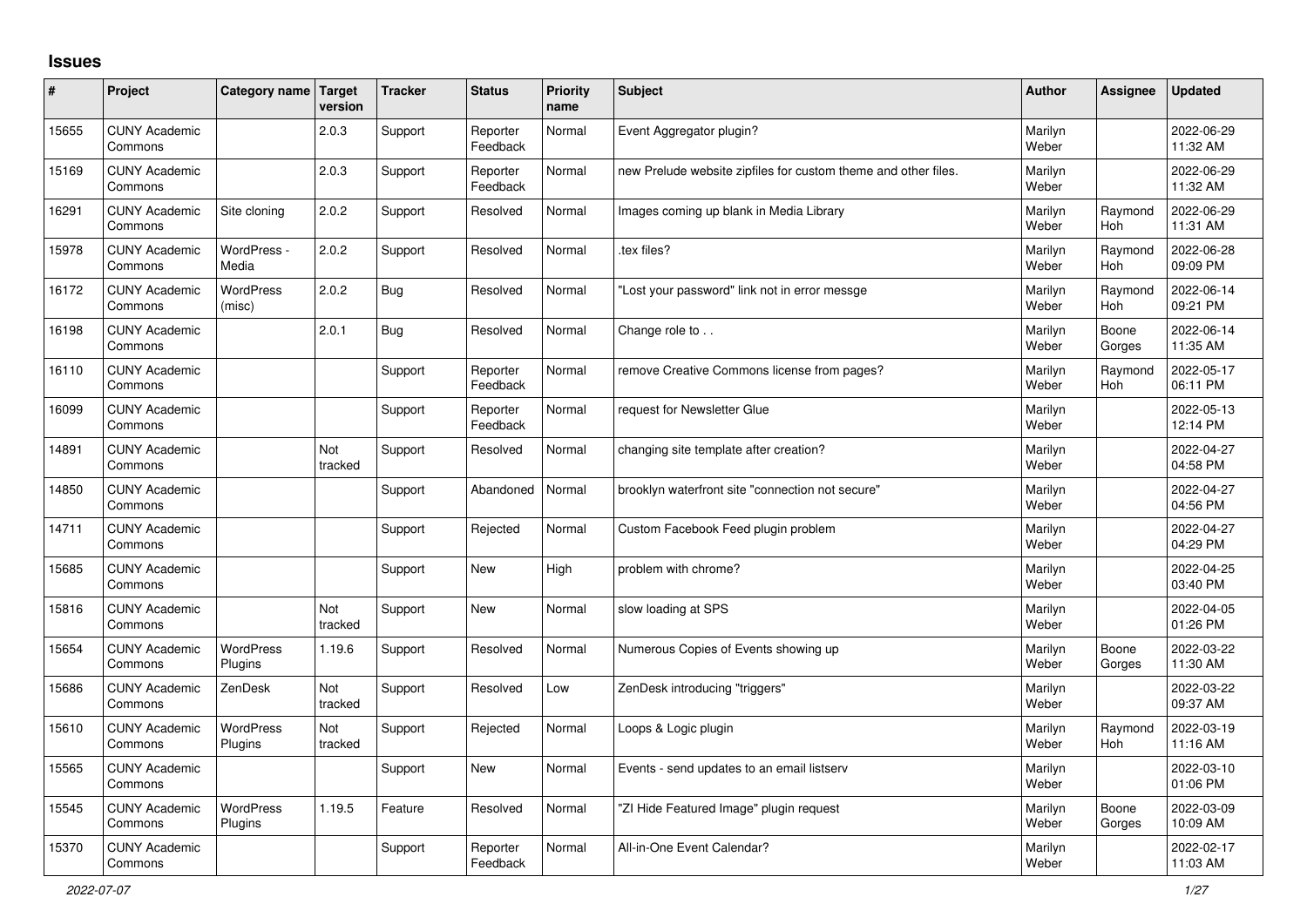| #     | Project                         | Category name   Target            | version        | <b>Tracker</b> | <b>Status</b>        | <b>Priority</b><br>name | <b>Subject</b>                                                                          | <b>Author</b>    | Assignee              | <b>Updated</b>         |
|-------|---------------------------------|-----------------------------------|----------------|----------------|----------------------|-------------------------|-----------------------------------------------------------------------------------------|------------------|-----------------------|------------------------|
| 15279 | <b>CUNY Academic</b><br>Commons |                                   |                | Bug            | Rejected             | Normal                  | big delay - cloning the history site                                                    | Marilyn<br>Weber |                       | 2022-02-09<br>01:49 PM |
| 15241 | <b>CUNY Academic</b><br>Commons | Onboarding                        | 1.19.3         | Design/UX      | Resolved             | Normal                  | white on gray                                                                           | Marilyn<br>Weber | Boone<br>Gorges       | 2022-02-08<br>02:38 PM |
| 15269 | <b>CUNY Academic</b><br>Commons | Redmine                           | Not<br>tracked | Support        | Resolved             | Normal                  | Segal Theater sites                                                                     | Marilyn<br>Weber |                       | 2022-02-07<br>04:11 PM |
| 15266 | <b>CUNY Academic</b><br>Commons |                                   |                | Support        | Resolved             | Normal                  | Just an appreciation                                                                    | Marilyn<br>Weber |                       | 2022-02-07<br>10:42 AM |
| 15260 | <b>CUNY Academic</b><br>Commons |                                   |                | Support        | Reporter<br>Feedback | Normal                  | Diacritical markings   European Stages                                                  | Marilyn<br>Weber |                       | 2022-02-04<br>08:16 AM |
| 15252 | <b>CUNY Academic</b><br>Commons | Layout                            | Not<br>tracked | Bug            | Resolved             | Normal                  | visual glitch with the Segal Center webpage                                             | Marilyn<br>Weber | Raymond<br>Hoh        | 2022-02-03<br>04:56 PM |
| 15211 | <b>CUNY Academic</b><br>Commons | Blogs<br>(BuddyPress)             | 1.19.2         | Support        | Resolved             | Normal                  | No good error reporting for already-used domain name when creating a<br>site in Firefox | Marilyn<br>Weber | Boone<br>Gorges       | 2022-01-25<br>11:33 AM |
| 15120 | <b>CUNY Academic</b><br>Commons |                                   |                | Support        | Resolved             | Normal                  | embed Zoom recordings in a post?                                                        | Marilyn<br>Weber |                       | 2021-12-29<br>08:15 AM |
| 14889 | <b>CUNY Academic</b><br>Commons | Events                            | 1.19.0         | Support        | Resolved             | Normal                  | events in group - can they be edited by all admins?                                     | Marilyn<br>Weber | Raymond<br>Hoh        | 2021-12-13<br>03:31 PM |
| 15045 | <b>CUNY Academic</b><br>Commons |                                   |                | Support        | <b>New</b>           | Normal                  | no result for KCeL in the search box on the commons                                     | Marilyn<br>Weber |                       | 2021-12-10<br>11:29 AM |
| 14973 | <b>CUNY Academic</b><br>Commons |                                   |                | Support        | Resolved             | Normal                  | Mail Poet                                                                               | Marilyn<br>Weber |                       | 2021-12-06<br>10:20 AM |
| 15022 | <b>CUNY Academic</b><br>Commons |                                   |                | Support        | Rejected             | High                    | ArabStages                                                                              | Marilyn<br>Weber |                       | 2021-12-06<br>10:16 AM |
| 15025 | <b>CUNY Academic</b><br>Commons |                                   |                | Support        | Duplicate            | Normal                  | emails for all the papers on the commons that have been changed                         | Marilyn<br>Weber |                       | 2021-12-02<br>11:57 AM |
| 14972 | <b>CUNY Academic</b><br>Commons |                                   |                | Support        | Rejected             | Normal                  | Mailchimp plugin                                                                        | Marilyn<br>Weber |                       | 2021-11-17<br>02:13 PM |
| 14911 | <b>CUNY Academic</b><br>Commons | <b>WordPress</b><br><b>Themes</b> | Not<br>tracked | Support        | <b>New</b>           | Normal                  | Twentytwentyone theme                                                                   | Marilyn<br>Weber |                       | 2021-10-28<br>10:37 AM |
| 14885 | <b>CUNY Academic</b><br>Commons | <b>WordPress</b><br>Plugins       | 1.18.22        | Bug            | Resolved             | Normal                  | Long Loading Times -- Wordpress Admin Site                                              | Marilyn<br>Weber | Raymond<br><b>Hoh</b> | 2021-10-26<br>12:28 PM |
| 14900 | <b>CUNY Academic</b><br>Commons |                                   | Not<br>tracked | Support        | Reporter<br>Feedback | Normal                  | previous theme?                                                                         | Marilyn<br>Weber |                       | 2021-10-25<br>10:31 AM |
| 14813 | <b>CUNY Academic</b><br>Commons |                                   | Not<br>tracked | Support        | Resolved             | Normal                  | raise the file size limit                                                               | Marilyn<br>Weber |                       | 2021-09-30<br>12:02 PM |
| 14812 | <b>CUNY Academic</b><br>Commons |                                   | Not<br>tracked | Support        | Resolved             | Normal                  | Custom Sidebars and Wordpress 5.6                                                       | Marilyn<br>Weber |                       | 2021-09-30<br>10:43 AM |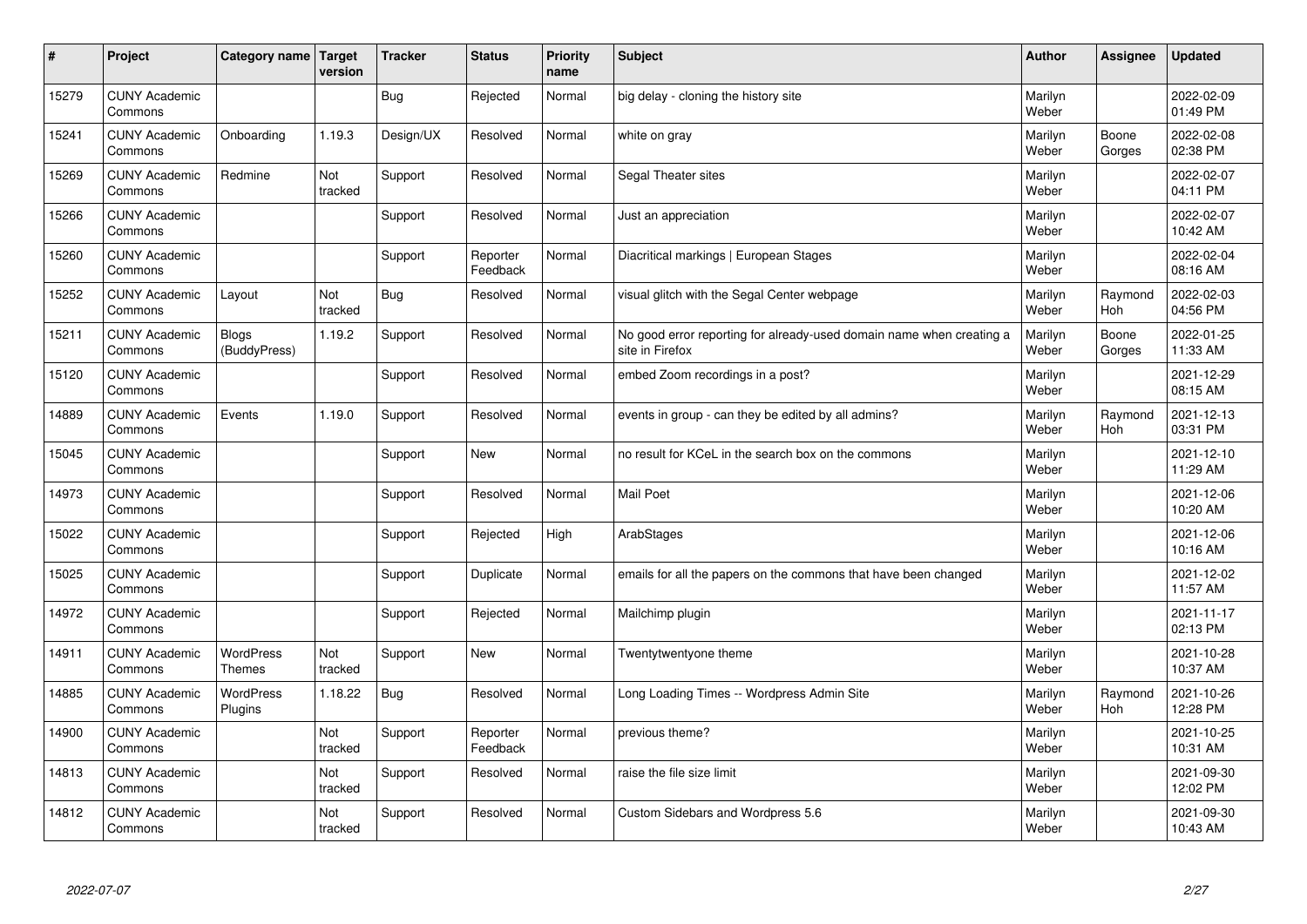| #     | Project                         | Category name   Target      | version        | <b>Tracker</b> | <b>Status</b>        | <b>Priority</b><br>name | <b>Subject</b>                                                  | <b>Author</b>    | Assignee              | <b>Updated</b>         |
|-------|---------------------------------|-----------------------------|----------------|----------------|----------------------|-------------------------|-----------------------------------------------------------------|------------------|-----------------------|------------------------|
| 14799 | <b>CUNY Academic</b><br>Commons |                             | 1.18.19        | Support        | Resolved             | High                    | install the official Classic Widgets?                           | Marilyn<br>Weber |                       | 2021-09-22<br>02:17 PM |
| 14784 | <b>CUNY Academic</b><br>Commons |                             |                | Support        | Reporter<br>Feedback | Normal                  | User report of logo problem when using Customizer theme         | Marilyn<br>Weber |                       | 2021-09-17<br>10:25 AM |
| 14389 | <b>CUNY Academic</b><br>Commons |                             |                | Support        | Abandoned            | Normal                  | WebflowIO?                                                      | Marilyn<br>Weber |                       | 2021-09-14<br>10:45 AM |
| 14148 | <b>CUNY Academic</b><br>Commons |                             |                | Support        | Abandoned            | Normal                  | post notification problem                                       | Marilyn<br>Weber |                       | 2021-09-14<br>10:43 AM |
| 13596 | <b>CUNY Academic</b><br>Commons |                             |                | Support        | Abandoned            | Normal                  | invited as Author but show as Contributor                       | Marilyn<br>Weber |                       | 2021-09-14<br>10:41 AM |
| 13584 | <b>CUNY Academic</b><br>Commons |                             |                | Support        | Abandoned            | Normal                  | Graphy theme question                                           | Marilyn<br>Weber |                       | 2021-09-14<br>10:41 AM |
| 14734 | <b>CUNY Academic</b><br>Commons | WordPress<br><b>Themes</b>  | 1.18.18        | Support        | Resolved             | Normal                  | missing section of Sujatha Fernandes' site                      | Marilyn<br>Weber | Raymond<br>Hoh        | 2021-09-06<br>04:15 PM |
| 14718 | <b>CUNY Academic</b><br>Commons |                             | Not<br>tracked | Support        | Resolved             | Normal                  | User wants to recover deleted account                           | Marilyn<br>Weber |                       | 2021-08-30<br>02:46 PM |
| 14625 | <b>CUNY Academic</b><br>Commons |                             | Not<br>tracked | Support        | Rejected             | Normal                  | image won't appear in slideshow.                                | Marilyn<br>Weber |                       | 2021-07-27<br>10:33 AM |
| 14606 | <b>CUNY Academic</b><br>Commons | WordPress<br>(misc)         | Not<br>tracked | Support        | Rejected             | Normal                  | calendar wrong month                                            | Marilyn<br>Weber |                       | 2021-07-23<br>12:11 PM |
| 14594 | <b>CUNY Academic</b><br>Commons |                             | Not<br>tracked | Support        | Resolved             | Normal                  | Administration email verification?                              | Marilyn<br>Weber |                       | 2021-07-12<br>11:40 AM |
| 14534 | <b>CUNY Academic</b><br>Commons | <b>WordPress</b><br>Plugins | 1.18.12        | Support        | Resolved             | Normal                  | Share This Image plugin?                                        | Marilyn<br>Weber |                       | 2021-06-08<br>11:50 AM |
| 14509 | <b>CUNY Academic</b><br>Commons | WordPress<br>Plugins        | 1.18.12        | <b>Bug</b>     | Resolved             | Normal                  | Elementor Editor problem                                        | Marilyn<br>Weber |                       | 2021-06-08<br>09:55 AM |
| 14526 | <b>CUNY Academic</b><br>Commons | Registration                | 1.18.12        | <b>Bug</b>     | Resolved             | High                    | registration interface won't show a space to enter nonCUNY code | Marilyn<br>Weber |                       | 2021-06-03<br>04:02 PM |
| 14265 | <b>CUNY Academic</b><br>Commons | WordPress<br>Plugins        | 1.18.10        | Support        | Resolved             | Normal                  | separate the tag cloud in the blog sidebar                      | Marilyn<br>Weber | Boone<br>Gorges       | 2021-05-12<br>05:19 PM |
| 14448 | <b>CUNY Academic</b><br>Commons | Password<br>Reset           | Not<br>tracked | <b>Bug</b>     | Rejected             | Normal                  | password reset weirdness                                        | Marilyn<br>Weber | Raymond<br><b>Hoh</b> | 2021-05-12<br>01:34 PM |
| 14378 | <b>CUNY Academic</b><br>Commons |                             | Not<br>tracked | Support        | Resolved             | Normal                  | PPTX files unfetchable                                          | Marilyn<br>Weber |                       | 2021-05-11<br>11:25 AM |
| 14398 | <b>CUNY Academic</b><br>Commons |                             | Not<br>tracked | Support        | Reporter<br>Feedback | Normal                  | Events plug-in notification problem                             | Marilyn<br>Weber |                       | 2021-05-11<br>11:21 AM |
| 14410 | <b>CUNY Academic</b><br>Commons |                             | 1.18.10        | <b>Bug</b>     | Resolved             | Normal                  | events calendar problem?                                        | Marilyn<br>Weber |                       | 2021-05-10<br>04:45 PM |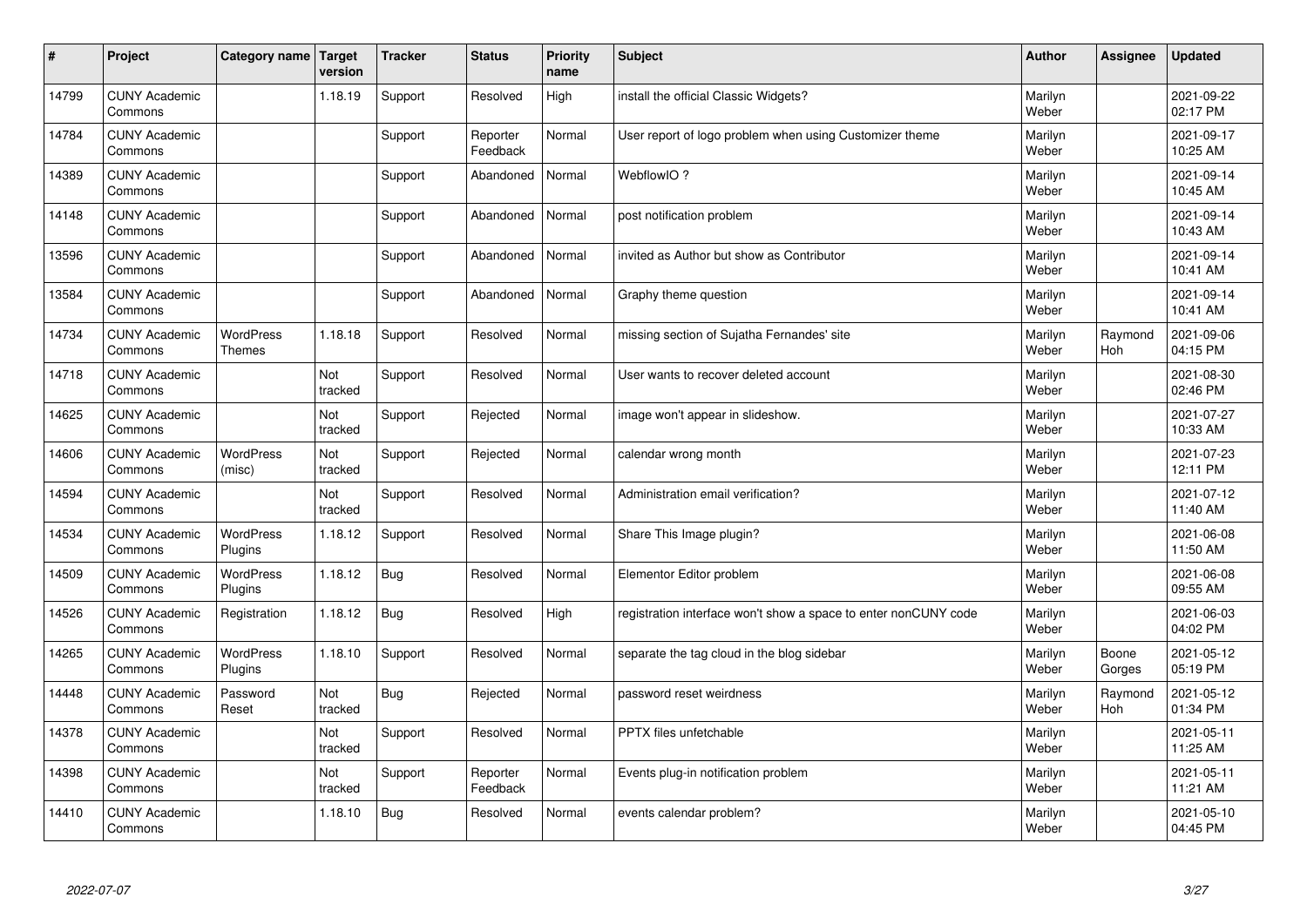| $\vert$ # | Project                         | Category name                     | Target<br>version | <b>Tracker</b> | <b>Status</b>        | <b>Priority</b><br>name | <b>Subject</b>                                                              | <b>Author</b>    | Assignee              | <b>Updated</b>         |
|-----------|---------------------------------|-----------------------------------|-------------------|----------------|----------------------|-------------------------|-----------------------------------------------------------------------------|------------------|-----------------------|------------------------|
| 14404     | <b>CUNY Academic</b><br>Commons |                                   | Not<br>tracked    | Support        | Resolved             | Normal                  | blocked IP of user?                                                         | Marilyn<br>Weber |                       | 2021-05-10<br>01:00 PM |
| 14411     | <b>CUNY Academic</b><br>Commons | <b>WordPress</b><br><b>Themes</b> | 1.18.10           | Bug            | Resolved             | Normal                  | logo problems                                                               | Marilyn<br>Weber |                       | 2021-05-03<br>04:37 PM |
| 14369     | <b>CUNY Academic</b><br>Commons | WordPress -<br>Media              | Not<br>tracked    | Support        | Resolved             | Normal                  | renewed problem with ppsx files                                             | Marilyn<br>Weber |                       | 2021-04-27<br>12:44 PM |
| 14360     | <b>CUNY Academic</b><br>Commons |                                   |                   | Support        | Rejected             | Normal                  | danielgerouldarchives.org?                                                  | Marilyn<br>Weber |                       | 2021-04-27<br>10:42 AM |
| 14344     | <b>CUNY Academic</b><br>Commons | Domain<br>Mapping                 | Not<br>tracked    | Support        | Resolved             | Normal                  | arabstages.org site down                                                    | Marilyn<br>Weber | Raymond<br>Hoh        | 2021-04-19<br>01:42 PM |
| 14304     | <b>CUNY Academic</b><br>Commons | Group Library                     | 1.18.8            | <b>Bug</b>     | Resolved             | Normal                  | Library items change folders when adding subsequent items in new<br>folders | Marilyn<br>Weber | Boone<br>Gorges       | 2021-04-13<br>11:21 AM |
| 14270     | <b>CUNY Academic</b><br>Commons | WordPress<br><b>Themes</b>        | 1.18.8            | Support        | Resolved             | Normal                  | grid theme?                                                                 | Marilyn<br>Weber |                       | 2021-04-13<br>11:20 AM |
| 14246     | <b>CUNY Academic</b><br>Commons |                                   | 1.18.8            | Support        | Resolved             | Normal                  | 'Weekly jQuery Migrate Status Update"                                       | Marilyn<br>Weber |                       | 2021-04-13<br>11:08 AM |
| 14129     | <b>CUNY Academic</b><br>Commons | Onboarding                        | 1.18.6            | Support        | Resolved             | Normal                  | can only see some invites sent                                              | Marilyn<br>Weber | Raymond<br><b>Hoh</b> | 2021-04-09<br>09:00 AM |
| 14242     | <b>CUNY Academic</b><br>Commons |                                   |                   | Support        | Resolved             | Normal                  | LAILAC site missing content                                                 | Marilyn<br>Weber |                       | 2021-03-27<br>08:40 AM |
| 14077     | <b>CUNY Academic</b><br>Commons | <b>WordPress</b><br>Plugins       | 1.18.7            | Support        | Resolved             | Normal                  | Elementor Pro plugin for the slider                                         | Marilyn<br>Weber | Raymond<br>Hoh        | 2021-03-23<br>11:43 AM |
| 14012     | <b>CUNY Academic</b><br>Commons | <b>WordPress</b><br>Plugins       | 1.18.5            | Support        | Resolved             | Normal                  | Open External Links in a New Window plugin?                                 | Marilyn<br>Weber | Boone<br>Gorges       | 2021-03-02<br>02:07 PM |
| 14074     | <b>CUNY Academic</b><br>Commons | WordPress<br>(misc)               | Not<br>tracked    | Support        | Reporter<br>Feedback | Normal                  | page password protection problem                                            | Marilyn<br>Weber |                       | 2021-03-02<br>11:03 AM |
| 14075     | <b>CUNY Academic</b><br>Commons | WordPress<br>Plugins              | Not<br>tracked    | <b>Bug</b>     | Resolved             | Normal                  | sludigitalportfolios.commons.gc.cuny.edu                                    | Marilyn<br>Weber | Boone<br>Gorges       | 2021-03-01<br>10:46 AM |
| 14019     | <b>CUNY Academic</b><br>Commons | <b>WordPress</b><br>Plugins       | 1.18.5            | <b>Bug</b>     | Resolved             | Normal                  | smorales.commons.gc.cuny.edu                                                | Marilyn<br>Weber | Boone<br>Gorges       | 2021-02-23<br>11:06 AM |
| 13912     | <b>CUNY Academic</b><br>Commons |                                   | Not<br>tracked    | Feature        | Hold                 | Low                     | posting "missed schedule"                                                   | Marilyn<br>Weber |                       | 2021-02-23<br>10:46 AM |
| 13916     | <b>CUNY Academic</b><br>Commons |                                   |                   | Support        | Rejected             | Normal                  | <b>Custom Sidebars</b>                                                      | Marilyn<br>Weber |                       | 2021-02-23<br>10:45 AM |
| 14016     | <b>CUNY Academic</b><br>Commons |                                   |                   | Support        | Rejected             | Normal                  | PDFs not downloading                                                        | Marilyn<br>Weber |                       | 2021-02-22<br>11:00 AM |
| 14008     | <b>CUNY Academic</b><br>Commons |                                   |                   | Bug            | Resolved             | High                    | invisible user                                                              | Marilyn<br>Weber |                       | 2021-02-18<br>05:53 PM |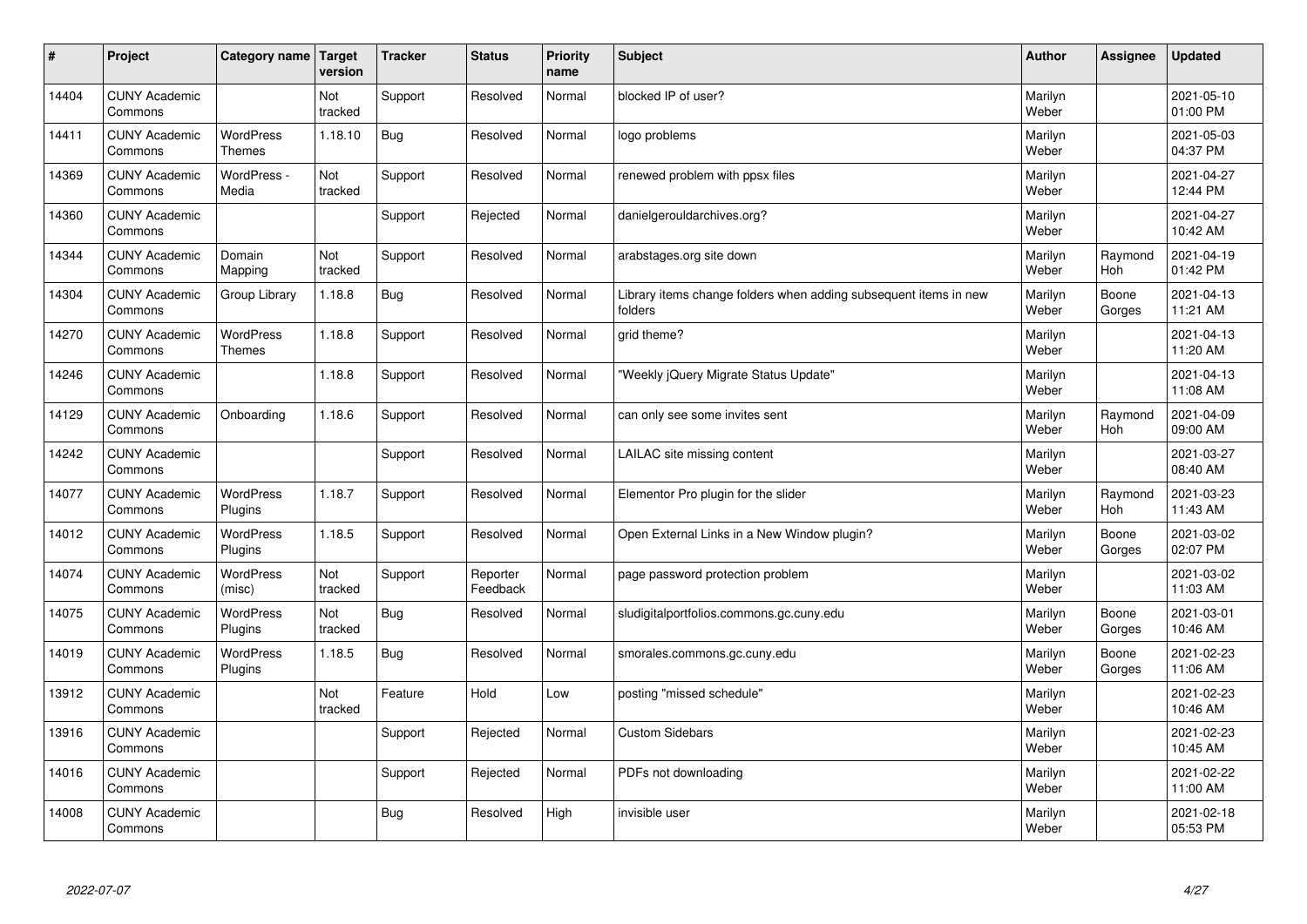| $\sharp$ | Project                         | Category name   Target            | version        | <b>Tracker</b> | <b>Status</b>        | <b>Priority</b><br>name | <b>Subject</b>                                                                        | <b>Author</b>    | <b>Assignee</b>       | <b>Updated</b>         |
|----------|---------------------------------|-----------------------------------|----------------|----------------|----------------------|-------------------------|---------------------------------------------------------------------------------------|------------------|-----------------------|------------------------|
| 13975    | <b>CUNY Academic</b><br>Commons | Social Paper                      | Not<br>tracked | Support        | Reporter<br>Feedback | Normal                  | can't approve comments on Social Paper paper                                          | Marilyn<br>Weber |                       | 2021-02-12<br>09:33 AM |
| 13958    | <b>CUNY Academic</b><br>Commons |                                   | 1.18.4         | Support        | Resolved             | Normal                  | calendar widget problem                                                               | Marilyn<br>Weber |                       | 2021-02-09<br>11:05 AM |
| 13944    | <b>CUNY Academic</b><br>Commons | <b>WordPress</b><br>Plugins       | 1.18.4         | Support        | Resolved             | Normal                  | 3D FlipBook request                                                                   | Marilyn<br>Weber |                       | 2021-02-09<br>11:05 AM |
| 13935    | <b>CUNY Academic</b><br>Commons | <b>WordPress</b><br>Plugins       | 1.18.4         | Support        | Resolved             | Low                     | Add Users sidebar widget not working                                                  | Marilyn<br>Weber |                       | 2021-02-09<br>11:05 AM |
| 13929    | <b>CUNY Academic</b><br>Commons |                                   | 1.18.4         | Support        | Resolved             | Normal                  | update error message                                                                  | Marilyn<br>Weber | Boone<br>Gorges       | 2021-02-09<br>11:05 AM |
| 13918    | <b>CUNY Academic</b><br>Commons |                                   | Not<br>tracked | Support        | Rejected             | Normal                  | MailPoet Newsletters Premium plugin                                                   | Marilyn<br>Weber |                       | 2021-02-09<br>11:01 AM |
| 13947    | <b>CUNY Academic</b><br>Commons | <b>WordPress</b><br>Plugins       | 1.18.4         | Bug            | Resolved             | Normal                  | Elementor plugin problem                                                              | Marilyn<br>Weber | Raymond<br>Hoh        | 2021-02-08<br>09:34 PM |
| 13878    | <b>CUNY Academic</b><br>Commons | Group cloning                     | 1.18.4         | Support        | Resolved             | High                    | When creating Group + Site and choosing 'Clone existing', cannot<br>advance to step 2 | Marilyn<br>Weber | Jeremy<br>Felt        | 2021-02-02<br>11:02 AM |
| 11976    | <b>CUNY Academic</b><br>Commons | <b>WordPress</b><br><b>Themes</b> | Not<br>tracked | Support        | Resolved             | Normal                  | ColorMag request                                                                      | Marilyn<br>Weber |                       | 2021-02-01<br>10:25 AM |
| 13841    | <b>CUNY Academic</b><br>Commons | WordPress<br>Plugins              | 1.18.3         | Support        | Resolved             | Normal                  | Folders plugin request                                                                | Marilyn<br>Weber | Boone<br>Gorges       | 2021-01-26<br>04:43 PM |
| 13741    | <b>CUNY Academic</b><br>Commons | WordPress<br>Plugins              | 1.18.3         | Support        | Resolved             | Normal                  | Ensemble Video Plugin                                                                 | Marilyn<br>Weber |                       | 2021-01-26<br>04:43 PM |
| 13826    | <b>CUNY Academic</b><br>Commons |                                   |                | Support        | Resolved             | Normal                  | January 14th                                                                          | Marilyn<br>Weber |                       | 2021-01-26<br>04:26 PM |
| 13827    | <b>CUNY Academic</b><br>Commons | Group Forums                      | 1.18.3         | Bug            | Resolved             | Normal                  | more forum post problems                                                              | Marilyn<br>Weber | Raymond<br>Hoh        | 2021-01-22<br>08:19 PM |
| 13846    | <b>CUNY Academic</b><br>Commons | WordPress<br>Plugins              | 1.18.3         | Support        | Resolved             | Normal                  | Yoast SEO plugin problem                                                              | Marilyn<br>Weber |                       | 2021-01-19<br>05:34 PM |
| 13783    | <b>CUNY Academic</b><br>Commons |                                   | 1.18.2         | Support        | Resolved             | Normal                  | new CUNY OneSearch url                                                                | Marilyn<br>Weber |                       | 2021-01-14<br>04:53 PM |
| 13641    | <b>CUNY Academic</b><br>Commons |                                   | 1.18.2         | Support        | Resolved             | Normal                  | follow up to migration request                                                        | Marilyn<br>Weber | Boone<br>Gorges       | 2021-01-12<br>10:59 AM |
| 13768    | <b>CUNY Academic</b><br>Commons | Domain<br>Mapping                 | Not<br>tracked | Bug            | Resolved             | Normal                  | patricksweeney.commons.gc.cuny.edu down                                               | Marilyn<br>Weber | Raymond<br><b>Hoh</b> | 2021-01-12<br>10:47 AM |
| 13738    | <b>CUNY Academic</b><br>Commons |                                   | 1.18.1         | Support        | Resolved             | Normal                  | theme requests from a non-CUY person                                                  | Marilyn<br>Weber |                       | 2020-12-23<br>11:34 AM |
| 12999    | <b>CUNY Academic</b><br>Commons |                                   | 1.18.1         | Support        | Resolved             | Normal                  | request for Dentist theme                                                             | Marilyn<br>Weber | Boone<br>Gorges       | 2020-12-22<br>03:31 PM |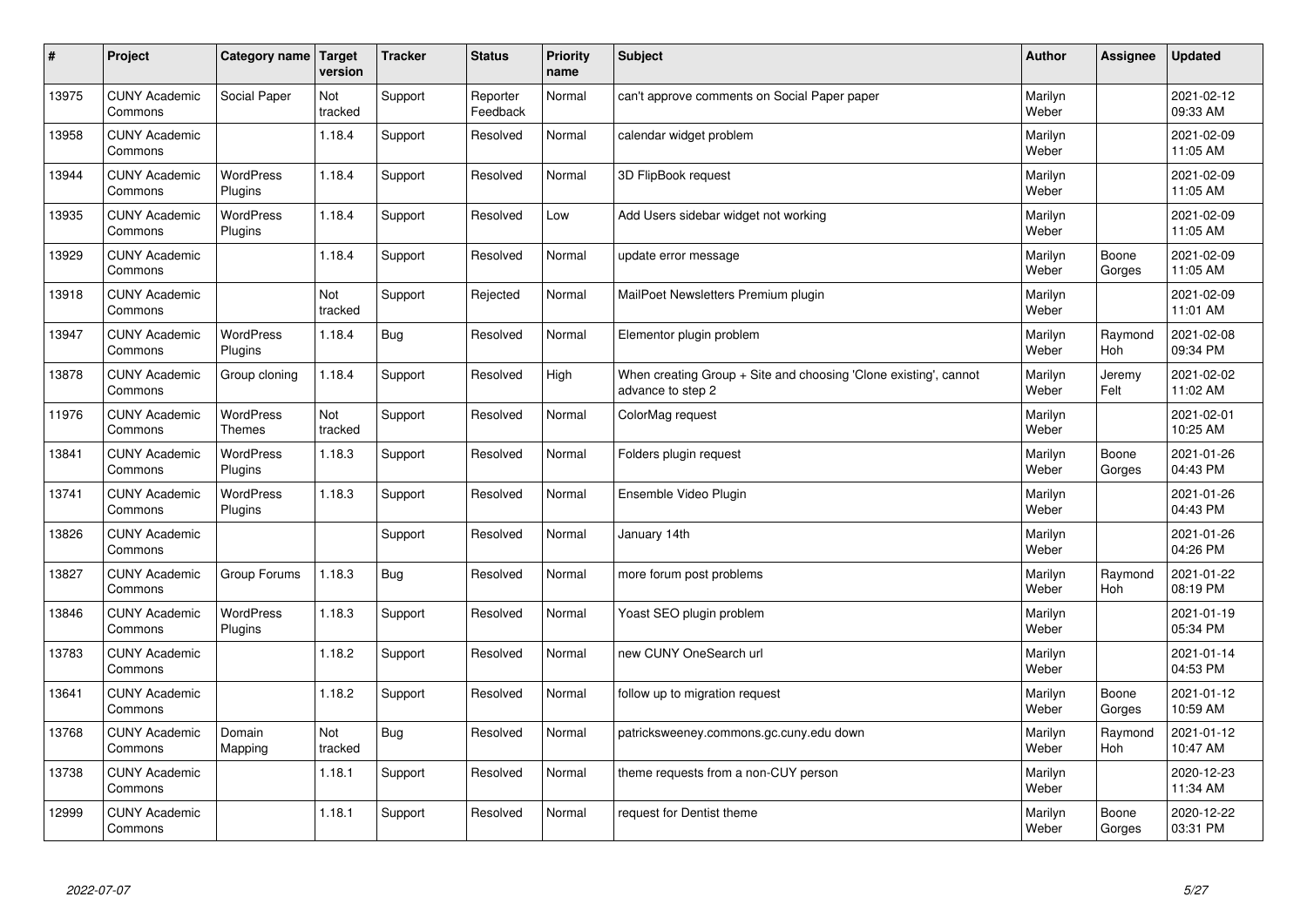| $\sharp$ | Project                         | Category name                     | Target<br>version | <b>Tracker</b> | <b>Status</b>        | <b>Priority</b><br>name | <b>Subject</b>                           | <b>Author</b>    | Assignee       | <b>Updated</b>         |
|----------|---------------------------------|-----------------------------------|-------------------|----------------|----------------------|-------------------------|------------------------------------------|------------------|----------------|------------------------|
| 13699    | <b>CUNY Academic</b><br>Commons |                                   | Not<br>tracked    | Support        | Resolved             | Normal                  | Martin Segal Center site down            | Marilyn<br>Weber | Raymond<br>Hoh | 2020-12-22<br>03:03 PM |
| 13715    | <b>CUNY Academic</b><br>Commons |                                   | Not<br>tracked    | Bug            | Resolved             | High                    | https://ulysses.commons.gc.cuny.edu down | Marilyn<br>Weber |                | 2020-12-22<br>03:02 PM |
| 13710    | <b>CUNY Academic</b><br>Commons |                                   | Not<br>tracked    | Support        | Resolved             | Normal                  | small change to Hosting Partner Handbook | Marilyn<br>Weber |                | 2020-12-16<br>04:29 PM |
| 13656    | <b>CUNY Academic</b><br>Commons |                                   |                   | Bug            | Resolved             | High                    | site down                                | Marilyn<br>Weber |                | 2020-12-11<br>12:50 PM |
| 13675    | <b>CUNY Academic</b><br>Commons | Group Library                     | 1.18.1            | <b>Bug</b>     | Resolved             | High                    | broken Library                           | Marilyn<br>Weber |                | 2020-12-09<br>05:02 PM |
| 13637    | <b>CUNY Academic</b><br>Commons |                                   |                   | Support        | Abandoned            | Normal                  | All-in-One Migration plugin request      | Marilyn<br>Weber |                | 2020-12-08<br>10:46 AM |
| 13633    | <b>CUNY Academic</b><br>Commons |                                   | Not<br>tracked    | <b>Bug</b>     | Resolved             | High                    | PublicsLab site down                     | Marilyn<br>Weber |                | 2020-11-30<br>02:01 PM |
| 13512    | <b>CUNY Academic</b><br>Commons | <b>WordPress</b><br><b>Themes</b> | 1.17.7            | Support        | Resolved             | Normal                  | theme update                             | Marilyn<br>Weber |                | 2020-11-16<br>04:46 PM |
| 13541    | <b>CUNY Academic</b><br>Commons |                                   | Not<br>tracked    | Support        | Resolved             | Normal                  | add a page template to OER site.         | Marilyn<br>Weber |                | 2020-11-11<br>11:12 AM |
| 13521    | <b>CUNY Academic</b><br>Commons | Onboarding                        | 1.17.7            | Support        | Resolved             | Normal                  | sent invitations page                    | Marilyn<br>Weber | Raymond<br>Hoh | 2020-11-10<br>10:31 AM |
| 11908    | <b>CUNY Academic</b><br>Commons | Spam/Spam<br>Prevention           | 1.17.7            | Support        | Resolved             | Normal                  | overeager spam filter                    | Marilyn<br>Weber | Raymond<br>Hoh | 2020-11-05<br>04:36 PM |
| 13288    | <b>CUNY Academic</b><br>Commons |                                   |                   | Support        | Abandoned            | Normal                  | log in problems on iPhone 6              | Marilyn<br>Weber |                | 2020-10-27<br>10:26 AM |
| 13441    | <b>CUNY Academic</b><br>Commons |                                   | 1.17.5            | Support        | Resolved             | Normal                  | ongoing user problems with daily digests | Marilyn<br>Weber |                | 2020-10-13<br>10:02 AM |
| 13201    | <b>CUNY Academic</b><br>Commons |                                   |                   | Support        | Rejected             | Low                     | PDF embedder                             | Marilyn<br>Weber |                | 2020-09-29<br>11:37 AM |
| 13378    | <b>CUNY Academic</b><br>Commons |                                   | 1.17.5            | Bug            | Resolved             | Normal                  | problem on one of my sites               | Marilyn<br>Weber |                | 2020-09-24<br>05:27 PM |
| 13341    | <b>CUNY Academic</b><br>Commons | Group Forums                      | 1.17.4            | Bug            | Resolved             | Normal                  | Forum reply problems                     | Marilyn<br>Weber | Raymond<br>Hoh | 2020-09-22<br>12:08 PM |
| 13169    | <b>CUNY Academic</b><br>Commons |                                   | 1.17.4            | Support        | Rejected             | Normal                  | footer logo image has no alt-text        | Marilyn<br>Weber |                | 2020-09-22<br>10:18 AM |
| 13328    | <b>CUNY Academic</b><br>Commons | Group Forums                      | Not<br>tracked    | Bug            | Reporter<br>Feedback | Normal                  | cross-posting in two related groups      | Marilyn<br>Weber | Raymond<br>Hoh | 2020-09-15<br>10:39 PM |
| 13238    | <b>CUNY Academic</b><br>Commons | WordPress -<br>Media              | 1.17.3            | Support        | Resolved             | Normal                  | allow ppsx file?                         | Marilyn<br>Weber | Raymond<br>Hoh | 2020-09-10<br>11:46 AM |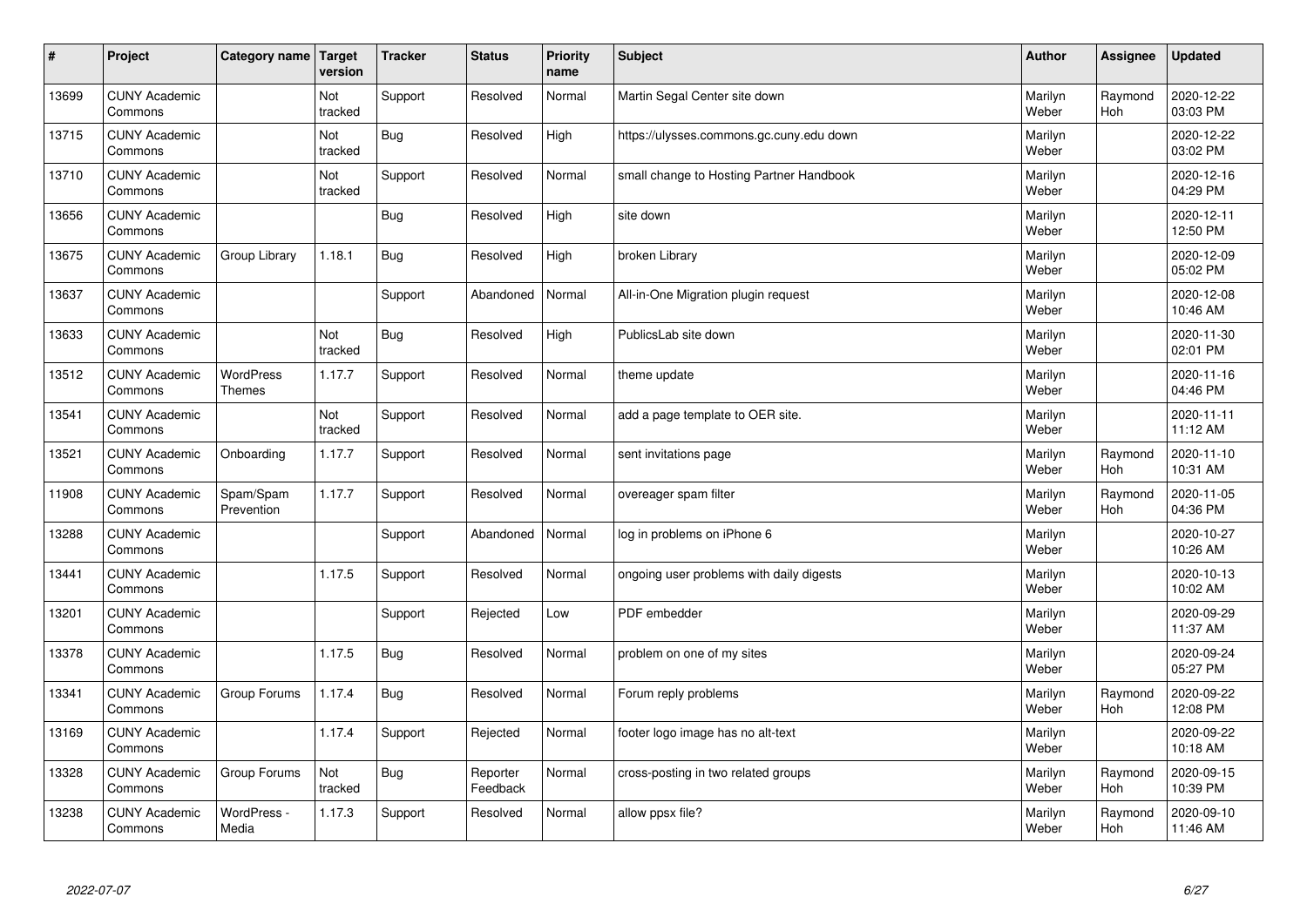| #     | Project                         | Category name                     | Target<br>version | <b>Tracker</b> | <b>Status</b>        | <b>Priority</b><br>name | <b>Subject</b>                                                                 | <b>Author</b>    | Assignee         | <b>Updated</b>         |
|-------|---------------------------------|-----------------------------------|-------------------|----------------|----------------------|-------------------------|--------------------------------------------------------------------------------|------------------|------------------|------------------------|
| 13286 | <b>CUNY Academic</b><br>Commons |                                   | Not<br>tracked    | Support        | <b>New</b>           | Normal                  | problem connecting with WordPress app                                          | Marilyn<br>Weber | Raymond<br>Hoh   | 2020-09-08<br>11:16 AM |
| 13295 | <b>CUNY Academic</b><br>Commons |                                   | Not<br>tracked    | Support        | Resolved             | Normal                  | can't find new user                                                            | Marilyn<br>Weber |                  | 2020-09-08<br>10:18 AM |
| 13255 | <b>CUNY Academic</b><br>Commons |                                   | Not<br>tracked    | Support        | Reporter<br>Feedback | Normal                  | Accessibility problems                                                         | Marilyn<br>Weber |                  | 2020-09-01<br>05:48 PM |
| 13159 | <b>CUNY Academic</b><br>Commons | Group Library                     | Not<br>tracked    | Support        | Resolved             | Normal                  | changing folder names?                                                         | Marilyn<br>Weber | Boone<br>Gorges  | 2020-08-27<br>08:59 AM |
| 13184 | <b>CUNY Academic</b><br>Commons | <b>WordPress</b><br>Plugins       | 1.17.2            | Support        | Resolved             | Normal                  | google translate plugin                                                        | Marilyn<br>Weber |                  | 2020-08-25<br>11:36 AM |
| 13185 | <b>CUNY Academic</b><br>Commons | <b>WordPress</b><br><b>Themes</b> | 1.17.2            | Support        | Resolved             | Normal                  | Less theme?                                                                    | Marilyn<br>Weber |                  | 2020-08-25<br>11:26 AM |
| 13160 | <b>CUNY Academic</b><br>Commons |                                   |                   | Support        | Rejected             | Normal                  | site not working on iphone                                                     | Marilyn<br>Weber |                  | 2020-08-25<br>10:58 AM |
| 13012 | <b>CUNY Academic</b><br>Commons | <b>WordPress</b><br>(misc)        |                   | Support        | Rejected             | Normal                  | icon image associated with the teaching template's Creative Commons<br>License | Marilyn<br>Weber | Raymond<br>Hoh   | 2020-08-25<br>10:56 AM |
| 13121 | <b>CUNY Academic</b><br>Commons |                                   |                   | Support        | Rejected             | Normal                  | embed a DropBox Paper file                                                     | Marilyn<br>Weber |                  | 2020-08-25<br>10:56 AM |
| 13217 | <b>CUNY Academic</b><br>Commons |                                   |                   | Support        | Rejected             | Normal                  | upload recordings of our past webinars?                                        | Marilyn<br>Weber |                  | 2020-08-25<br>07:56 AM |
| 13227 | <b>CUNY Academic</b><br>Commons | Group Library                     | 1.17.2            | <b>Bug</b>     | Resolved             | High                    | folder not appearing in library                                                | Marilyn<br>Weber |                  | 2020-08-21<br>04:22 PM |
| 13134 | <b>CUNY Academic</b><br>Commons | Site cloning                      | 1.17.1            | Support        | Resolved             | Normal                  | New site (a clone) point to old dashboard                                      | Marilyn<br>Weber |                  | 2020-08-12<br>03:22 PM |
| 13173 | <b>CUNY Academic</b><br>Commons | Group Library                     | 1.17.1            | Support        | Resolved             | High                    | all uploads to the library are silent                                          | Marilyn<br>Weber |                  | 2020-08-10<br>04:12 PM |
| 13138 | <b>CUNY Academic</b><br>Commons | Group Library                     | Not<br>tracked    | Support        | Resolved             | Normal                  | moving Library contents for Steve Brier                                        | Marilyn<br>Weber |                  | 2020-08-03<br>04:00 PM |
| 13116 | <b>CUNY Academic</b><br>Commons | ZenDesk                           | 1.17.1            | Support        | Resolved             | Normal                  | support/send us a message link obscured                                        | Marilyn<br>Weber | Raymond<br>Hoh   | 2020-07-29<br>09:33 PM |
| 13085 | <b>CUNY Academic</b><br>Commons | Domain<br>Mapping                 | Not<br>tracked    | Support        | Resolved             | Normal                  | domain mapping request                                                         | Marilyn<br>Weber | <b>Matt Gold</b> | 2020-07-28<br>03:33 PM |
| 13091 | <b>CUNY Academic</b><br>Commons |                                   | 1.17.0            | Support        | Resolved             | Normal                  | problem with latex (math equations)                                            | Marilyn<br>Weber |                  | 2020-07-28<br>11:09 AM |
| 13065 | <b>CUNY Academic</b><br>Commons |                                   | Not<br>tracked    | Support        | Resolved             | Normal                  | can't invite new user to group                                                 | Marilyn<br>Weber |                  | 2020-07-22<br>04:24 PM |
| 13016 | <b>CUNY Academic</b><br>Commons | Shortcodes and<br>embeds          | 1.16.15           | Support        | Resolved             | Normal                  | possible to run code examples, like in Jupyter Notebooks?                      | Marilyn<br>Weber |                  | 2020-07-16<br>11:52 AM |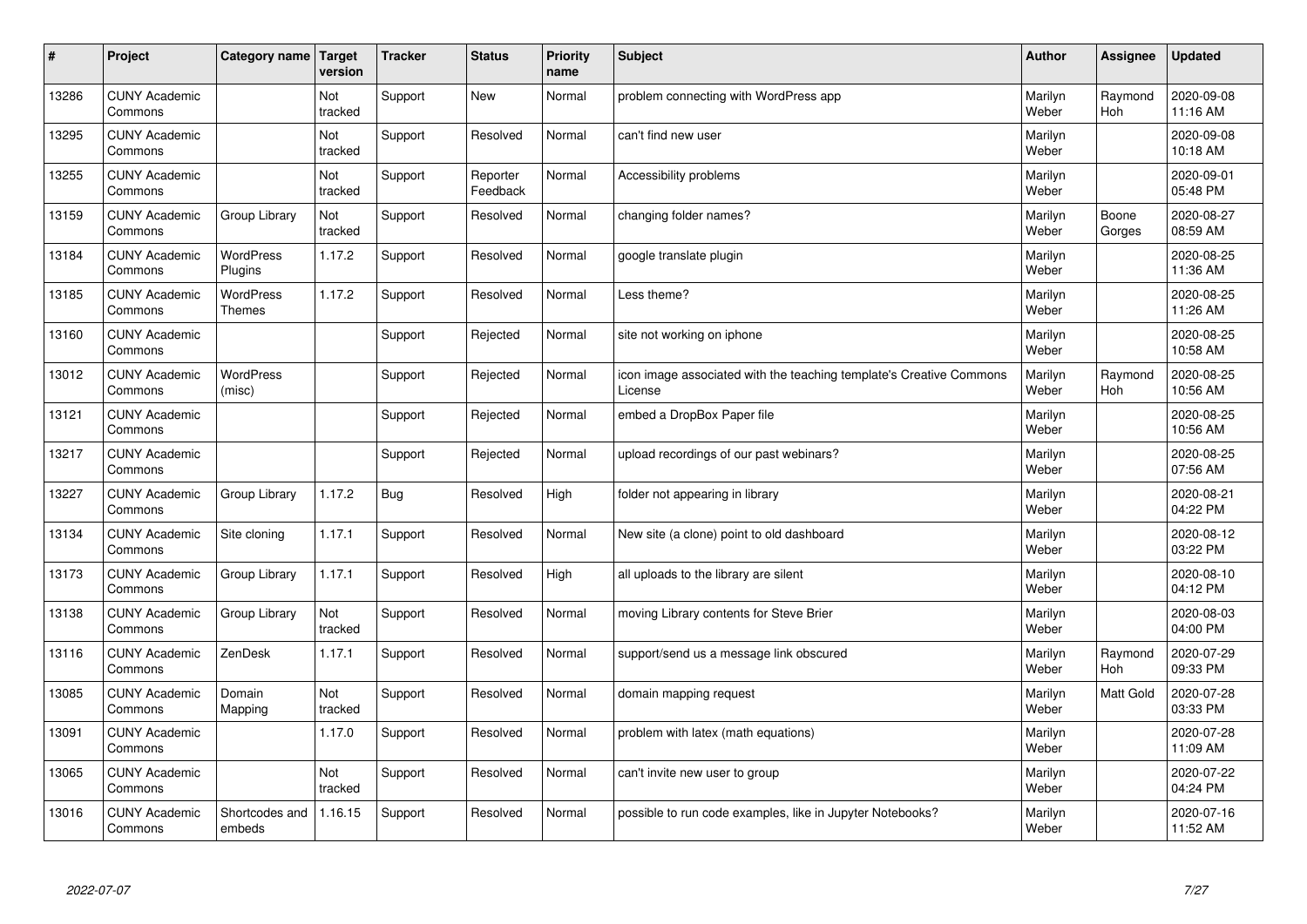| #     | Project                         | Category name               | Target<br>version | <b>Tracker</b> | <b>Status</b>        | <b>Priority</b><br>name | <b>Subject</b>                                                                          | <b>Author</b>    | Assignee              | Updated                |
|-------|---------------------------------|-----------------------------|-------------------|----------------|----------------------|-------------------------|-----------------------------------------------------------------------------------------|------------------|-----------------------|------------------------|
| 13034 | <b>CUNY Academic</b><br>Commons |                             | Not<br>tracked    | Support        | Reporter<br>Feedback | Normal                  | a site is asking people to join the Commons to get a download                           | Marilyn<br>Weber |                       | 2020-07-12<br>07:23 AM |
| 13013 | <b>CUNY Academic</b><br>Commons |                             | Not<br>tracked    | Bug            | Resolved             | Normal                  | an invite to Group Admins from Brian Foote?!                                            | Marilyn<br>Weber |                       | 2020-07-07<br>02:36 PM |
| 12986 | <b>CUNY Academic</b><br>Commons |                             |                   | Support        | Rejected             | Normal                  | Someone is trying to create accounts using random CUNY entity emails                    | Marilyn<br>Weber |                       | 2020-07-02<br>09:47 PM |
| 12960 | <b>CUNY Academic</b><br>Commons |                             | 1.16.14           | Support        | Resolved             | Normal                  | mutiple plugin in requests                                                              | Marilyn<br>Weber | Boone<br>Gorges       | 2020-06-23<br>10:53 AM |
| 12905 | <b>CUNY Academic</b><br>Commons |                             | 1.16.14           | Support        | Resolved             | Normal                  | trouble embedding a flipbook from Flipsnack                                             | Marilyn<br>Weber | Boone<br>Gorges       | 2020-06-23<br>10:53 AM |
| 12777 | <b>CUNY Academic</b><br>Commons |                             | 1.16.14           | Support        | Resolved             | Normal                  | request to include custom javascript into a Commons-hosted site                         | Marilyn<br>Weber |                       | 2020-06-16<br>04:03 PM |
| 12861 | <b>CUNY Academic</b><br>Commons |                             |                   | Support        | Resolved             | Normal                  | trouble with YouTube                                                                    | Marilyn<br>Weber | Raymond<br>Hoh        | 2020-06-09<br>11:16 AM |
| 12741 | <b>CUNY Academic</b><br>Commons | <b>WordPress</b><br>Plugins | Not<br>tracked    | Support        | Reporter<br>Feedback | Normal                  | <b>Tableau Public Viz Block</b>                                                         | Marilyn<br>Weber | Raymond<br>Hoh        | 2020-05-12<br>11:00 AM |
| 12676 | <b>CUNY Academic</b><br>Commons | <b>WordPress</b><br>Plugins | 1.16.10           | Support        | Resolved             | Normal                  | request for Require Post Category plug-in                                               | Marilyn<br>Weber |                       | 2020-04-28<br>11:03 AM |
| 12584 | <b>CUNY Academic</b><br>Commons |                             | Not<br>tracked    | Bug            | Resolved             | Urgent                  | No way to register                                                                      | Marilyn<br>Weber |                       | 2020-03-27<br>02:38 PM |
| 12543 | <b>CUNY Academic</b><br>Commons | <b>Public Portfolio</b>     | Not<br>tracked    | Support        | Resolved             | Normal                  | User cannot find profile edit button                                                    | Marilyn<br>Weber | scott voth            | 2020-03-22<br>02:49 PM |
| 12363 | <b>CUNY Academic</b><br>Commons | <b>WordPress</b><br>Plugins | 1.16.5            | Bug            | Resolved             | Urgent                  | more bbPress problems - now students unable to post either a new<br>thread or a comment | Marilyn<br>Weber | Raymond<br>Hoh        | 2020-03-17<br>03:07 PM |
| 12515 | <b>CUNY Academic</b><br>Commons | cuny.is                     | 1.16.7            | Support        | Resolved             | Normal                  | AJAX actions on cuny is admin page are failing                                          | Marilyn<br>Weber |                       | 2020-03-10<br>11:57 AM |
| 12487 | <b>CUNY Academic</b><br>Commons | Group Forums                | 1.16.7            | Bug            | Resolved             | Normal                  | group posting problems?                                                                 | Marilyn<br>Weber | Raymond<br><b>Hoh</b> | 2020-03-10<br>11:40 AM |
| 12395 | <b>CUNY Academic</b><br>Commons | Spam/Spam<br>Prevention     | Not<br>tracked    | Support        | Resolved             | Normal                  | comments again being blocked                                                            | Marilyn<br>Weber | Raymond<br><b>Hoh</b> | 2020-03-10<br>11:13 AM |
| 12427 | <b>CUNY Academic</b><br>Commons |                             | Not<br>tracked    | Support        | Resolved             | Normal                  | organizing PDF on a site?                                                               | Marilyn<br>Weber | scott voth            | 2020-03-10<br>11:11 AM |
| 12483 | <b>CUNY Academic</b><br>Commons |                             | 1.16.7            | Bug            | Resolved             | High                    | post error                                                                              | Marilyn<br>Weber |                       | 2020-02-28<br>02:44 PM |
| 12393 | <b>CUNY Academic</b><br>Commons | <b>WordPress</b><br>(misc)  |                   | Support        | Resolved             | High                    | size limit for files                                                                    | Marilyn<br>Weber |                       | 2020-02-18<br>10:13 AM |
| 10059 | <b>CUNY Academic</b><br>Commons | <b>WordPress</b><br>Themes  | Not<br>tracked    | Support        | Resolved             | Normal                  | Magazine Premium theme for new site                                                     | Marilyn<br>Weber |                       | 2020-02-17<br>03:39 PM |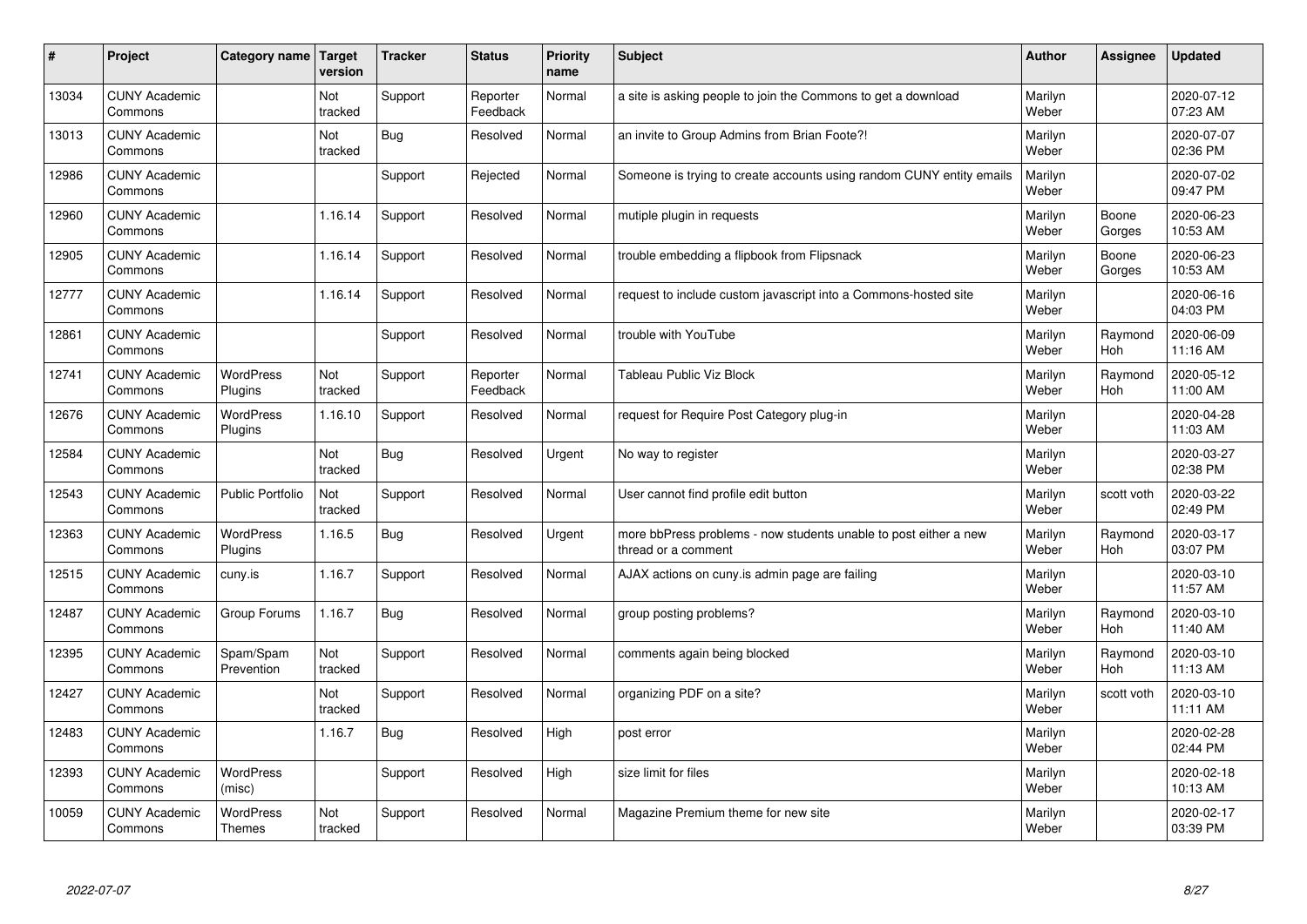| #     | Project                         | Category name   Target            | version           | <b>Tracker</b> | <b>Status</b>        | <b>Priority</b><br>name | <b>Subject</b>                                                                             | <b>Author</b>    | Assignee              | Updated                |
|-------|---------------------------------|-----------------------------------|-------------------|----------------|----------------------|-------------------------|--------------------------------------------------------------------------------------------|------------------|-----------------------|------------------------|
| 11912 | <b>CUNY Academic</b><br>Commons |                                   |                   | Support        | Resolved             | Normal                  | influence search results?                                                                  | Marilyn<br>Weber |                       | 2020-02-11<br>10:51 AM |
| 12382 | <b>CUNY Academic</b><br>Commons | Membership                        | Not<br>tracked    | Support        | New                  | Normal                  | Email request change                                                                       | Marilyn<br>Weber | Marilyn<br>Weber      | 2020-02-06<br>12:56 PM |
| 12360 | <b>CUNY Academic</b><br>Commons | <b>WordPress</b><br><b>Themes</b> | Not<br>tracked    | Bug            | Reporter<br>Feedback | Normal                  | site just says "DANTE We are currently in maintenance mode, please<br>check back shortly." | Marilyn<br>Weber |                       | 2020-02-04<br>12:13 PM |
| 12352 | <b>CUNY Academic</b><br>Commons |                                   | Not<br>tracked    | Support        | <b>New</b>           | Normal                  | 'posts list" page builder block option                                                     | Marilyn<br>Weber |                       | 2020-02-03<br>01:29 PM |
| 12350 | <b>CUNY Academic</b><br>Commons | <b>Blogs</b><br>(BuddyPress)      | Not<br>tracked    | Support        | Reporter<br>Feedback | Normal                  | URL creation problem                                                                       | Marilyn<br>Weber |                       | 2020-02-03<br>11:27 AM |
| 12354 | <b>CUNY Academic</b><br>Commons | WordPress<br>Plugins              | 1.16.5            | Bug            | Resolved             | Urgent                  | sites (including Net-Art) are reporting critical issues                                    | Marilyn<br>Weber | Raymond<br>Hoh        | 2020-02-02<br>03:16 PM |
| 12346 | <b>CUNY Academic</b><br>Commons | Redmine                           |                   | Support        | Resolved             | Normal                  | another Redmine request                                                                    | Marilyn<br>Weber | Matt Gold             | 2020-01-30<br>08:20 PM |
| 12334 | <b>CUNY Academic</b><br>Commons |                                   |                   | Support        | Resolved             | Normal                  | request for a Redmine account                                                              | Marilyn<br>Weber | Matt Gold             | 2020-01-30<br>12:01 PM |
| 12302 | <b>CUNY Academic</b><br>Commons | <b>WordPress</b><br><b>Themes</b> | 1.16.4            | Support        | Resolved             | Normal                  | Pictorio theme request                                                                     | Marilyn<br>Weber | Raymond<br><b>Hoh</b> | 2020-01-28<br>11:44 AM |
| 12205 | <b>CUNY Academic</b><br>Commons |                                   |                   | Support        | Rejected             | Normal                  | possible update to the 2019 theme?                                                         | Marilyn<br>Weber |                       | 2020-01-14<br>12:08 PM |
| 12137 | <b>CUNY Academic</b><br>Commons | <b>WordPress</b><br><b>Themes</b> | Not<br>tracked    | Support        | Resolved             | Normal                  | media player problem                                                                       | Marilyn<br>Weber |                       | 2019-12-12<br>08:52 PM |
| 12190 | <b>CUNY Academic</b><br>Commons | Blogs<br>(BuddyPress)             | Not<br>tracked    | Support        | Resolved             | Normal                  | Site avatar in directory is not what user expects                                          | Marilyn<br>Weber |                       | 2019-12-12<br>08:51 PM |
| 12156 | <b>CUNY Academic</b><br>Commons | <b>Blogs</b><br>(BuddyPress)      | Not<br>tracked    | Support        | Resolved             | Normal                  | My Sites list (Commons Profile or Sites directory) doesn't match toolbar<br>dropdown       | Marilyn<br>Weber |                       | 2019-12-11<br>10:20 AM |
| 12176 | <b>CUNY Academic</b><br>Commons |                                   | Not<br>tracked    | Support        | Resolved             | Normal                  | Mp4s?                                                                                      | Marilyn<br>Weber |                       | 2019-12-05<br>11:04 AM |
| 12165 | <b>CUNY Academic</b><br>Commons | <b>BuddyPress</b><br>(misc)       | Not<br>tracked    | Support        | Resolved             | Normal                  | two reports of Profile problems                                                            | Marilyn<br>Weber | Boone<br>Gorges       | 2019-12-04<br>05:06 PM |
| 11971 | <b>CUNY Academic</b><br>Commons | Email<br><b>Notifications</b>     | Future<br>release | Bug            | Reporter<br>Feedback | Low                     | Pictures obscured in emailed post notifications                                            | Marilyn<br>Weber | Raymond<br><b>Hoh</b> | 2019-11-21<br>01:14 PM |
| 11977 | <b>CUNY Academic</b><br>Commons |                                   | Not<br>tracked    | Support        | Resolved             | Normal                  | please remove me from many sites                                                           | Marilyn<br>Weber |                       | 2019-11-21<br>01:05 PM |
| 12038 | <b>CUNY Academic</b><br>Commons |                                   | 1.15.13           | Bug            | Resolved             | Normal                  | admin visibility problem at careerplan.commons.gc.cuny.edu                                 | Marilyn<br>Weber |                       | 2019-11-12<br>10:20 AM |
| 11907 | <b>CUNY Academic</b><br>Commons | <b>Public Portfolio</b>           | 1.15.13           | Support        | Resolved             | Normal                  | more publications problems (in profile)                                                    | Marilyn<br>Weber |                       | 2019-11-04<br>11:16 AM |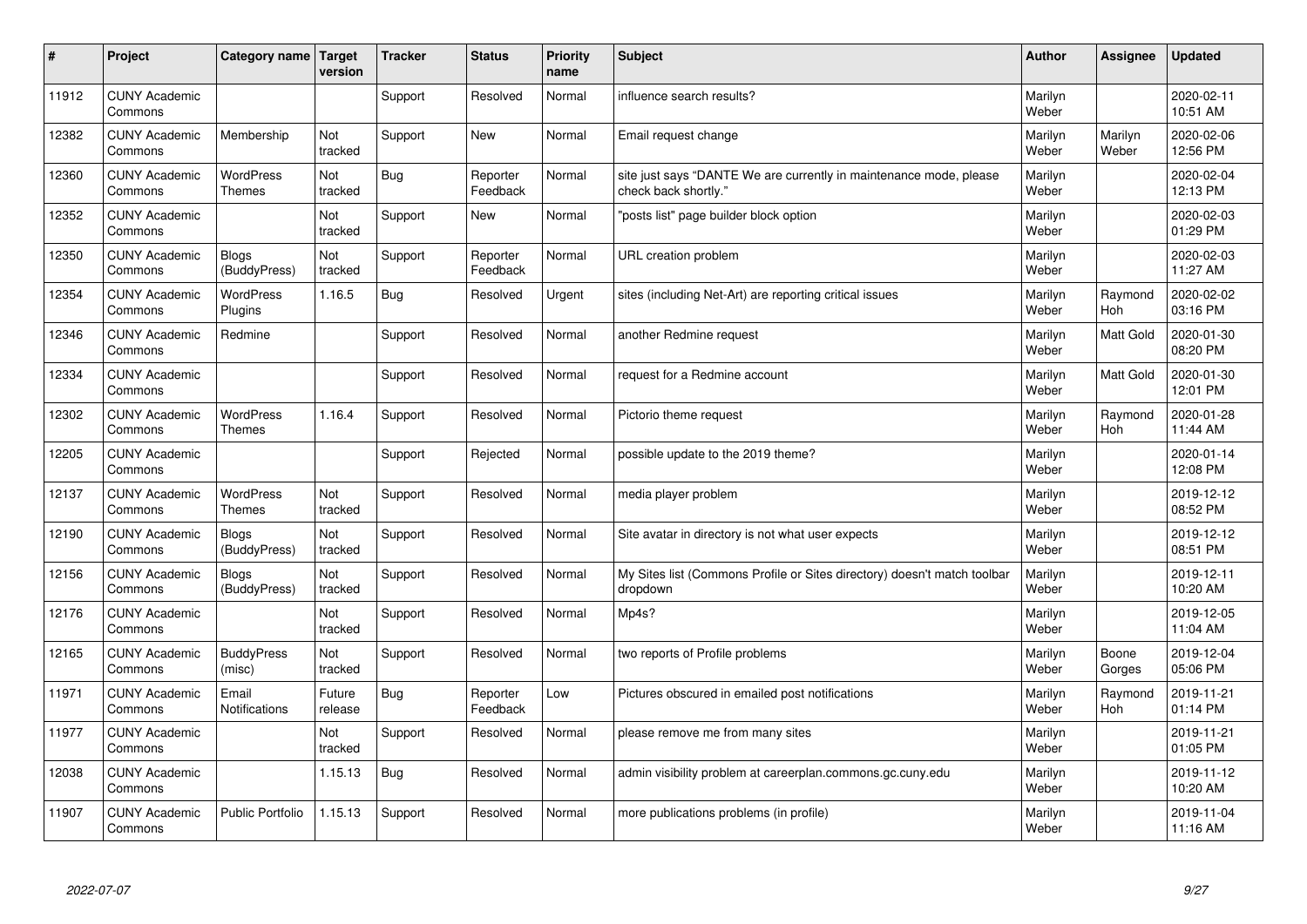| #     | Project                         | Category name   Target            | version           | <b>Tracker</b> | <b>Status</b>        | <b>Priority</b><br>name | <b>Subject</b>                                                       | <b>Author</b>    | Assignee              | <b>Updated</b>         |
|-------|---------------------------------|-----------------------------------|-------------------|----------------|----------------------|-------------------------|----------------------------------------------------------------------|------------------|-----------------------|------------------------|
| 11915 | <b>CUNY Academic</b><br>Commons |                                   | Not<br>tracked    | Support        | Resolved             | Normal                  | User not in list                                                     | Marilyn<br>Weber |                       | 2019-10-28<br>10:13 AM |
| 12006 | <b>CUNY Academic</b><br>Commons | Group<br>Invitations              | 1.15.13           | Bug            | Resolved             | Immediate               | Invite system is broken.                                             | Marilyn<br>Weber | Boone<br>Gorges       | 2019-10-23<br>10:16 AM |
| 11964 | <b>CUNY Academic</b><br>Commons | Layout                            | 1.15.12           | Bug            | Resolved             | Normal                  | https://commons.gc.cuny.edu/create/ not displaying correctly in Edge | Marilyn<br>Weber | Raymond<br>Hoh        | 2019-10-22<br>11:54 AM |
| 11961 | <b>CUNY Academic</b><br>Commons | Membership                        | Not<br>tracked    | Support        | Resolved             | Normal                  | switch email for student user                                        | Marilyn<br>Weber |                       | 2019-10-09<br>01:56 PM |
| 11832 | <b>CUNY Academic</b><br>Commons | <b>WordPress</b><br>Plugins       | 1.15.11           | Support        | Resolved             | Normal                  | Yoast SEO premium for sexgenlab.org                                  | Marilyn<br>Weber |                       | 2019-10-08<br>11:22 AM |
| 11811 | <b>CUNY Academic</b><br>Commons |                                   | Not<br>tracked    | Support        | Duplicate            | Normal                  | Content of Publications widget on profile page being erased on save  | Marilyn<br>Weber |                       | 2019-10-08<br>11:16 AM |
| 11922 | <b>CUNY Academic</b><br>Commons | Membership                        | Not<br>tracked    | Support        | Resolved             | Normal                  | https://commons.gc.cuny.edu/members/cunyhealthequity/                | Marilyn<br>Weber |                       | 2019-10-02<br>04:05 PM |
| 11865 | <b>CUNY Academic</b><br>Commons | Onboarding                        | 1.15.10           | Bug            | Resolved             | Normal                  | Site name not appearing in "Membership" lists of Invitation modal    | Marilyn<br>Weber | Boone<br>Gorges       | 2019-09-24<br>11:09 AM |
| 11519 | <b>CUNY Academic</b><br>Commons |                                   | Not<br>tracked    | Support        | Assigned             | Normal                  | comment option not appearing                                         | Marilyn<br>Weber |                       | 2019-09-24<br>10:28 AM |
| 11848 | <b>CUNY Academic</b><br>Commons |                                   | Not<br>tracked    | Support        | Hold                 | Normal                  | a Dean of Faculty wants to share a large file                        | Marilyn<br>Weber |                       | 2019-09-24<br>08:44 AM |
| 11896 | <b>CUNY Academic</b><br>Commons |                                   | Not<br>tracked    | Support        | Resolved             | Normal                  | https://thenurseswritingproject.commons.gc.cuny.edu                  | Marilyn<br>Weber |                       | 2019-09-24<br>08:09 AM |
| 11866 | <b>CUNY Academic</b><br>Commons | <b>WordPress</b><br><b>Themes</b> | 1.15.10           | Support        | Resolved             | Normal                  | problem with project widget and the 'skills' to generate tags        | Marilyn<br>Weber | Raymond<br><b>Hoh</b> | 2019-09-19<br>03:20 PM |
| 10273 | <b>CUNY Academic</b><br>Commons | Registration                      | Not<br>tracked    | Support        | Reporter<br>Feedback | Normal                  | users combining CF and campus address                                | Marilyn<br>Weber |                       | 2019-09-18<br>10:58 AM |
| 11225 | <b>CUNY Academic</b><br>Commons |                                   | Not<br>tracked    | Support        | Resolved             | Normal                  | bulk upload?                                                         | Marilyn<br>Weber |                       | 2019-09-18<br>10:31 AM |
| 9134  | <b>CUNY Academic</b><br>Commons | Membership                        | Not<br>tracked    | Support        | Abandoned            | Normal                  | former user                                                          | Marilyn<br>Weber | <b>Matt Gold</b>      | 2019-09-18<br>10:26 AM |
| 5050  | <b>CUNY Academic</b><br>Commons | Social Paper                      | Future<br>release | Feature        | <b>New</b>           | Low                     | Making comments visible in SP editing mode (SP suggestion #1)        | Marilyn<br>Weber | Samantha<br>Raddatz   | 2019-09-17<br>11:10 PM |
| 11813 | <b>CUNY Academic</b><br>Commons | WordPress<br>Plugins              | 1.15.9            | Support        | Resolved             | Normal                  | 'Change Password Protected Message" plugin requests                  | Marilyn<br>Weber |                       | 2019-09-10<br>05:57 PM |
| 11787 | <b>CUNY Academic</b><br>Commons |                                   | Not<br>tracked    | Support        | Reporter<br>Feedback | Normal                  | automated comments notifications on ZenDesk                          | Marilyn<br>Weber |                       | 2019-08-26<br>06:18 PM |
| 11771 | <b>CUNY Academic</b><br>Commons |                                   | Not<br>tracked    | Support        | Reporter<br>Feedback | Normal                  | post displays in sections                                            | Marilyn<br>Weber |                       | 2019-08-20<br>10:34 AM |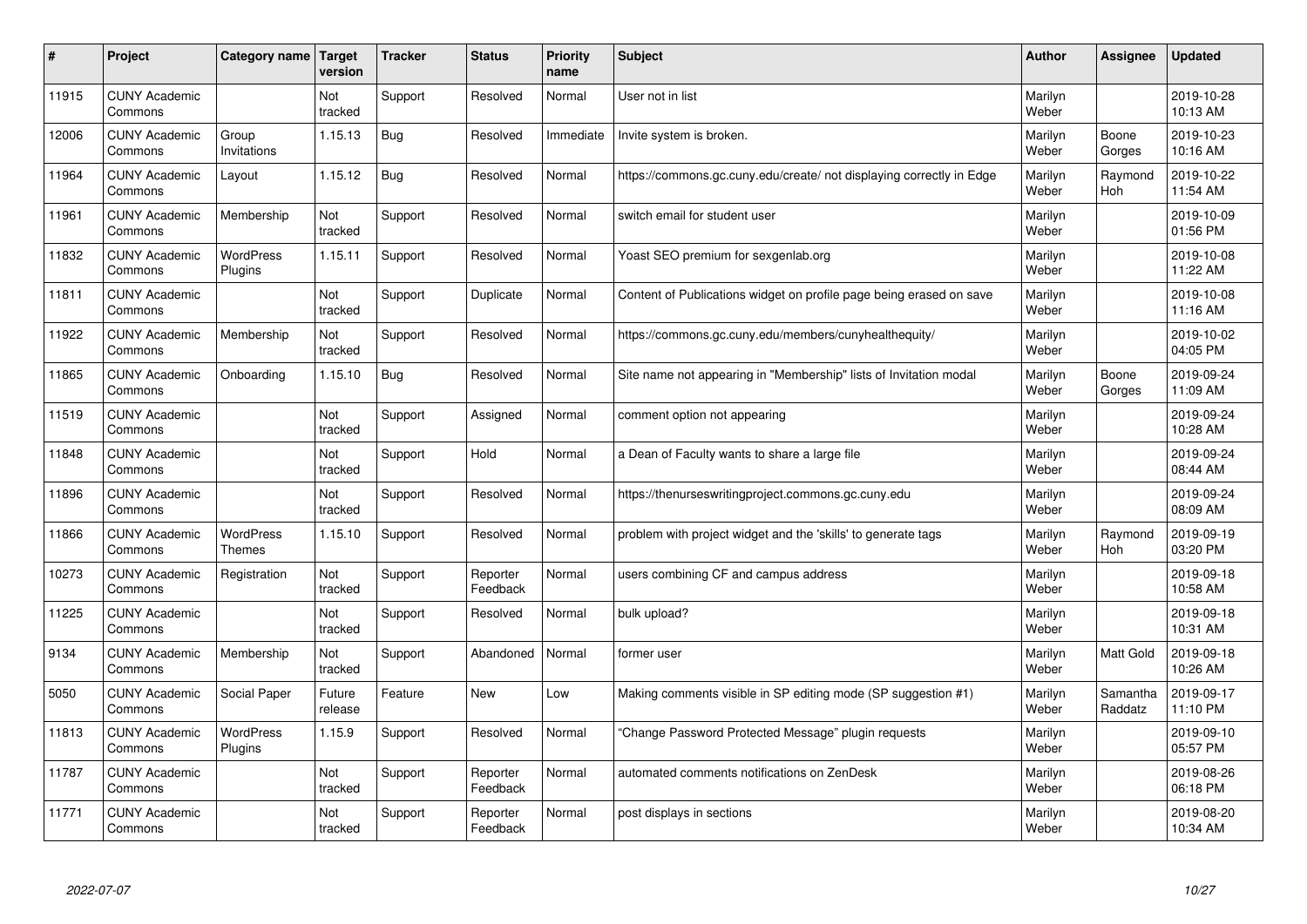| $\sharp$ | Project                         | Category name   Target      | version        | <b>Tracker</b> | <b>Status</b>        | <b>Priority</b><br>name | <b>Subject</b>                                                                                        | <b>Author</b>    | Assignee         | <b>Updated</b>         |
|----------|---------------------------------|-----------------------------|----------------|----------------|----------------------|-------------------------|-------------------------------------------------------------------------------------------------------|------------------|------------------|------------------------|
| 11665    | <b>CUNY Academic</b><br>Commons |                             |                | Support        | Resolved             | Immediate               | "My Groups" conflating two groups                                                                     | Marilyn<br>Weber |                  | 2019-07-24<br>10:43 PM |
| 11650    | <b>CUNY Academic</b><br>Commons |                             | Not<br>tracked | Support        | Resolved             | Normal                  | https://commons.gc.cuny.edu/groups/introduction-to-literary-studies-eng<br>ish-252-at-hunter-college/ | Marilyn<br>Weber |                  | 2019-07-18<br>02:28 PM |
| 11647    | <b>CUNY Academic</b><br>Commons |                             | 1.15.6         | Support        | Resolved             | Normal                  | <b>Tribulant Newsletters update</b>                                                                   | Marilyn<br>Weber |                  | 2019-07-18<br>02:27 PM |
| 11634    | <b>CUNY Academic</b><br>Commons | <b>WordPress</b><br>(misc)  | Not<br>tracked | Bug            | Rejected             | Normal                  | 'Insert Read More Tag" working oddly                                                                  | Marilyn<br>Weber | Raymond<br>Hoh   | 2019-07-15<br>11:48 PM |
| 11609    | <b>CUNY Academic</b><br>Commons |                             | 1.15.5         | Support        | Resolved             | Normal                  | Mixed Content flag                                                                                    | Marilyn<br>Weber |                  | 2019-06-27<br>06:54 PM |
| 11567    | <b>CUNY Academic</b><br>Commons | <b>Group Files</b>          | 1.15.4         | Bug            | Resolved             | Normal                  | Group files pagination doesn't work properly in folders                                               | Marilyn<br>Weber | Boone<br>Gorges  | 2019-06-25<br>04:22 PM |
| 10838    | <b>CUNY Academic</b><br>Commons |                             | 1.15.3         | Support        | Rejected             | Normal                  | two plugin/theme requests from a digital fellow                                                       | Marilyn<br>Weber |                  | 2019-06-11<br>10:31 AM |
| 11516    | <b>CUNY Academic</b><br>Commons | Membership                  | Not<br>tracked | Support        | Resolved             | Normal                  | request for email change                                                                              | Marilyn<br>Weber |                  | 2019-06-04<br>01:48 PM |
| 11509    | <b>CUNY Academic</b><br>Commons |                             | Not<br>tracked | Support        | Reporter<br>Feedback | Normal                  | deleted Page causing a Menu problem?                                                                  | Marilyn<br>Weber |                  | 2019-06-04<br>09:54 AM |
| 11002    | <b>CUNY Academic</b><br>Commons |                             | Not<br>tracked | Support        | Resolved             | Normal                  | open link in a new tab not working                                                                    | Marilyn<br>Weber |                  | 2019-06-03<br>07:57 PM |
| 11453    | <b>CUNY Academic</b><br>Commons | <b>WordPress</b><br>(misc)  | 1.15.2         | Bug            | Resolved             | Normal                  | 403 error on Firefox                                                                                  | Marilyn<br>Weber | Raymond<br>Hoh   | 2019-05-28<br>11:46 AM |
| 11483    | <b>CUNY Academic</b><br>Commons |                             | 1.15.2         | Bug            | Resolved             | Normal                  | 'Add New user" not working                                                                            | Marilyn<br>Weber |                  | 2019-05-21<br>02:26 PM |
| 11448    | <b>CUNY Academic</b><br>Commons | <b>BuddyPress</b><br>(misc) | 1.15.1         | Support        | Resolved             | Normal                  | sole administrator listed on sites is not an admin at all?                                            | Marilyn<br>Weber | Raymond<br>Hoh   | 2019-05-14<br>11:15 AM |
| 11294    | <b>CUNY Academic</b><br>Commons | Account<br>settings         | Not<br>tracked | Support        | Resolved             | Normal                  | student emgail change                                                                                 | Marilyn<br>Weber | <b>Matt Gold</b> | 2019-04-07<br>09:11 PM |
| 10986    | <b>CUNY Academic</b><br>Commons |                             | Not<br>tracked | Support        | Resolved             | Normal                  | PDF embedder provoking error                                                                          | Marilyn<br>Weber |                  | 2019-03-29<br>04:28 PM |
| 11267    | <b>CUNY Academic</b><br>Commons |                             |                | Support        | Rejected             | Normal                  | signing up with a nonCUNY signup code from the Register page                                          | Marilyn<br>Weber |                  | 2019-03-26<br>03:00 PM |
| 11233    | <b>CUNY Academic</b><br>Commons |                             | 1.14.9         | Support        | Resolved             | Normal                  | Hotjar?                                                                                               | Marilyn<br>Weber |                  | 2019-03-26<br>12:10 PM |
| 11029    | <b>CUNY Academic</b><br>Commons | Authentication              | 1.14.9         | Support        | Resolved             | Normal                  | Sujatha Fernandes cannot edit her site                                                                | Marilyn<br>Weber | Raymond<br>Hoh   | 2019-03-26<br>12:10 PM |
| 11149    | <b>CUNY Academic</b><br>Commons |                             | Not<br>tracked | Support        | Reporter<br>Feedback | Normal                  | comments getting blocked                                                                              | Marilyn<br>Weber | Raymond<br>Hoh   | 2019-03-26<br>11:40 AM |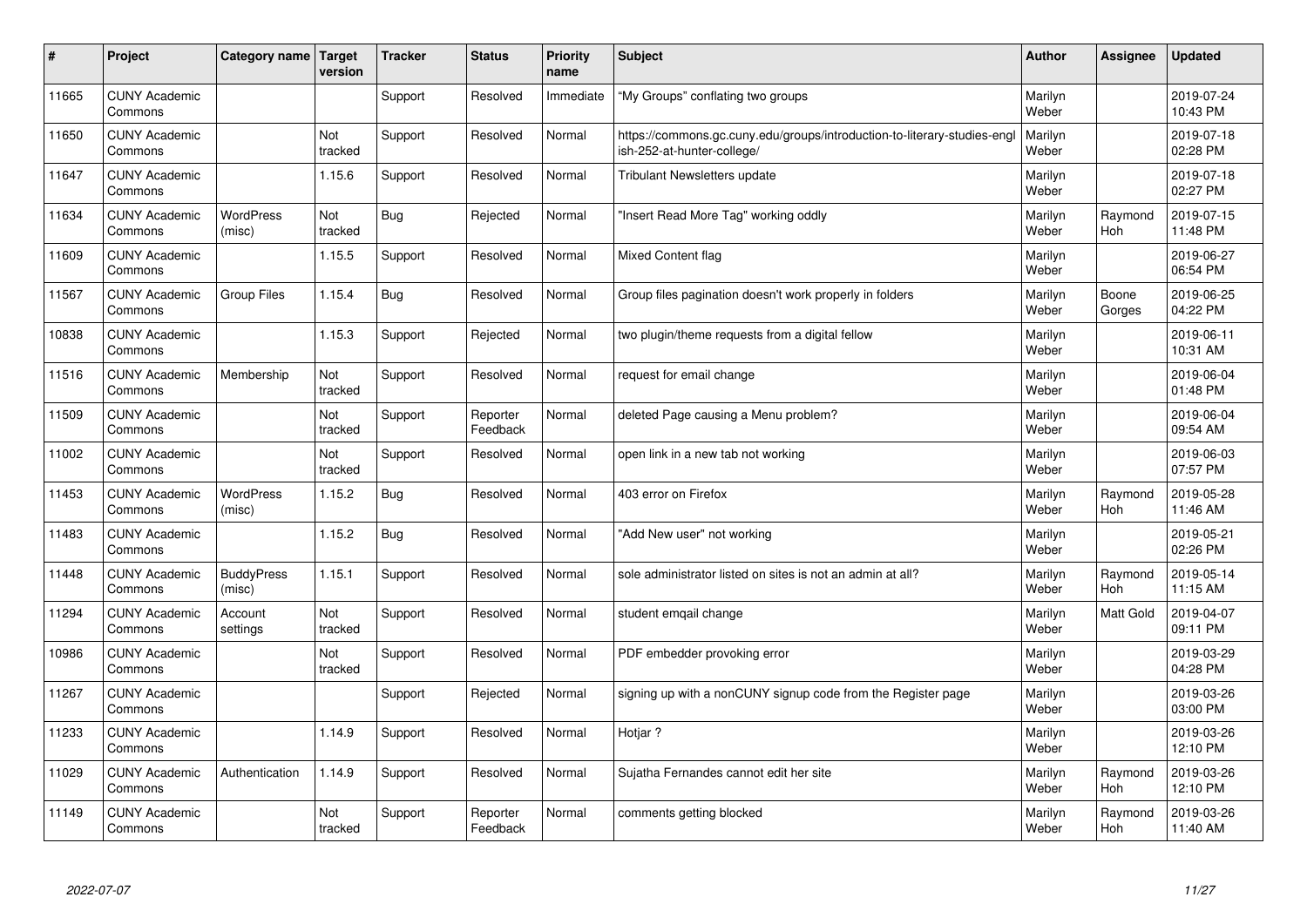| $\sharp$ | Project                         | Category name   Target            | version        | <b>Tracker</b> | <b>Status</b> | <b>Priority</b><br>name | <b>Subject</b>                               | <b>Author</b>    | Assignee              | Updated                |
|----------|---------------------------------|-----------------------------------|----------------|----------------|---------------|-------------------------|----------------------------------------------|------------------|-----------------------|------------------------|
| 11147    | <b>CUNY Academic</b><br>Commons | Membership                        | Not<br>tracked | Support        | Resolved      | Normal                  | employee email change                        | Marilyn<br>Weber |                       | 2019-03-12<br>03:58 PM |
| 11217    | <b>CUNY Academic</b><br>Commons | Membership                        | Not<br>tracked | Support        | Resolved      | Normal                  | Another email update                         | Marilyn<br>Weber |                       | 2019-03-12<br>03:37 PM |
| 11211    | <b>CUNY Academic</b><br>Commons | <b>WordPress</b><br><b>Themes</b> | 1.14.8         | Support        | Resolved      | Normal                  | user needs to edit the HTML coding           | Marilyn<br>Weber |                       | 2019-03-12<br>11:20 AM |
| 9518     | <b>CUNY Academic</b><br>Commons |                                   | Not<br>tracked | Support        | Rejected      | Normal                  | problems with site on Internet Explorer      | Marilyn<br>Weber | Raymond<br><b>Hoh</b> | 2019-03-11<br>11:18 PM |
| 11210    | <b>CUNY Academic</b><br>Commons | Membership                        | Not<br>tracked | Support        | Resolved      | Normal                  | Please change the email                      | Marilyn<br>Weber |                       | 2019-03-11<br>04:16 PM |
| 11205    | <b>CUNY Academic</b><br>Commons | WordPress<br>Plugins              | Not<br>tracked | Support        | Resolved      | Normal                  | problems with Google calendar                | Marilyn<br>Weber | Raymond<br>Hoh        | 2019-03-11<br>02:17 PM |
| 11198    | <b>CUNY Academic</b><br>Commons |                                   | Not<br>tracked | Support        | Resolved      | Normal                  | former CUNY employee                         | Marilyn<br>Weber |                       | 2019-03-07<br>02:21 PM |
| 11091    | <b>CUNY Academic</b><br>Commons | <b>BuddyPress</b><br>Docs         | 1.14.7         | Support        | Resolved      | Normal                  | word limit for comments on a group doc?      | Marilyn<br>Weber |                       | 2019-02-26<br>02:04 PM |
| 11127    | <b>CUNY Academic</b><br>Commons | Membership                        | Not<br>tracked | Support        | Resolved      | Normal                  | user with new campus affiliation             | Marilyn<br>Weber |                       | 2019-02-19<br>02:09 PM |
| 8481     | <b>CUNY Academic</b><br>Commons | Membership                        | Not<br>tracked | Support        | Resolved      | Normal                  | admin of http://swipanalytic.org/organizers/ | Marilyn<br>Weber |                       | 2019-02-19<br>01:58 PM |
| 11088    | <b>CUNY Academic</b><br>Commons | Group Blogs                       | Not<br>tracked | Bug            | Resolved      | Normal                  | no notification for comments                 | Marilyn<br>Weber |                       | 2019-02-15<br>03:30 PM |
| 10941    | <b>CUNY Academic</b><br>Commons | Membership                        | Not<br>tracked | Support        | Resolved      | Normal                  | update user email                            | Marilyn<br>Weber |                       | 2019-02-13<br>02:24 PM |
| 11031    | <b>CUNY Academic</b><br>Commons |                                   | Not<br>tracked | Support        | Resolved      | Normal                  | new group with seemingly old topics          | Marilyn<br>Weber |                       | 2019-02-11<br>12:17 PM |
| 11017    | <b>CUNY Academic</b><br>Commons |                                   | Not<br>tracked | Support        | Resolved      | Normal                  | site didn't save?                            | Marilyn<br>Weber |                       | 2019-01-25<br>03:47 PM |
| 11006    | <b>CUNY Academic</b><br>Commons | Groups (misc)                     | 1.14.6         | Support        | Resolved      | Normal                  | removing members from a group isn't working  | Marilyn<br>Weber |                       | 2019-01-24<br>03:18 PM |
| 11003    | <b>CUNY Academic</b><br>Commons |                                   | Not<br>tracked | Support        | Resolved      | Normal                  | user email change                            | Marilyn<br>Weber |                       | 2019-01-24<br>02:50 PM |
| 10932    | <b>CUNY Academic</b><br>Commons |                                   |                | Support        | Resolved      | Normal                  | add me as admin to meenaalexander.com        | Marilyn<br>Weber | Matt Gold             | 2019-01-09<br>02:12 PM |
| 10910    | <b>CUNY Academic</b><br>Commons | Membership                        | Not<br>tracked | Support        | Resolved      | Normal                  | request to be an admin to a prof's site      | Marilyn<br>Weber |                       | 2019-01-04<br>10:45 AM |
| 10850    | <b>CUNY Academic</b><br>Commons |                                   |                | Support        | Rejected      | Normal                  | Gravity form being resent                    | Marilyn<br>Weber |                       | 2018-12-20<br>10:18 PM |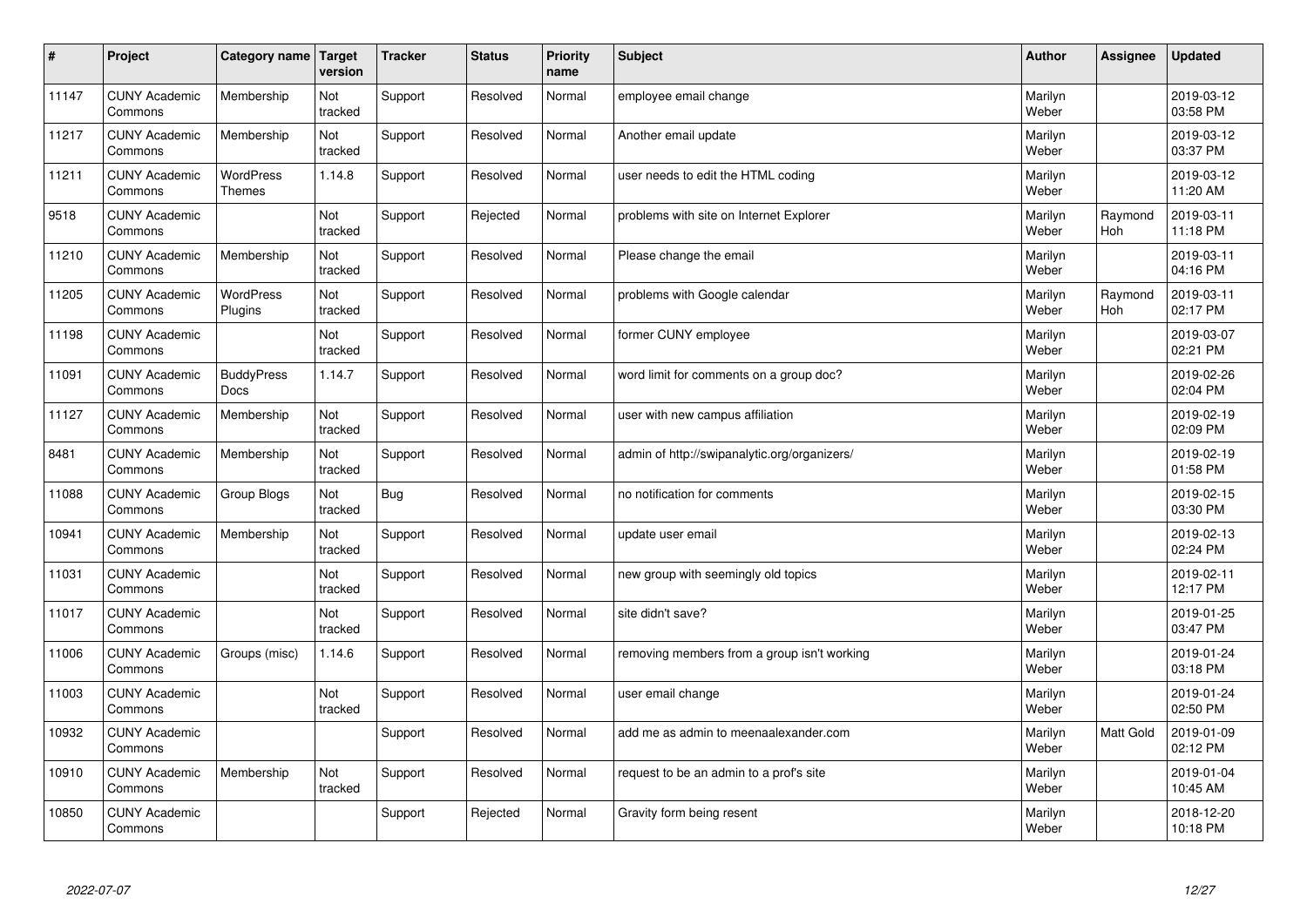| $\pmb{\#}$ | Project                         | Category name               | Target<br>version | <b>Tracker</b> | <b>Status</b>        | <b>Priority</b><br>name | <b>Subject</b>                                       | <b>Author</b>    | Assignee        | <b>Updated</b>         |
|------------|---------------------------------|-----------------------------|-------------------|----------------|----------------------|-------------------------|------------------------------------------------------|------------------|-----------------|------------------------|
| 10820      | <b>CUNY Academic</b><br>Commons |                             | Not<br>tracked    | Support        | Resolved             | Normal                  | retrieve deleted pages/posts                         | Marilyn<br>Weber |                 | 2018-12-13<br>06:33 PM |
| 10810      | <b>CUNY Academic</b><br>Commons | <b>WordPress</b><br>(misc)  | 1.14.2            | <b>Bug</b>     | Resolved             | Normal                  | Sites set as public are becoming private             | Marilyn<br>Weber |                 | 2018-12-11<br>10:15 AM |
| 10571      | <b>CUNY Academic</b><br>Commons |                             | Not<br>tracked    | Support        | Abandoned            | Normal                  | newsletter queue problem                             | Marilyn<br>Weber |                 | 2018-12-10<br>03:58 PM |
| 10440      | <b>CUNY Academic</b><br>Commons |                             | Not<br>tracked    | Support        | Resolved             | Normal                  | Acert post problem                                   | Marilyn<br>Weber |                 | 2018-12-10<br>03:57 PM |
| 10298      | <b>CUNY Academic</b><br>Commons |                             | Not<br>tracked    | Support        | Resolved             | Normal                  | RSS feed to itunes problem                           | Marilyn<br>Weber |                 | 2018-12-10<br>03:57 PM |
| 10257      | <b>CUNY Academic</b><br>Commons | Membership                  | Not<br>tracked    | Support        | Resolved             | Normal                  | change the email from @login.cuny.edu to campu email | Marilyn<br>Weber |                 | 2018-12-10<br>03:55 PM |
| 10133      | <b>CUNY Academic</b><br>Commons | <b>WordPress</b><br>(misc)  | Not<br>tracked    | Support        | Resolved             | Normal                  | two Commons sites to be migrated elsewhere           | Marilyn<br>Weber |                 | 2018-12-10<br>03:54 PM |
| 9889       | <b>CUNY Academic</b><br>Commons |                             | Not<br>tracked    | Support        | Resolved             | Normal                  | remove comments from activity feed?                  | Marilyn<br>Weber |                 | 2018-12-10<br>03:53 PM |
| 9779       | <b>CUNY Academic</b><br>Commons | Membership                  | Not<br>tracked    | Support        | Resolved             | Normal                  | user not sure if she is registered.                  | Marilyn<br>Weber |                 | 2018-12-10<br>03:53 PM |
| 9726       | <b>CUNY Academic</b><br>Commons | <b>WordPress</b><br>Plugins | Not<br>tracked    | Support        | Abandoned            | Normal                  | technical error on Contact page                      | Marilyn<br>Weber |                 | 2018-12-10<br>03:53 PM |
| 8978       | <b>CUNY Academic</b><br>Commons | Groups (misc)               | Not<br>tracked    | Support        | Resolved             | Normal                  | removing old groups                                  | Marilyn<br>Weber |                 | 2018-12-10<br>03:52 PM |
| 10772      | <b>CUNY Academic</b><br>Commons | Groups (misc)               | 1.14.2            | Bug            | Resolved             | Normal                  | can't create groups                                  | Marilyn<br>Weber |                 | 2018-12-04<br>10:42 AM |
| 10657      | <b>CUNY Academic</b><br>Commons |                             | Not<br>tracked    | Support        | Reporter<br>Feedback | Normal                  | child theme problems                                 | Marilyn<br>Weber |                 | 2018-11-08<br>01:19 PM |
| 10606      | <b>CUNY Academic</b><br>Commons | cdev.gc.cuny.ed<br>U.       | Not<br>tracked    | Support        | Resolved             | Normal                  | problems with testing environment                    | Marilyn<br>Weber |                 | 2018-11-02<br>10:27 AM |
| 9886       | <b>CUNY Academic</b><br>Commons | cuny.is                     | Not<br>tracked    | Support        | Resolved             | Normal                  | cuny.is SSL                                          | Marilyn<br>Weber |                 | 2018-10-26<br>02:07 PM |
| 10407      | <b>CUNY Academic</b><br>Commons |                             | Not<br>tracked    | Support        | Resolved             | Normal                  | toolbar problem                                      | Marilyn<br>Weber | Boone<br>Gorges | 2018-10-23<br>10:52 AM |
| 10537      | <b>CUNY Academic</b><br>Commons |                             | Not<br>tracked    | <b>Bug</b>     | Resolved             | Normal                  | jpegs not showing                                    | Marilyn<br>Weber |                 | 2018-10-23<br>10:51 AM |
| 10562      | <b>CUNY Academic</b><br>Commons |                             |                   | <b>Bug</b>     | Rejected             | Normal                  | Commons is down                                      | Marilyn<br>Weber |                 | 2018-10-23<br>10:49 AM |
| 6533       | <b>CUNY Academic</b><br>Commons | <b>WordPress</b><br>Plugins | Future<br>release | Support        | Duplicate            | Low                     | very old plugins?                                    | Marilyn<br>Weber | Tahir Butt      | 2018-10-04<br>12:27 PM |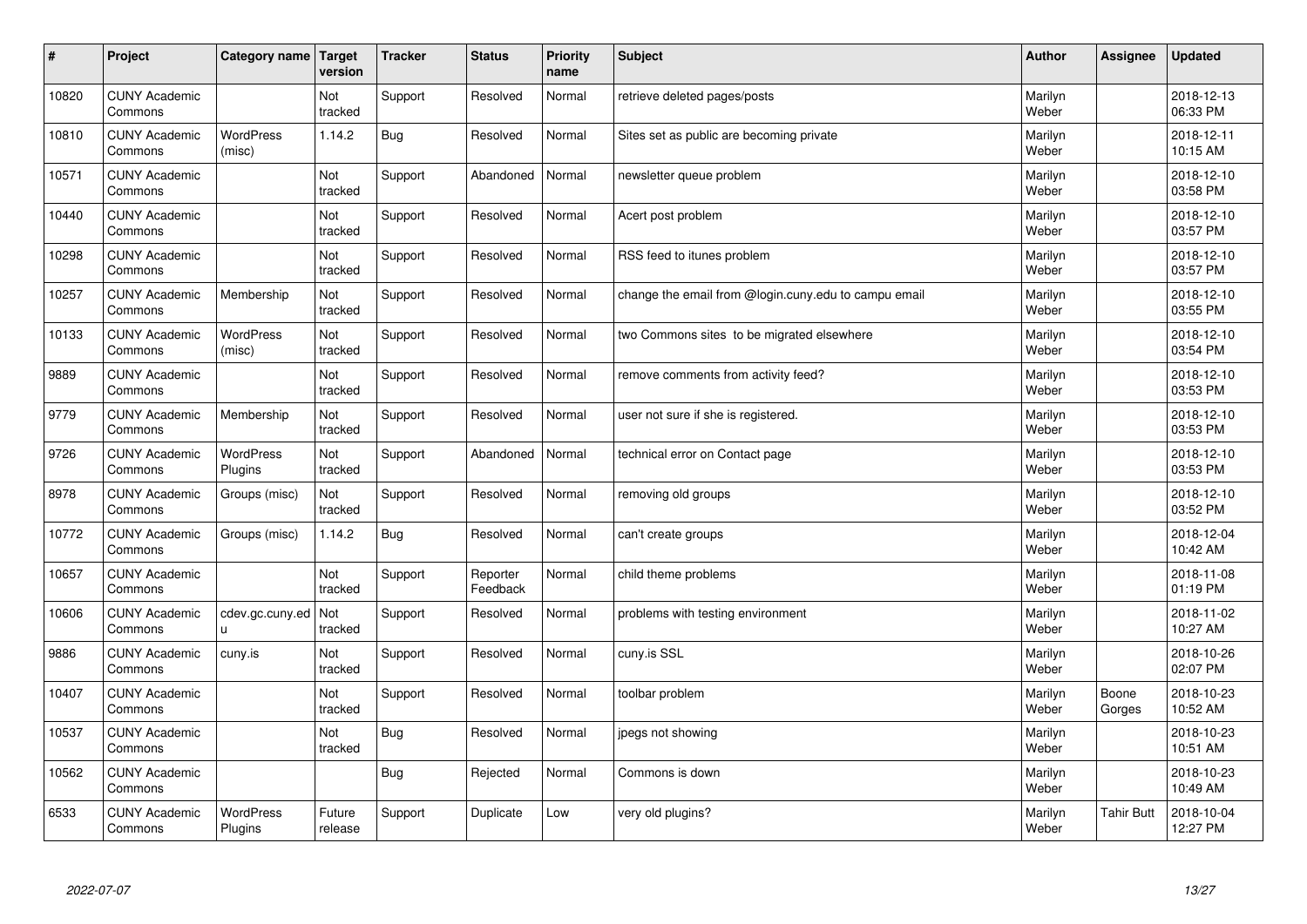| #     | Project                         | Category name   Target | version           | <b>Tracker</b> | <b>Status</b> | <b>Priority</b><br>name | <b>Subject</b>                                                                           | <b>Author</b>    | Assignee         | <b>Updated</b>         |
|-------|---------------------------------|------------------------|-------------------|----------------|---------------|-------------------------|------------------------------------------------------------------------------------------|------------------|------------------|------------------------|
| 10387 | <b>CUNY Academic</b><br>Commons | Membership             | Not<br>tracked    | Support        | Resolved      | Normal                  | remove user page                                                                         | Marilyn<br>Weber |                  | 2018-09-28<br>02:26 PM |
| 5992  | <b>CUNY Academic</b><br>Commons | Email<br>Notifications | Future<br>release | Feature        | <b>New</b>    | Normal                  | Changing the From line of autogenerated blog emails                                      | Marilyn<br>Weber |                  | 2018-09-27<br>05:19 PM |
| 10361 | <b>CUNY Academic</b><br>Commons | Group Forums           | 1.13.10           | <b>Bug</b>     | Resolved      | Normal                  | forum post pending oddity                                                                | Marilyn<br>Weber |                  | 2018-09-25<br>10:45 AM |
| 10245 | <b>CUNY Academic</b><br>Commons | Email<br>Notifications | 1.13.8            | Support        | Resolved      | Urgent                  | Placeholders in action emails (activation, password reset) not being<br>properly swapped | Marilyn<br>Weber | Raymond<br>Hoh   | 2018-08-30<br>04:02 PM |
| 10266 | <b>CUNY Academic</b><br>Commons |                        |                   | Support        | Resolved      | Normal                  | GC email change requested                                                                | Marilyn<br>Weber | <b>Matt Gold</b> | 2018-08-30<br>03:07 PM |
| 10260 | <b>CUNY Academic</b><br>Commons |                        |                   | <b>Bug</b>     | Rejected      | Normal                  | bad activation email                                                                     | Marilyn<br>Weber |                  | 2018-08-30<br>01:25 PM |
| 10176 | <b>CUNY Academic</b><br>Commons | Documentation          | Not<br>tracked    | <b>Bug</b>     | Resolved      | Normal                  | domain mapping requests                                                                  | Marilyn<br>Weber | scott voth       | 2018-08-29<br>05:30 PM |
| 10240 | <b>CUNY Academic</b><br>Commons | WordPress<br>Plugins   | 1.13.8            | Support        | Resolved      | Normal                  | require-featured-image plug-in request                                                   | Marilyn<br>Weber |                  | 2018-08-29<br>05:15 PM |
| 10239 | <b>CUNY Academic</b><br>Commons |                        | Not<br>tracked    | Support        | Resolved      | Normal                  | musicroombooking.commons.gc.cuny.edu                                                     | Marilyn<br>Weber |                  | 2018-08-29<br>03:06 PM |
| 10256 | <b>CUNY Academic</b><br>Commons |                        |                   | Support        | Resolved      | Normal                  | email change requested                                                                   | Marilyn<br>Weber | Matt Gold        | 2018-08-29<br>02:52 PM |
| 10227 | <b>CUNY Academic</b><br>Commons |                        |                   | Support        | Resolved      | Normal                  | user incorrectly entered her email address                                               | Marilyn<br>Weber | Matt Gold        | 2018-08-26<br>08:55 PM |
| 10101 | <b>CUNY Academic</b><br>Commons |                        | 1.13.7            | Bug            | Resolved      | Normal                  | URL changes within Manage section of groups                                              | Marilyn<br>Weber |                  | 2018-08-03<br>01:54 PM |
| 10066 | <b>CUNY Academic</b><br>Commons | Membership             | Not<br>tracked    | Support        | Resolved      | Normal                  | add me as an admin to https://pkms.commons.gc.cuny.edu/                                  | Marilyn<br>Weber |                  | 2018-07-26<br>11:54 AM |
| 10035 | <b>CUNY Academic</b><br>Commons |                        | Not<br>tracked    | <b>Bug</b>     | Resolved      | Normal                  | Reconnecting user to site                                                                | Marilyn<br>Weber |                  | 2018-07-23<br>11:55 AM |
| 9996  | <b>CUNY Academic</b><br>Commons | Membership             | Not<br>tracked    | Support        | Rejected      | Normal                  | user email change request                                                                | Marilyn<br>Weber |                  | 2018-07-16<br>10:49 AM |
| 10006 | <b>CUNY Academic</b><br>Commons | Membership             | Not<br>tracked    | Support        | Resolved      | Normal                  | another email change request                                                             | Marilyn<br>Weber |                  | 2018-07-13<br>12:36 PM |
| 9992  | <b>CUNY Academic</b><br>Commons |                        | 1.13.6            | <b>Bug</b>     | Resolved      | Normal                  | ACERT website down again                                                                 | Marilyn<br>Weber |                  | 2018-07-10<br>12:15 PM |
| 9965  | <b>CUNY Academic</b><br>Commons | WordPress<br>Plugins   | 1.13.4            | Support        | Resolved      | Normal                  | plug-in request for OneTone Companion                                                    | Marilyn<br>Weber | Raymond<br>Hoh   | 2018-06-26<br>12:00 PM |
| 9949  | <b>CUNY Academic</b><br>Commons |                        | 1.13.4            | Support        | Resolved      | Normal                  | raise storage space limit?                                                               | Marilyn<br>Weber | Boone<br>Gorges  | 2018-06-26<br>12:00 PM |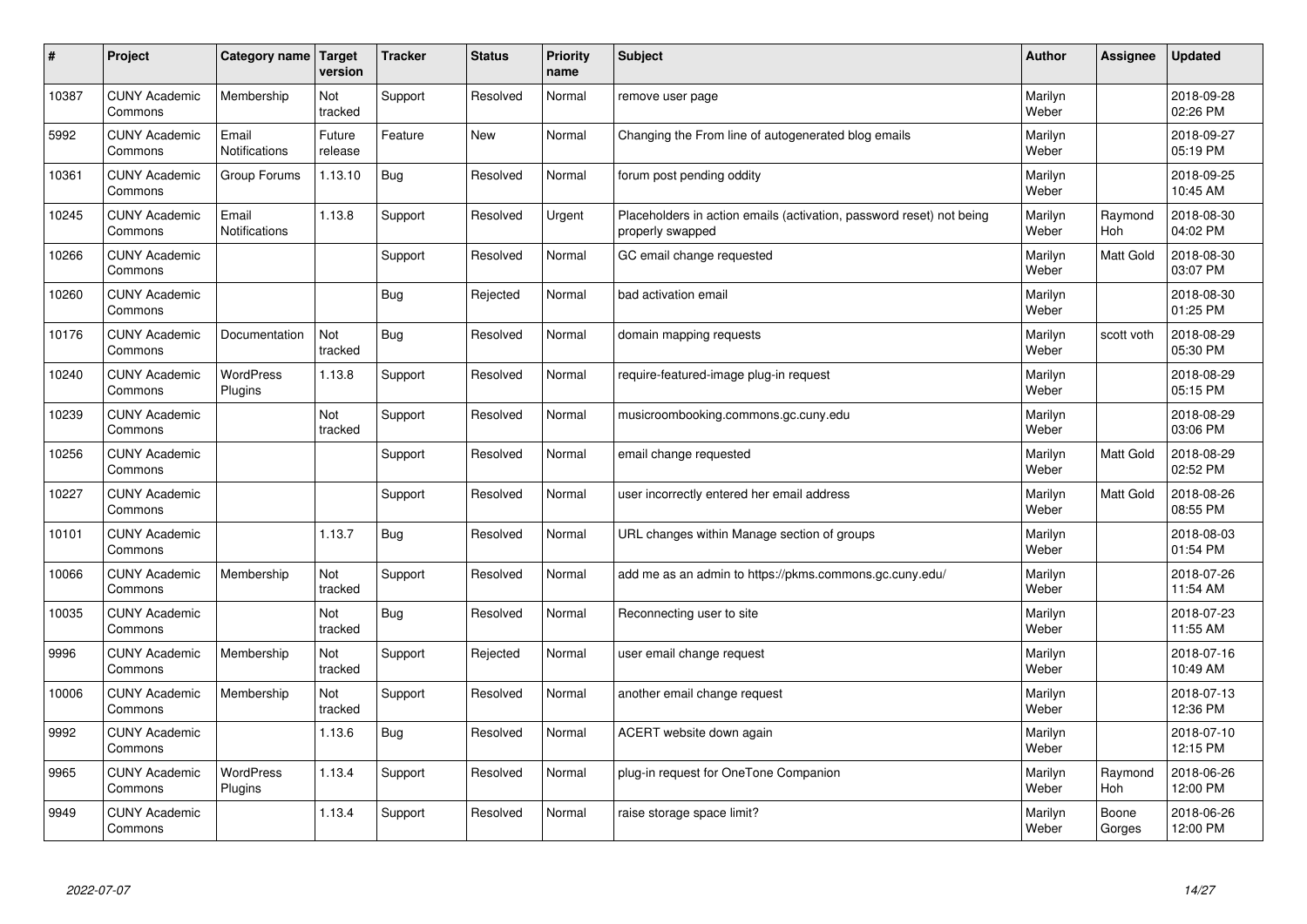| $\vert$ # | Project                         | Category name   Target            | version           | <b>Tracker</b> | <b>Status</b> | <b>Priority</b><br>name | <b>Subject</b>                                     | <b>Author</b>    | Assignee        | <b>Updated</b>         |
|-----------|---------------------------------|-----------------------------------|-------------------|----------------|---------------|-------------------------|----------------------------------------------------|------------------|-----------------|------------------------|
| 9955      | <b>CUNY Academic</b><br>Commons | <b>WordPress</b><br>Plugins       | 1.13.4            | Support        | Rejected      | Normal                  | docx converter plugin?                             | Marilyn<br>Weber |                 | 2018-06-26<br>11:39 AM |
| 9927      | <b>CUNY Academic</b><br>Commons | Membership                        | Not<br>tracked    | Support        | Resolved      | Normal                  | wrong email used                                   | Marilyn<br>Weber | Matt Gold       | 2018-06-14<br>10:21 AM |
| 9928      | <b>CUNY Academic</b><br>Commons | Account<br>settings               |                   | Support        | Resolved      | Normal                  | email change request from former student           | Marilyn<br>Weber | Matt Gold       | 2018-06-14<br>10:20 AM |
| 9919      | <b>CUNY Academic</b><br>Commons |                                   | Not<br>tracked    | <b>Bug</b>     | Resolved      | Normal                  | admin of https://sphcurriculum.commons.gc.cuny.edu | Marilyn<br>Weber |                 | 2018-06-12<br>09:37 PM |
| 9888      | <b>CUNY Academic</b><br>Commons | <b>WordPress</b><br>Plugins       | 1.13.3            | Support        | Resolved      | Normal                  | Business directory Plug-in request                 | Marilyn<br>Weber |                 | 2018-06-12<br>11:52 AM |
| 9885      | <b>CUNY Academic</b><br>Commons |                                   |                   | Support        | Rejected      | Normal                  | Publications field problem                         | Marilyn<br>Weber |                 | 2018-06-06<br>01:18 PM |
| 9835      | <b>CUNY Academic</b><br>Commons | Group Forums                      | Future<br>release | <b>Bug</b>     | Assigned      | Normal                  | add a "like" function?                             | Marilyn<br>Weber | Erik<br>Trainer | 2018-06-05<br>01:49 PM |
| 9834      | <b>CUNY Academic</b><br>Commons |                                   |                   | Support        | Duplicate     | Normal                  | add a "like" function                              | Marilyn<br>Weber |                 | 2018-05-25<br>10:38 AM |
| 9828      | <b>CUNY Academic</b><br>Commons | Domain<br>Mapping                 | 1.13.3            | Bug            | Resolved      | High                    | redirecting problem                                | Marilyn<br>Weber | Raymond<br>Hoh  | 2018-05-24<br>02:39 PM |
| 9823      | <b>CUNY Academic</b><br>Commons | Account<br>settings               | Not<br>tracked    | Support        | Resolved      | Normal                  | email change                                       | Marilyn<br>Weber | Matt Gold       | 2018-05-23<br>01:58 PM |
| 9787      | <b>CUNY Academic</b><br>Commons | Registration                      |                   | Support        | Resolved      | Normal                  | email change request                               | Marilyn<br>Weber | Matt Gold       | 2018-05-16<br>09:55 PM |
| 8607      | <b>CUNY Academic</b><br>Commons |                                   | Not<br>tracked    | Support        | <b>New</b>    | Normal                  | Paypal?                                            | Marilyn<br>Weber | Matt Gold       | 2018-05-15<br>01:37 PM |
| 9780      | <b>CUNY Academic</b><br>Commons |                                   | Not<br>tracked    | Support        | Resolved      | Normal                  | remove the phone number on this profile?           | Marilyn<br>Weber |                 | 2018-05-15<br>10:35 AM |
| 9768      | <b>CUNY Academic</b><br>Commons |                                   | 1.13.2            | <b>Bug</b>     | Resolved      | High                    | search function on the Directory page              | Marilyn<br>Weber | Boone<br>Gorges | 2018-05-14<br>08:45 PM |
| 9767      | <b>CUNY Academic</b><br>Commons | Registration                      | Not<br>tracked    | Support        | Resolved      | Normal                  | user deleted account but now needs one             | Marilyn<br>Weber |                 | 2018-05-11<br>02:39 PM |
| 8941      | <b>CUNY Academic</b><br>Commons | <b>WordPress</b><br><b>Themes</b> | 1.13.1            | Support        | Resolved      | Normal                  | Theme request: ColorNews                           | Marilyn<br>Weber |                 | 2018-05-08<br>10:42 AM |
| 9725      | <b>CUNY Academic</b><br>Commons |                                   | Not<br>tracked    | Support        | Resolved      | Normal                  | problems with deleting a site                      | Marilyn<br>Weber |                 | 2018-05-07<br>10:24 PM |
| 8446      | <b>CUNY Academic</b><br>Commons | WordPress<br>Plugins              | 1.11.14           | Support        | Resolved      | Normal                  | request for multiple accordion menu plugins        | Marilyn<br>Weber |                 | 2018-05-07<br>09:57 PM |
| 9684      | <b>CUNY Academic</b><br>Commons |                                   |                   | Support        | Rejected      | Normal                  | SEO cleanup for newlaborforum.cuny.edu             | Marilyn<br>Weber |                 | 2018-04-30<br>10:29 AM |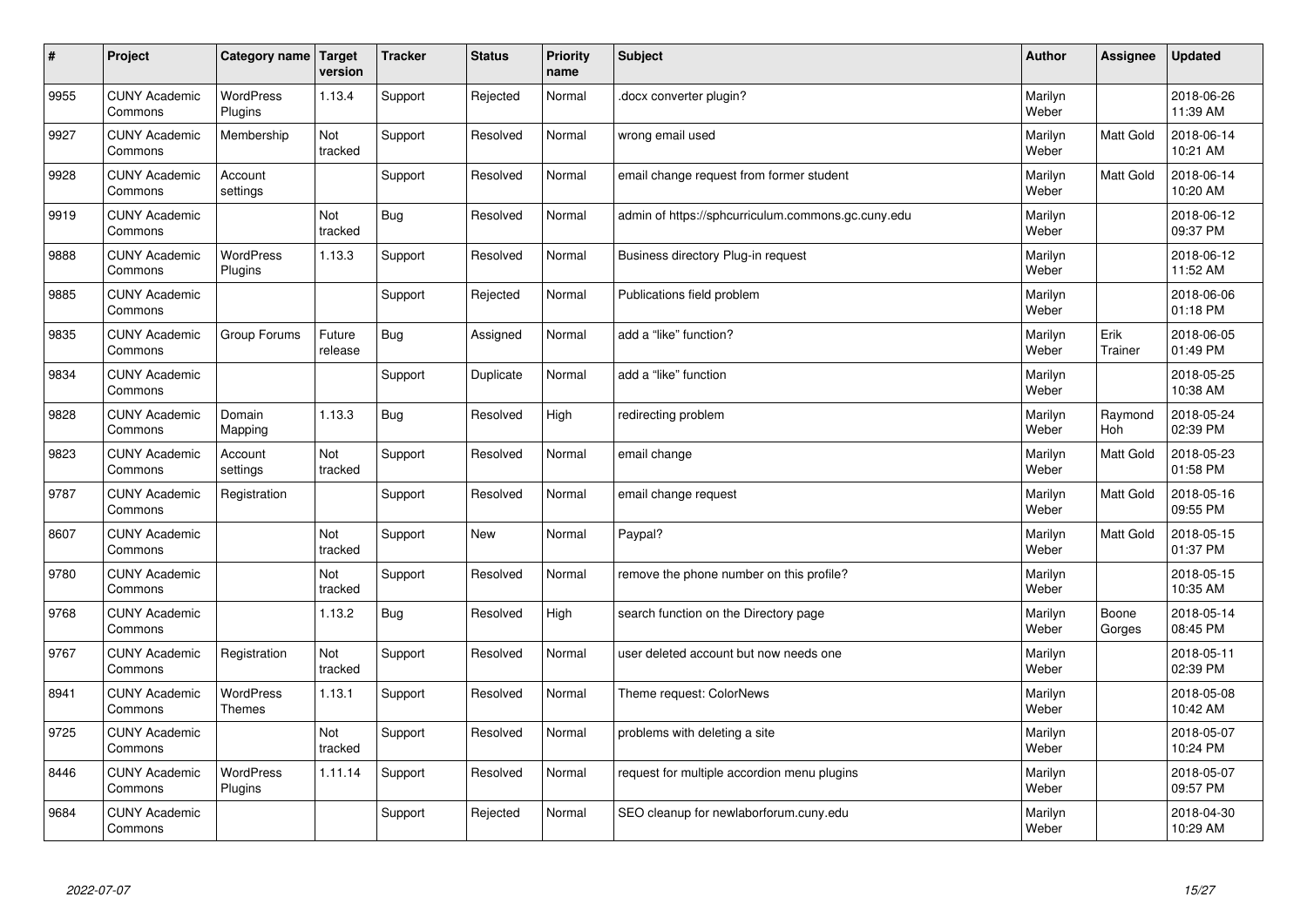| #    | Project                         | Category name   Target            | version           | <b>Tracker</b> | <b>Status</b>        | <b>Priority</b><br>name | <b>Subject</b>                                       | <b>Author</b>    | Assignee              | Updated                |
|------|---------------------------------|-----------------------------------|-------------------|----------------|----------------------|-------------------------|------------------------------------------------------|------------------|-----------------------|------------------------|
| 9659 | <b>CUNY Academic</b><br>Commons | Account<br>settings               |                   | Support        | Resolved             | Normal                  | user email change                                    | Marilyn<br>Weber | <b>Matt Gold</b>      | 2018-04-24<br>12:08 PM |
| 9587 | <b>CUNY Academic</b><br>Commons |                                   |                   | Support        | Rejected             | Normal                  | possible request for the "PDF Poster" plugin         | Marilyn<br>Weber |                       | 2018-04-24<br>10:52 AM |
| 9604 | <b>CUNY Academic</b><br>Commons |                                   | Not<br>tracked    | Support        | Resolved             | Normal                  | I (Marilyn) can only log into cdev as teststudent    | Marilyn<br>Weber |                       | 2018-04-21<br>10:20 AM |
| 9535 | <b>CUNY Academic</b><br>Commons |                                   | Not<br>tracked    | Support        | Resolved             | Normal                  | admin for https://video.commons.gc.cuny.edu/?        | Marilyn<br>Weber | Matt Gold             | 2018-04-13<br>05:06 PM |
| 9500 | <b>CUNY Academic</b><br>Commons | <b>WordPress</b><br>Plugins       | 1.12.12           | Support        | Resolved             | Normal                  | PowerPoint in the media library?                     | Marilyn<br>Weber | Raymond<br>Hoh        | 2018-04-12<br>02:28 PM |
| 9207 | <b>CUNY Academic</b><br>Commons |                                   | Future<br>release | Support        | Reporter<br>Feedback | Normal                  | display dashboards made in Tableau?                  | Marilyn<br>Weber | Boone<br>Gorges       | 2018-04-10<br>10:42 AM |
| 9275 | <b>CUNY Academic</b><br>Commons |                                   |                   | Support        | Rejected             | Normal                  | soft chalk page?                                     | Marilyn<br>Weber | Boone<br>Gorges       | 2018-04-09<br>10:37 AM |
| 9541 | <b>CUNY Academic</b><br>Commons | <b>WordPress</b><br>(misc)        | Not<br>tracked    | Support        | Resolved             | Normal                  | repeating header banner                              | Marilyn<br>Weber | Raymond<br>Hoh        | 2018-04-06<br>12:33 PM |
| 9499 | <b>CUNY Academic</b><br>Commons | <b>WordPress</b><br>(misc)        | Not<br>tracked    | Support        | Resolved             | Normal                  | tiny question - preventing dates on posts?           | Marilyn<br>Weber | Raymond<br><b>Hoh</b> | 2018-04-04<br>03:55 PM |
| 9477 | <b>CUNY Academic</b><br>Commons | Account<br>settings               |                   | Support        | Resolved             | Normal                  | email change request                                 | Marilyn<br>Weber | <b>Matt Gold</b>      | 2018-03-24<br>08:53 AM |
| 9470 | <b>CUNY Academic</b><br>Commons |                                   |                   | <b>Bug</b>     | Resolved             | Normal                  | Users not appearing via "Add New"                    | Marilyn<br>Weber |                       | 2018-03-22<br>07:44 PM |
| 9224 | <b>CUNY Academic</b><br>Commons | <b>Group Files</b>                | 1.13              | Feature        | Resolved             | Normal                  | attachments to forum posts clutter up Files area     | Marilyn<br>Weber | Boone<br>Gorges       | 2018-03-22<br>03:34 PM |
| 9335 | <b>CUNY Academic</b><br>Commons | <b>WordPress</b><br><b>Themes</b> | 1.12.10           | Bug            | Resolved             | Normal                  | clone http://digitalscholarship.ccny.cuny.edu site?  | Marilyn<br>Weber | Boone<br>Gorges       | 2018-03-14<br>12:43 PM |
| 9355 | <b>CUNY Academic</b><br>Commons |                                   | Not<br>tracked    | Support        | Resolved             | Normal                  | 14gb of video?                                       | Marilyn<br>Weber |                       | 2018-03-13<br>11:56 AM |
| 9340 | <b>CUNY Academic</b><br>Commons | <b>WordPress</b><br>Plugins       | 1.12.10           | Bug            | Resolved             | Normal                  | change the web preview?                              | Marilyn<br>Weber | Raymond<br><b>Hoh</b> | 2018-03-13<br>11:50 AM |
| 9330 | <b>CUNY Academic</b><br>Commons | <b>WordPress</b><br>Plugins       | 1.12.10           | Bug            | Resolved             | Normal                  | part 2 of problems with the Leaflet plug -in         | Marilyn<br>Weber |                       | 2018-03-04<br>05:58 PM |
| 9282 | <b>CUNY Academic</b><br>Commons | Group Forums                      | 1.12.9            | Bug            | Resolved             | Normal                  | 'Forum ID is missing" error?                         | Marilyn<br>Weber |                       | 2018-02-27<br>10:32 AM |
| 9276 | <b>CUNY Academic</b><br>Commons |                                   |                   | Bug            | Resolved             | High                    | problem adding a member to a group - wrong username? | Marilyn<br>Weber |                       | 2018-02-25<br>12:47 PM |
| 9223 | <b>CUNY Academic</b><br>Commons |                                   | Not<br>tracked    | Support        | Resolved             | Normal                  | moving wordpress sites                               | Marilyn<br>Weber |                       | 2018-02-18<br>08:44 PM |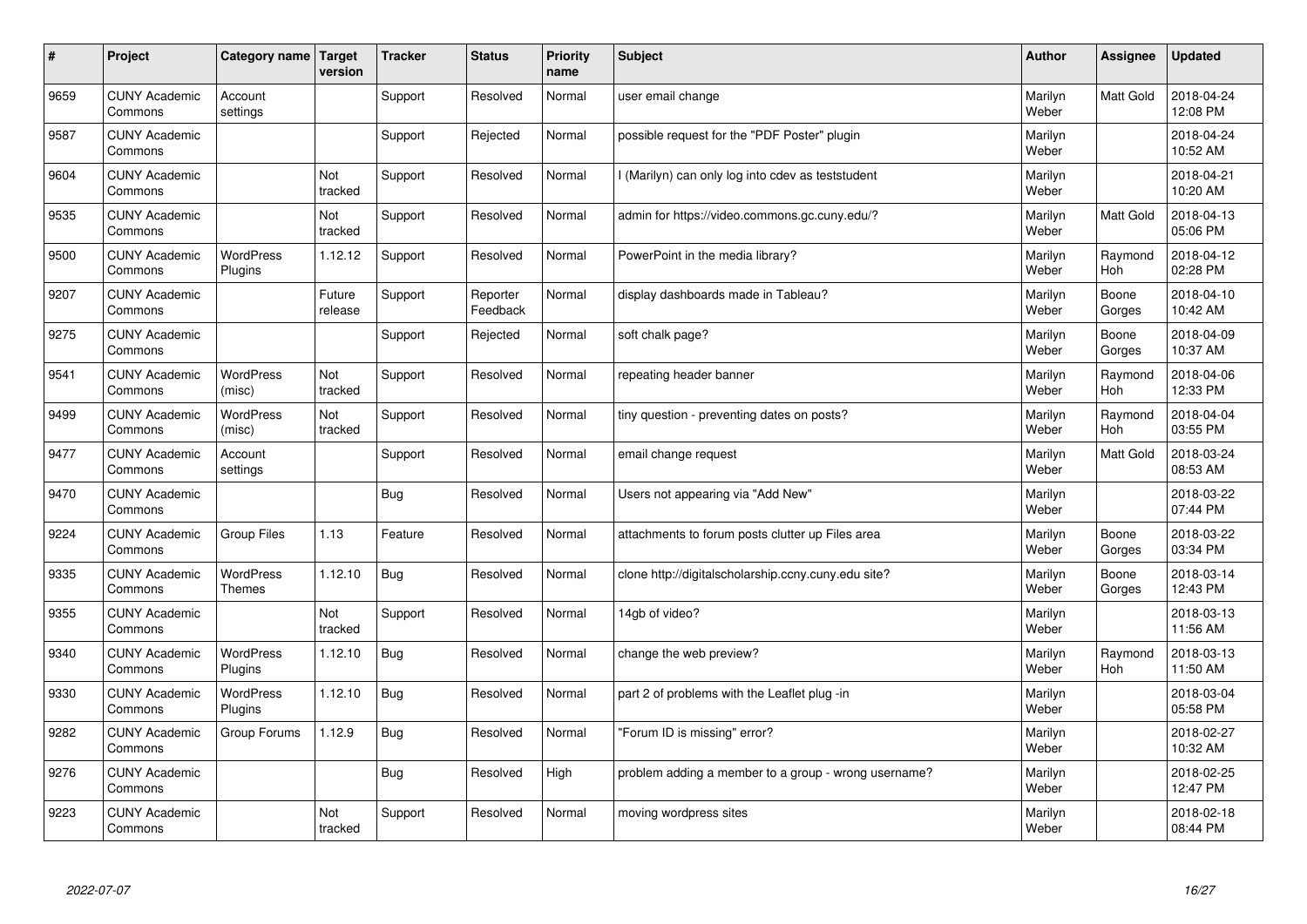| $\vert$ # | Project                         | Category name               | <b>Target</b><br>version | <b>Tracker</b> | <b>Status</b> | <b>Priority</b><br>name | <b>Subject</b>                                                              | <b>Author</b>    | <b>Assignee</b>       | <b>Updated</b>         |
|-----------|---------------------------------|-----------------------------|--------------------------|----------------|---------------|-------------------------|-----------------------------------------------------------------------------|------------------|-----------------------|------------------------|
| 9162      | <b>CUNY Academic</b><br>Commons | Registration                | Not<br>tracked           | Support        | Resolved      | Normal                  | email change due to user error                                              | Marilyn<br>Weber | <b>Matt Gold</b>      | 2018-02-13<br>11:11 AM |
| 9192      | <b>CUNY Academic</b><br>Commons | <b>WordPress</b><br>Plugins | 1.12.8                   | Bug            | Resolved      | Normal                  | problems with the Leaflet plug -in                                          | Marilyn<br>Weber | Boone<br>Gorges       | 2018-02-13<br>11:07 AM |
| 9154      | <b>CUNY Academic</b><br>Commons | Events                      | 1.12.8                   | Bug            | Resolved      | Normal                  | problem with group calendar                                                 | Marilyn<br>Weber | Raymond<br><b>Hoh</b> | 2018-02-13<br>10:49 AM |
| 9163      | <b>CUNY Academic</b><br>Commons | Layout                      | 1.12.8                   | Support        | Resolved      | Normal                  | Mobile responsiveness issues                                                | Marilyn<br>Weber | Raymond<br><b>Hoh</b> | 2018-02-13<br>10:49 AM |
| 9131      | <b>CUNY Academic</b><br>Commons |                             |                          | Support        | Resolved      | Normal                  | webrecorder.io via Firefox                                                  | Marilyn<br>Weber |                       | 2018-01-29<br>11:11 AM |
| 9133      | <b>CUNY Academic</b><br>Commons |                             |                          | Support        | Duplicate     | Normal                  | webrecorder.io                                                              | Marilyn<br>Weber |                       | 2018-01-29<br>10:34 AM |
| 9130      | <b>CUNY Academic</b><br>Commons | Homepage<br>Slides          | Not<br>tracked           | Bug            | Resolved      | Normal                  | too many redirects                                                          | Marilyn<br>Weber |                       | 2018-01-29<br>10:27 AM |
| 9087      | <b>CUNY Academic</b><br>Commons | WordPress<br>Plugins        | 1.12.7                   | Support        | Resolved      | Normal                  | request for WP Social Sharing                                               | Marilyn<br>Weber |                       | 2018-01-23<br>11:17 AM |
| 9078      | <b>CUNY Academic</b><br>Commons | WordPress<br>Plugins        | 1.12.7                   | Support        | Resolved      | Normal                  | arcgis web maps?                                                            | Marilyn<br>Weber | Raymond<br>Hoh        | 2018-01-23<br>11:11 AM |
| 5991      | <b>CUNY Academic</b><br>Commons | Email<br>Notifications      | Future<br>release        | Support        | Resolved      | Normal                  | change format of autogenerated blog emails                                  | Marilyn<br>Weber | Paige<br>Dupont       | 2018-01-12<br>02:55 PM |
| 9062      | <b>CUNY Academic</b><br>Commons |                             | Not<br>tracked           | Bug            | Resolved      | Normal                  | re-add me as admin of https://commons.gc.cuny.edu/                          | Marilyn<br>Weber |                       | 2018-01-08<br>12:03 PM |
| 9026      | <b>CUNY Academic</b><br>Commons | <b>WordPress</b><br>Plugins | 1.12.6                   | Support        | Resolved      | Normal                  | plugin request from Carlos Guevara                                          | Marilyn<br>Weber |                       | 2018-01-03<br>09:33 AM |
| 9033      | <b>CUNY Academic</b><br>Commons |                             |                          | Support        | Rejected      | Normal                  | Site search terms                                                           | Marilyn<br>Weber |                       | 2017-12-22<br>01:10 PM |
| 9004      | <b>CUNY Academic</b><br>Commons | Membership                  | Not<br>tracked           | Support        | Resolved      | Normal                  | email change request                                                        | Marilyn<br>Weber |                       | 2017-12-14<br>12:27 PM |
| 8934      | <b>CUNY Academic</b><br>Commons | Reply By Email              | 1.12.4                   | Support        | Resolved      | High                    | RBE "could not post" email should have info about attempted From<br>address | Marilyn<br>Weber | Raymond<br><b>Hoh</b> | 2017-12-12<br>11:25 AM |
| 8893      | <b>CUNY Academic</b><br>Commons | Social Paper                | 1.12.1                   | Support        | Resolved      | Normal                  | Social paper won't connect to group?                                        | Marilyn<br>Weber |                       | 2017-12-11<br>01:16 PM |
| 8924      | <b>CUNY Academic</b><br>Commons | <b>WordPress</b><br>Plugins | 1.12.4                   | Bug            | Resolved      | Normal                  | auto-remove feature on http://pcp.gc.cuny.edu                               | Marilyn<br>Weber | Matt Gold             | 2017-12-04<br>10:18 AM |
| 8937      | <b>CUNY Academic</b><br>Commons |                             | Not<br>tracked           | Bug            | Resolved      | Normal                  | videos gone                                                                 | Marilyn<br>Weber |                       | 2017-12-01<br>11:27 AM |
| 8917      | <b>CUNY Academic</b><br>Commons | <b>Group Files</b>          | 1.12.3                   | Bug            | Resolved      | High                    | Files not downloading from Groups properly                                  | Marilyn<br>Weber | Boone<br>Gorges       | 2017-11-29<br>10:04 PM |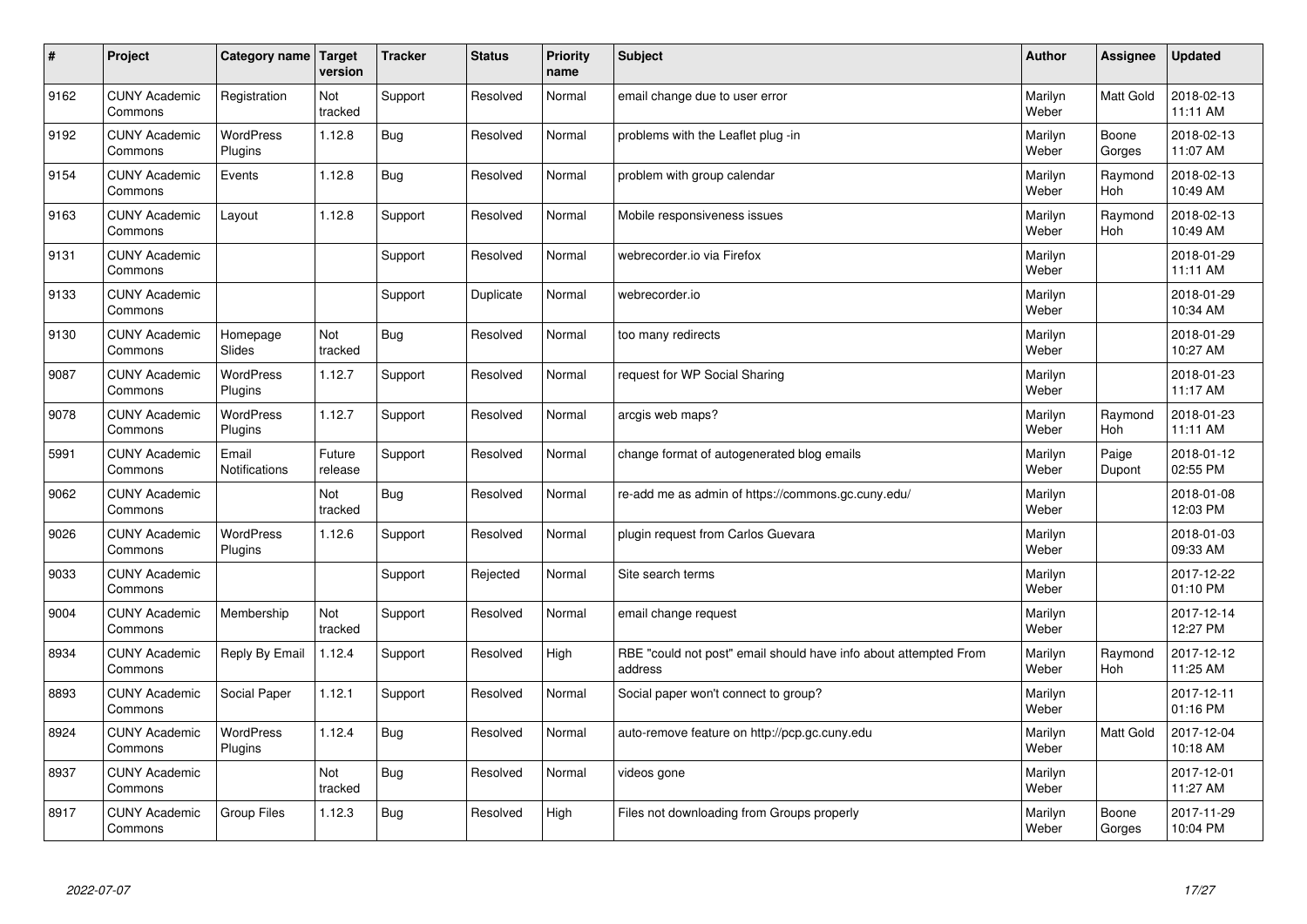| #    | Project                         | Category name               | <b>Target</b><br>version | <b>Tracker</b> | <b>Status</b> | <b>Priority</b><br>name | <b>Subject</b>                                 | <b>Author</b>    | Assignee         | <b>Updated</b>         |
|------|---------------------------------|-----------------------------|--------------------------|----------------|---------------|-------------------------|------------------------------------------------|------------------|------------------|------------------------|
| 8908 | <b>CUNY Academic</b><br>Commons | <b>WordPress</b><br>Plugins | 1.12.2                   | Support        | Resolved      | Normal                  | Plugin request from Steve Brier                | Marilyn<br>Weber |                  | 2017-11-27<br>11:39 AM |
| 5684 | <b>CUNY Academic</b><br>Commons | Group Files                 | Not<br>tracked           | <b>Bug</b>     | Resolved      | Normal                  | Making Group files appear as Blog entries      | Marilyn<br>Weber | Boone<br>Gorges  | 2017-11-20<br>03:28 PM |
| 7328 | <b>CUNY Academic</b><br>Commons | <b>WordPress</b><br>Plugins | Not<br>tracked           | Bug            | Resolved      | Normal                  | technical issue with the Events Manager plugin | Marilyn<br>Weber | Raymond<br>Hoh   | 2017-11-15<br>06:19 PM |
| 5968 | <b>CUNY Academic</b><br>Commons | Membership                  | Not<br>tracked           | Bug            | Resolved      | Normal                  | Deleting account without knowing password      | Marilyn<br>Weber | Matt Gold        | 2017-11-15<br>06:19 PM |
| 5772 | <b>CUNY Academic</b><br>Commons | Membership                  | <b>Not</b><br>tracked    | Support        | Resolved      | Normal                  | User email change and forgotten password       | Marilyn<br>Weber | <b>Matt Gold</b> | 2017-11-15<br>06:18 PM |
| 7619 | <b>CUNY Academic</b><br>Commons | Membership                  | Not<br>tracked           | Support        | Resolved      | Normal                  | outside users for a site that isn't a class?   | Marilyn<br>Weber | <b>Matt Gold</b> | 2017-11-15<br>06:18 PM |
| 6866 | <b>CUNY Academic</b><br>Commons |                             | Not<br>tracked           | Support        | Resolved      | Normal                  | User would like to have her account deleted    | Marilyn<br>Weber | Matt Gold        | 2017-11-15<br>05:49 PM |
| 5319 | <b>CUNY Academic</b><br>Commons |                             | Not<br>tracked           | Bug            | Resolved      | Normal                  | <b>Broken URL</b>                              | Marilyn<br>Weber | Marilyn<br>Weber | 2017-11-15<br>05:46 PM |
| 5875 | <b>CUNY Academic</b><br>Commons | WordPress<br>Plugins        | Not<br>tracked           | <b>Bug</b>     | Resolved      | Normal                  | Events Calendar garbled in IE                  | Marilyn<br>Weber | Marilyn<br>Weber | 2017-11-15<br>05:45 PM |
| 7226 | <b>CUNY Academic</b><br>Commons | Registration                | Not<br>tracked           | Bug            | Abandoned     | Normal                  | Community college student cannot register?     | Marilyn<br>Weber |                  | 2017-11-15<br>01:55 PM |
| 6106 | <b>CUNY Academic</b><br>Commons | Server                      | Not<br>tracked           | Bug            | Resolved      | Normal                  | 504 error                                      | Marilyn<br>Weber |                  | 2017-11-15<br>01:55 PM |
| 7770 | <b>CUNY Academic</b><br>Commons | WordPress<br>Plugins        | Not<br>tracked           | Bug            | Abandoned     | Normal                  | Timeline.js problem                            | Marilyn<br>Weber |                  | 2017-11-15<br>01:43 PM |
| 7836 | <b>CUNY Academic</b><br>Commons | Social Paper                | Not<br>tracked           | Support        | Resolved      | Normal                  | missing Social Paper                           | Marilyn<br>Weber |                  | 2017-11-15<br>01:31 PM |
| 8098 | <b>CUNY Academic</b><br>Commons | <b>Public Portfolio</b>     | Not<br>tracked           | Bug            | Abandoned     | Normal                  | Widget in profile not working                  | Marilyn<br>Weber |                  | 2017-11-15<br>01:28 PM |
| 8259 | <b>CUNY Academic</b><br>Commons |                             | Not<br>tracked           | <b>Bug</b>     | Resolved      | Normal                  | missing dashboard                              | Marilyn<br>Weber |                  | 2017-11-15<br>01:28 PM |
| 8308 | <b>CUNY Academic</b><br>Commons | WordPress<br>Plugins        | Not<br>tracked           | Support        | Resolved      | Normal                  | WP Migration plugin                            | Marilyn<br>Weber |                  | 2017-11-15<br>01:27 PM |
| 8566 | <b>CUNY Academic</b><br>Commons | Membership                  | Not<br>tracked           | Support        | Resolved      | Normal                  | user email change                              | Marilyn<br>Weber |                  | 2017-11-15<br>01:27 PM |
| 8661 | <b>CUNY Academic</b><br>Commons | Group Blogs                 | Not<br>tracked           | <b>Bug</b>     | Resolved      | Normal                  | new group, old site, can't link?               | Marilyn<br>Weber |                  | 2017-11-15<br>01:26 PM |
| 7724 | <b>CUNY Academic</b><br>Commons |                             | Not<br>tracked           | Support        | Abandoned     | Normal                  | User name confusion                            | Marilyn<br>Weber | Boone<br>Gorges  | 2017-11-15<br>11:12 AM |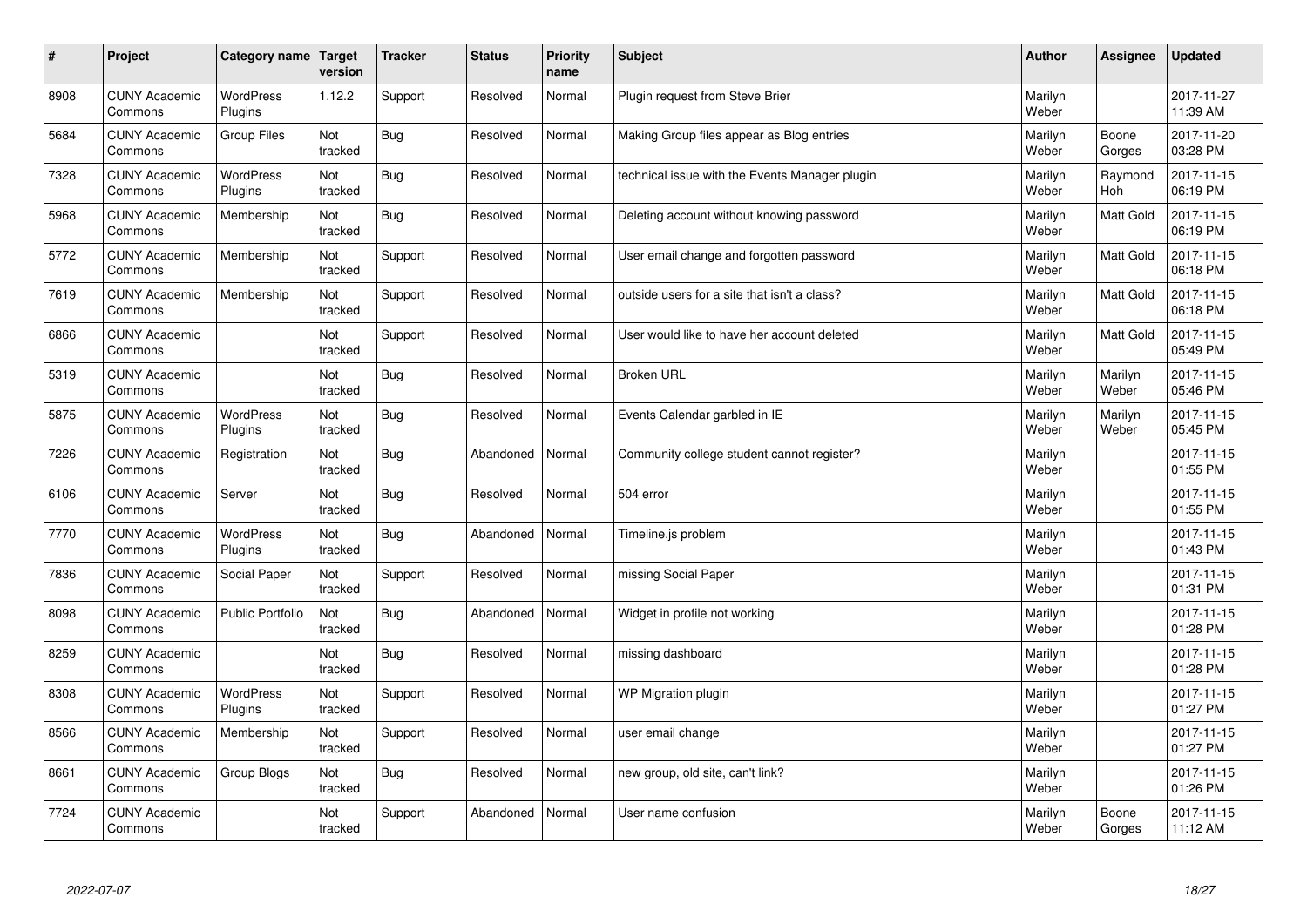| $\sharp$ | Project                         | Category name   Target     | version        | <b>Tracker</b>     | <b>Status</b> | <b>Priority</b><br>name | <b>Subject</b>                                                              | <b>Author</b>    | Assignee         | <b>Updated</b>         |
|----------|---------------------------------|----------------------------|----------------|--------------------|---------------|-------------------------|-----------------------------------------------------------------------------|------------------|------------------|------------------------|
| 7613     | <b>CUNY Academic</b><br>Commons | Registration               | Not<br>tracked | Support            | Resolved      | Normal                  | non-matriculated students                                                   | Marilyn<br>Weber | Boone<br>Gorges  | 2017-11-15<br>11:03 AM |
| 7700     | <b>CUNY Academic</b><br>Commons |                            | Not<br>tracked | Support            | Abandoned     | Normal                  | slow loading Page on site                                                   | Marilyn<br>Weber | Boone<br>Gorges  | 2017-11-15<br>11:02 AM |
| 5713     | <b>CUNY Academic</b><br>Commons | <b>WordPress</b><br>(misc) | Not<br>tracked | Bug                | Abandoned     | High                    | Site freezing                                                               | Marilyn<br>Weber | Boone<br>Gorges  | 2017-11-15<br>10:58 AM |
| 6286     | <b>CUNY Academic</b><br>Commons | Groups (misc)              | Not<br>tracked | Bug                | Resolved      | Immediate               | Groups pages not displaying at all!                                         | Marilyn<br>Weber | Boone<br>Gorges  | 2017-11-15<br>10:57 AM |
| 8906     | <b>CUNY Academic</b><br>Commons | Redmine                    | Not<br>tracked | Support            | Resolved      | Normal                  | Redmine access?                                                             | Marilyn<br>Weber | <b>Matt Gold</b> | 2017-11-13<br>06:02 PM |
| 8882     | <b>CUNY Academic</b><br>Commons |                            | Not<br>tracked | Support            | Resolved      | Normal                  | question about search engines                                               | Marilyn<br>Weber |                  | 2017-11-01<br>03:26 PM |
| 8878     | <b>CUNY Academic</b><br>Commons | cuny.is                    | Not<br>tracked | Bug                | Resolved      | Urgent                  | cuny.is site link won't work                                                | Marilyn<br>Weber | Boone<br>Gorges  | 2017-11-01<br>03:06 PM |
| 8873     | <b>CUNY Academic</b><br>Commons |                            | Not<br>tracked | Support            | Resolved      | Normal                  | maximum file upload size?                                                   | Marilyn<br>Weber |                  | 2017-10-30<br>11:23 AM |
| 6860     | <b>CUNY Academic</b><br>Commons | User<br>Onboarding         | 1.12           | Bug                | Resolved      | Normal                  | Invitation to join a group is appearing as an invitiation to join the site! | Marilyn<br>Weber | Boone<br>Gorges  | 2017-10-30<br>10:03 AM |
| 8855     | <b>CUNY Academic</b><br>Commons |                            | Not<br>tracked | Support            | Resolved      | Normal                  | another email change request                                                | Marilyn<br>Weber |                  | 2017-10-25<br>10:55 AM |
| 8848     | <b>CUNY Academic</b><br>Commons |                            | Not<br>tracked | Support            | Resolved      | Normal                  | email change request                                                        | Marilyn<br>Weber |                  | 2017-10-24<br>11:19 AM |
| 8459     | <b>CUNY Academic</b><br>Commons |                            | Not<br>tracked | Documentatio<br>n. | Resolved      | Normal                  | comprehensive list of plugins?                                              | Marilyn<br>Weber |                  | 2017-10-11<br>11:24 AM |
| 8464     | <b>CUNY Academic</b><br>Commons |                            | Not<br>tracked | Support            | Resolved      | Normal                  | WP UI                                                                       | Marilyn<br>Weber |                  | 2017-10-11<br>11:23 AM |
| 8768     | <b>CUNY Academic</b><br>Commons |                            | Not<br>tracked | Support            | Resolved      | Normal                  | unsafe redirect?                                                            | Marilyn<br>Weber |                  | 2017-10-06<br>12:14 PM |
| 8729     | <b>CUNY Academic</b><br>Commons |                            | Not<br>tracked | Support            | Resolved      | Normal                  | email change                                                                | Marilyn<br>Weber |                  | 2017-09-25<br>02:14 PM |
| 8726     | <b>CUNY Academic</b><br>Commons |                            |                | Support            | Resolved      | Normal                  | Redirect problem                                                            | Marilyn<br>Weber |                  | 2017-09-21<br>12:14 PM |
| 8721     | <b>CUNY Academic</b><br>Commons | WordPress<br>Plugins       | 1.11.13        | Bug                | Resolved      | Normal                  | more problems with Events calendar                                          | Marilyn<br>Weber |                  | 2017-09-21<br>10:35 AM |
| 8693     | <b>CUNY Academic</b><br>Commons | WordPress<br>Plugins       |                | Support            | Resolved      | Normal                  | Existing blog wants to replace Mailpoet with Newsletters                    | Marilyn<br>Weber |                  | 2017-09-12<br>02:24 PM |
| 8471     | <b>CUNY Academic</b><br>Commons |                            | Not<br>tracked | Support            | Resolved      | Normal                  | admin at https://commons.gc.cuny.edu/                                       | Marilyn<br>Weber |                  | 2017-09-06<br>01:50 PM |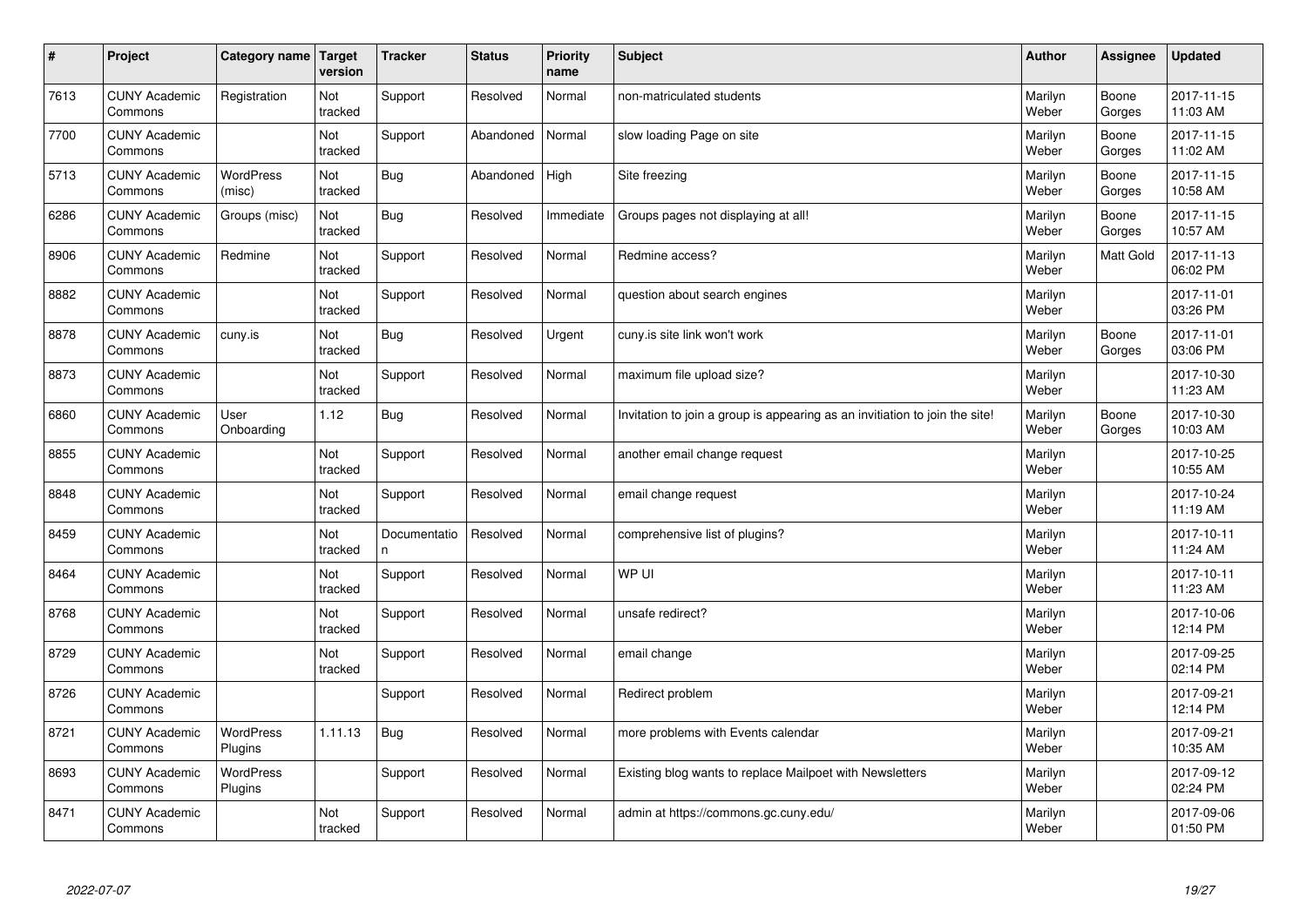| $\vert$ # | Project                         | Category name                     | Target<br>version | <b>Tracker</b> | <b>Status</b> | <b>Priority</b><br>name | <b>Subject</b>                                                                          | <b>Author</b>    | Assignee        | <b>Updated</b>         |
|-----------|---------------------------------|-----------------------------------|-------------------|----------------|---------------|-------------------------|-----------------------------------------------------------------------------------------|------------------|-----------------|------------------------|
| 8638      | <b>CUNY Academic</b><br>Commons | Group Blogs                       | 1.11.11           | <b>Bug</b>     | Resolved      | Normal                  | members not syncing from group to site                                                  | Marilyn<br>Weber |                 | 2017-09-01<br>03:50 PM |
| 8576      | <b>CUNY Academic</b><br>Commons | <b>WordPress</b><br>Plugins       | 1.11.11           | Support        | Resolved      | Normal                  | Digital Measures plugin request                                                         | Marilyn<br>Weber |                 | 2017-09-01<br>03:44 PM |
| 8630      | <b>CUNY Academic</b><br>Commons | Membership                        | Not<br>tracked    | Support        | Resolved      | Normal                  | Change in email/campus                                                                  | Marilyn<br>Weber |                 | 2017-08-30<br>03:48 PM |
| 8620      | <b>CUNY Academic</b><br>Commons | ZenDesk                           | 1.11.11           | Bug            | Resolved      | High                    | 'Send us a message" not working                                                         | Marilyn<br>Weber | Raymond<br>Hoh  | 2017-08-29<br>04:13 PM |
| 8577      | <b>CUNY Academic</b><br>Commons | Membership                        | Not<br>tracked    | Support        | Resolved      | Normal                  | another user email change                                                               | Marilyn<br>Weber |                 | 2017-08-25<br>10:23 AM |
| 8553      | <b>CUNY Academic</b><br>Commons |                                   | Not<br>tracked    | Support        | Resolved      | Normal                  | storage limits?                                                                         | Marilyn<br>Weber |                 | 2017-08-18<br>04:36 PM |
| 8552      | <b>CUNY Academic</b><br>Commons | <b>WordPress</b><br>Plugins       | 1.11.10           | <b>Bug</b>     | Resolved      | Normal                  | Events Calendar problem                                                                 | Marilyn<br>Weber |                 | 2017-08-18<br>04:36 PM |
| 6857      | <b>CUNY Academic</b><br>Commons | <b>Blogs</b><br>(BuddyPress)      | Not<br>tracked    | Support        | Resolved      | Normal                  | Committee on Religion website                                                           | Marilyn<br>Weber | Boone<br>Gorges | 2017-08-17<br>10:24 AM |
| 8529      | <b>CUNY Academic</b><br>Commons |                                   | Not<br>tracked    | Support        | Resolved      | Normal                  | Iframe regiest?                                                                         | Marilyn<br>Weber |                 | 2017-08-16<br>04:40 PM |
| 8531      | <b>CUNY Academic</b><br>Commons | Membership                        | Not<br>tracked    | Support        | Resolved      | Normal                  | admin of https://admissions.commons.gc.cuny.edu                                         | Marilyn<br>Weber |                 | 2017-08-15<br>04:20 PM |
| 8429      | <b>CUNY Academic</b><br>Commons | Membership                        | Not<br>tracked    | Support        | Resolved      | Normal                  | Please make me an admin of https://arc.commons.gc.cuny.edu                              | Marilyn<br>Weber | Boone<br>Gorges | 2017-07-24<br>03:33 PM |
| 8125      | <b>CUNY Academic</b><br>Commons | <b>WordPress</b><br><b>Themes</b> | 1.10.19           | Bug            | Resolved      | High                    | careerplan admin page failing to load with "currently unable to handle<br>this request" | Marilyn<br>Weber |                 | 2017-07-13<br>12:54 PM |
| 8401      | <b>CUNY Academic</b><br>Commons | Membership                        | Not<br>tracked    | Support        | Resolved      | Normal                  | add me as an admin                                                                      | Marilyn<br>Weber | Boone<br>Gorges | 2017-07-11<br>11:40 AM |
| 8379      | <b>CUNY Academic</b><br>Commons |                                   | Not<br>tracked    | Support        | Resolved      | Normal                  | request for site build help                                                             | Marilyn<br>Weber |                 | 2017-07-01<br>10:48 AM |
| 8289      | <b>CUNY Academic</b><br>Commons |                                   | Not<br>tracked    | Support        | Resolved      | Normal                  | removing my access to sites                                                             | Marilyn<br>Weber | Luke<br>Waltzer | 2017-06-19<br>12:40 PM |
| 8222      | <b>CUNY Academic</b><br>Commons | Membership                        | Not<br>tracked    | Support        | Resolved      | Normal                  | Admin for iletc.commons.gc.cuny.edu                                                     | Marilyn<br>Weber | Boone<br>Gorges | 2017-06-08<br>10:06 AM |
| 8200      | <b>CUNY Academic</b><br>Commons | Groups (misc)                     | Not<br>tracked    | <b>Bug</b>     | Resolved      | Normal                  | Announcements has disappeared                                                           | Marilyn<br>Weber | Boone<br>Gorges | 2017-05-26<br>04:04 PM |
| 8195      | <b>CUNY Academic</b><br>Commons |                                   |                   | Support        | Rejected      | Normal                  | possible to make the Profile pic semi-hidden?                                           | Marilyn<br>Weber |                 | 2017-05-24<br>11:00 PM |
| 8131      | <b>CUNY Academic</b><br>Commons | <b>WordPress</b><br>Plugins       | 1.11              | Bug            | Resolved      | Normal                  | Newsletters plug-in                                                                     | Marilyn<br>Weber | Boone<br>Gorges | 2017-05-11<br>09:42 PM |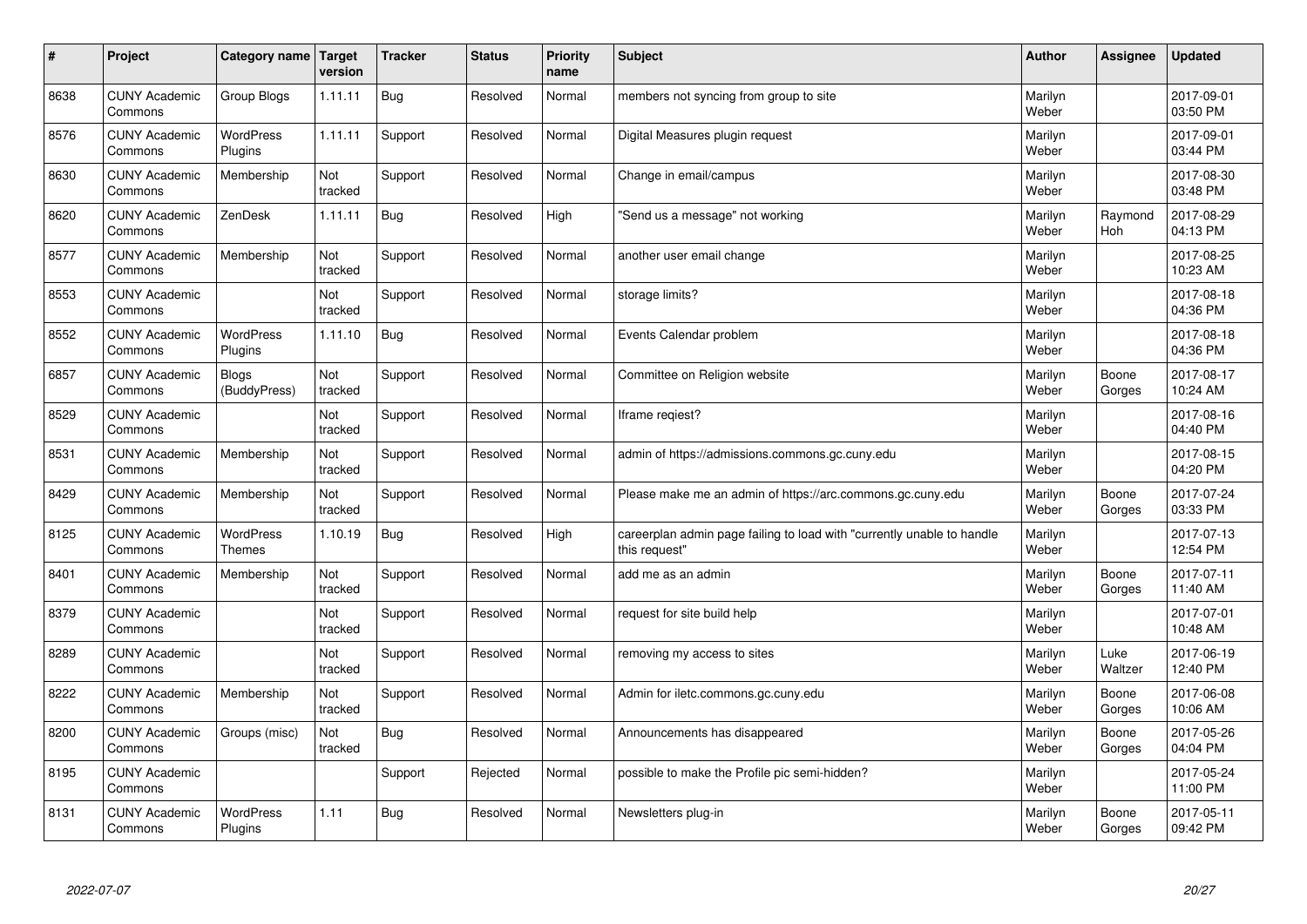| $\sharp$ | Project                         | Category name   Target      | version        | <b>Tracker</b> | <b>Status</b> | <b>Priority</b><br>name | <b>Subject</b>                                              | <b>Author</b>    | Assignee        | <b>Updated</b>         |
|----------|---------------------------------|-----------------------------|----------------|----------------|---------------|-------------------------|-------------------------------------------------------------|------------------|-----------------|------------------------|
| 8120     | <b>CUNY Academic</b><br>Commons | Membership                  | Not<br>tracked | Support        | Resolved      | Normal                  | add me as an admin to https://nyslavery.commons.gc.cuny.edu | Marilyn<br>Weber |                 | 2017-05-10<br>02:19 PM |
| 8071     | <b>CUNY Academic</b><br>Commons | <b>WordPress</b><br>Plugins | Not<br>tracked | Support        | Rejected      | Normal                  | Anthologize                                                 | Marilyn<br>Weber |                 | 2017-05-10<br>10:15 AM |
| 7376     | <b>CUNY Academic</b><br>Commons | Email<br>Notifications      |                | Bug            | Rejected      | Normal                  | automatic forwarding of blog posts not working              | Marilyn<br>Weber | Boone<br>Gorges | 2017-05-01<br>10:36 PM |
| 7995     | <b>CUNY Academic</b><br>Commons | Domain<br>Mapping           | Not<br>tracked | Bug            | Resolved      | Urgent                  | http://on.socialpaper.gc.cuny.edu down?                     | Marilyn<br>Weber |                 | 2017-04-21<br>11:07 AM |
| 7994     | <b>CUNY Academic</b><br>Commons | <b>WordPress</b><br>(misc)  | 1.10.17        | Bug            | Resolved      | Urgent                  | Comments not appearing                                      | Marilyn<br>Weber |                 | 2017-04-20<br>11:16 AM |
| 7972     | <b>CUNY Academic</b><br>Commons |                             | Not<br>tracked | Support        | Resolved      | Normal                  | expand the memory limit for videos?                         | Marilyn<br>Weber |                 | 2017-04-20<br>10:07 AM |
| 7668     | <b>CUNY Academic</b><br>Commons | <b>WordPress</b><br>Plugins |                | Support        | Rejected      | Normal                  | Iframes question                                            | Marilyn<br>Weber |                 | 2017-04-11<br>09:29 PM |
| 7922     | <b>CUNY Academic</b><br>Commons | Membership                  | Not<br>tracked | Support        | Resolved      | Normal                  | add me as an admin to the MALs alumni site?                 | Marilyn<br>Weber |                 | 2017-04-06<br>05:19 PM |
| 7767     | <b>CUNY Academic</b><br>Commons |                             | Not<br>tracked | Bug            | Resolved      | Normal                  | Site loading problems                                       | Marilyn<br>Weber |                 | 2017-03-21<br>09:57 PM |
| 7803     | <b>CUNY Academic</b><br>Commons |                             |                | Bug            | Resolved      | Normal                  | user email change                                           | Marilyn<br>Weber |                 | 2017-03-16<br>11:58 AM |
| 7785     | <b>CUNY Academic</b><br>Commons |                             | Not<br>tracked | Support        | Resolved      | Normal                  | ftp access or files?                                        | Marilyn<br>Weber | Boone<br>Gorges | 2017-03-13<br>02:34 PM |
| 7771     | <b>CUNY Academic</b><br>Commons | Membership                  | Not<br>tracked | Support        | Resolved      | Normal                  | User would like to be uncoupled from sites                  | Marilyn<br>Weber | Boone<br>Gorges | 2017-03-09<br>12:38 PM |
| 7775     | <b>CUNY Academic</b><br>Commons | Membership                  | Not<br>tracked | Support        | Resolved      | Normal                  | Email change                                                | Marilyn<br>Weber |                 | 2017-03-08<br>10:09 PM |
| 7745     | <b>CUNY Academic</b><br>Commons | WordPress<br>Plugins        | 1.10.13        | Support        | Resolved      | Normal                  | Featured Video Plus plugin requested                        | Marilyn<br>Weber |                 | 2017-03-03<br>01:51 PM |
| 7684     | <b>CUNY Academic</b><br>Commons | Reply By Email              | 1.10.12        | Bug            | Resolved      | High                    | trying to post too often error                              | Marilyn<br>Weber | Raymond<br>Hoh  | 2017-02-28<br>12:43 PM |
| 7608     | <b>CUNY Academic</b><br>Commons | Registration                | Not<br>tracked | Feature        | Resolved      | Normal                  | create an account                                           | Marilyn<br>Weber |                 | 2017-02-15<br>10:45 PM |
| 7607     | <b>CUNY Academic</b><br>Commons | WordPress<br>(misc)         | Not<br>tracked | Feature        | Resolved      | Normal                  | mp4 files                                                   | Marilyn<br>Weber |                 | 2017-02-15<br>07:37 PM |
| 7685     | <b>CUNY Academic</b><br>Commons | Password<br>Reset           | Not<br>tracked | Support        | Resolved      | Normal                  | temporary password                                          | Marilyn<br>Weber | Boone<br>Gorges | 2017-02-15<br>07:36 PM |
| 7678     | <b>CUNY Academic</b><br>Commons | Groups (misc)               | Not<br>tracked | Support        | Resolved      | Normal                  | add admin to student group                                  | Marilyn<br>Weber | Boone<br>Gorges | 2017-02-15<br>11:58 AM |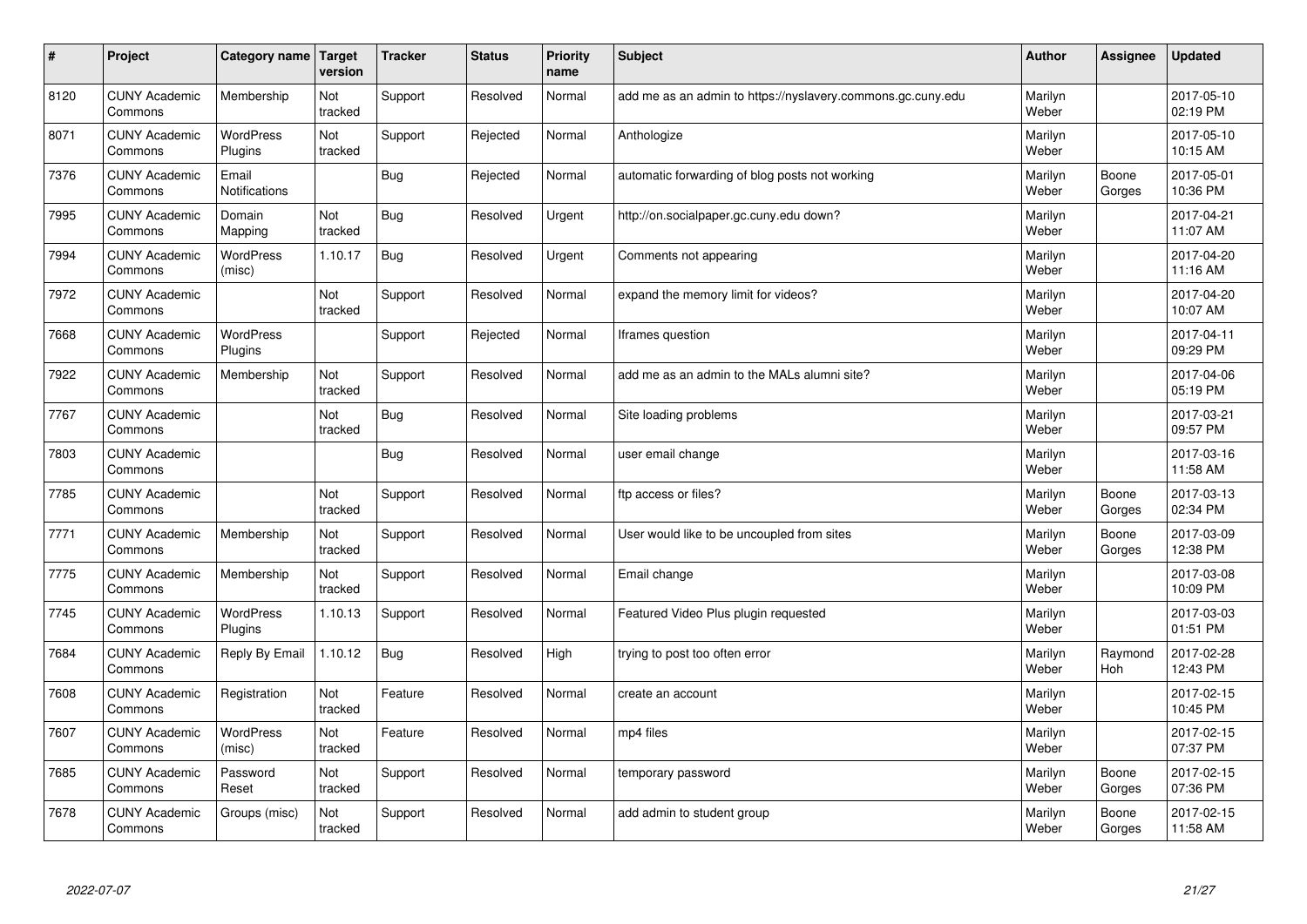| $\sharp$ | Project                         | Category name               | Target<br>version | <b>Tracker</b> | <b>Status</b> | <b>Priority</b><br>name | <b>Subject</b>                                  | <b>Author</b>    | <b>Assignee</b>  | <b>Updated</b>         |
|----------|---------------------------------|-----------------------------|-------------------|----------------|---------------|-------------------------|-------------------------------------------------|------------------|------------------|------------------------|
| 7486     | <b>CUNY Academic</b><br>Commons | Membership                  | Not<br>tracked    | Support        | Resolved      | Normal                  | changed email address                           | Marilyn<br>Weber |                  | 2017-01-24<br>10:00 PM |
| 7460     | <b>CUNY Academic</b><br>Commons | <b>WordPress</b><br>Themes  | 1.10.8            | Support        | Resolved      | Normal                  | install Independent Publisher theme?            | Marilyn<br>Weber | Boone<br>Gorges  | 2017-01-21<br>09:34 PM |
| 7349     | <b>CUNY Academic</b><br>Commons | Membership                  | Not<br>tracked    | <b>Bug</b>     | Resolved      | Normal                  | <b>LACUNY</b> Institute website                 | Marilyn<br>Weber | Boone<br>Gorges  | 2017-01-11<br>04:26 PM |
| 7223     | <b>CUNY Academic</b><br>Commons | Membership                  | Not<br>tracked    | <b>Bug</b>     | Resolved      | Normal                  | User with two profiles would like to merge them | Marilyn<br>Weber | Boone<br>Gorges  | 2017-01-10<br>02:07 PM |
| 7337     | <b>CUNY Academic</b><br>Commons | Membership                  | Not<br>tracked    | <b>Bug</b>     | Resolved      | Normal                  | User with new email                             | Marilyn<br>Weber |                  | 2017-01-06<br>11:05 AM |
| 7310     | <b>CUNY Academic</b><br>Commons |                             | 1.10.7            | <b>Bug</b>     | Resolved      | Normal                  | Friendship request mystery.                     | Marilyn<br>Weber | Boone<br>Gorges  | 2017-01-05<br>03:12 PM |
| 7100     | <b>CUNY Academic</b><br>Commons | <b>WordPress</b><br>Plugins | 1.10.5            | <b>Bug</b>     | Resolved      | High                    | Cincopa plugin problem                          | Marilyn<br>Weber | Boone<br>Gorges  | 2016-12-19<br>10:32 AM |
| 5629     | <b>CUNY Academic</b><br>Commons | <b>Public Portfolio</b>     | 1.10.4            | Support        | Resolved      | Normal                  | Title field in profile can't be edited          | Marilyn<br>Weber |                  | 2016-12-13<br>11:19 AM |
| 6812     | <b>CUNY Academic</b><br>Commons |                             | Not<br>tracked    | Support        | Resolved      | Normal                  | User cannot change email                        | Marilyn<br>Weber | <b>Matt Gold</b> | 2016-12-01<br>06:24 PM |
| 6899     | <b>CUNY Academic</b><br>Commons | Account<br>settings         | Not<br>tracked    | Support        | Resolved      | Normal                  | New user has misspelled her own name            | Marilyn<br>Weber | Boone<br>Gorges  | 2016-12-01<br>05:10 PM |
| 6101     | <b>CUNY Academic</b><br>Commons | <b>Public Portfolio</b>     |                   | Bug            | Resolved      | High                    | Profile update problems                         | Marilyn<br>Weber | Boone<br>Gorges  | 2016-12-01<br>03:50 PM |
| 6893     | <b>CUNY Academic</b><br>Commons | Group Forums                |                   | <b>Bug</b>     | Resolved      | Normal                  | Forum for CUNY Academic Commons Team is gone    | Marilyn<br>Weber | Boone<br>Gorges  | 2016-12-01<br>08:08 AM |
| 6175     | <b>CUNY Academic</b><br>Commons | Account<br>settings         |                   | Support        | Resolved      | Normal                  | Email address (user cannot access old)          | Marilyn<br>Weber | Matt Gold        | 2016-11-29<br>06:31 PM |
| 6851     | <b>CUNY Academic</b><br>Commons | Redmine                     | Not<br>tracked    | Support        | Resolved      | Normal                  | How do I help users join Redmine?               | Marilyn<br>Weber | Matt Gold        | 2016-11-28<br>10:16 AM |
| 6818     | <b>CUNY Academic</b><br>Commons | Email<br>Notifications      | 1.10.3            | Support        | Resolved      | Normal                  | No more email notifications?                    | Marilyn<br>Weber |                  | 2016-11-22<br>02:51 PM |
| 6815     | <b>CUNY Academic</b><br>Commons | Password<br>Reset           | Not<br>tracked    | Support        | Resolved      | Normal                  | password reset requested                        | Marilyn<br>Weber | Matt Gold        | 2016-11-22<br>10:30 AM |
| 5448     | <b>CUNY Academic</b><br>Commons | Email<br>Notifications      | 1.10.2            | <b>Bug</b>     | Rejected      | Normal                  | garbled CAC activity digests                    | Marilyn<br>Weber | Raymond<br>Hoh   | 2016-11-20<br>02:38 AM |
| 6800     | <b>CUNY Academic</b><br>Commons |                             |                   | <b>Bug</b>     | Rejected      | Immediate               | Is something going on?                          | Marilyn<br>Weber |                  | 2016-11-18<br>04:40 PM |
| 6656     | <b>CUNY Academic</b><br>Commons | Support                     | Not<br>tracked    | Support        | Resolved      | Normal                  | Remove user profile                             | Marilyn<br>Weber | Matt Gold        | 2016-11-10<br>02:18 PM |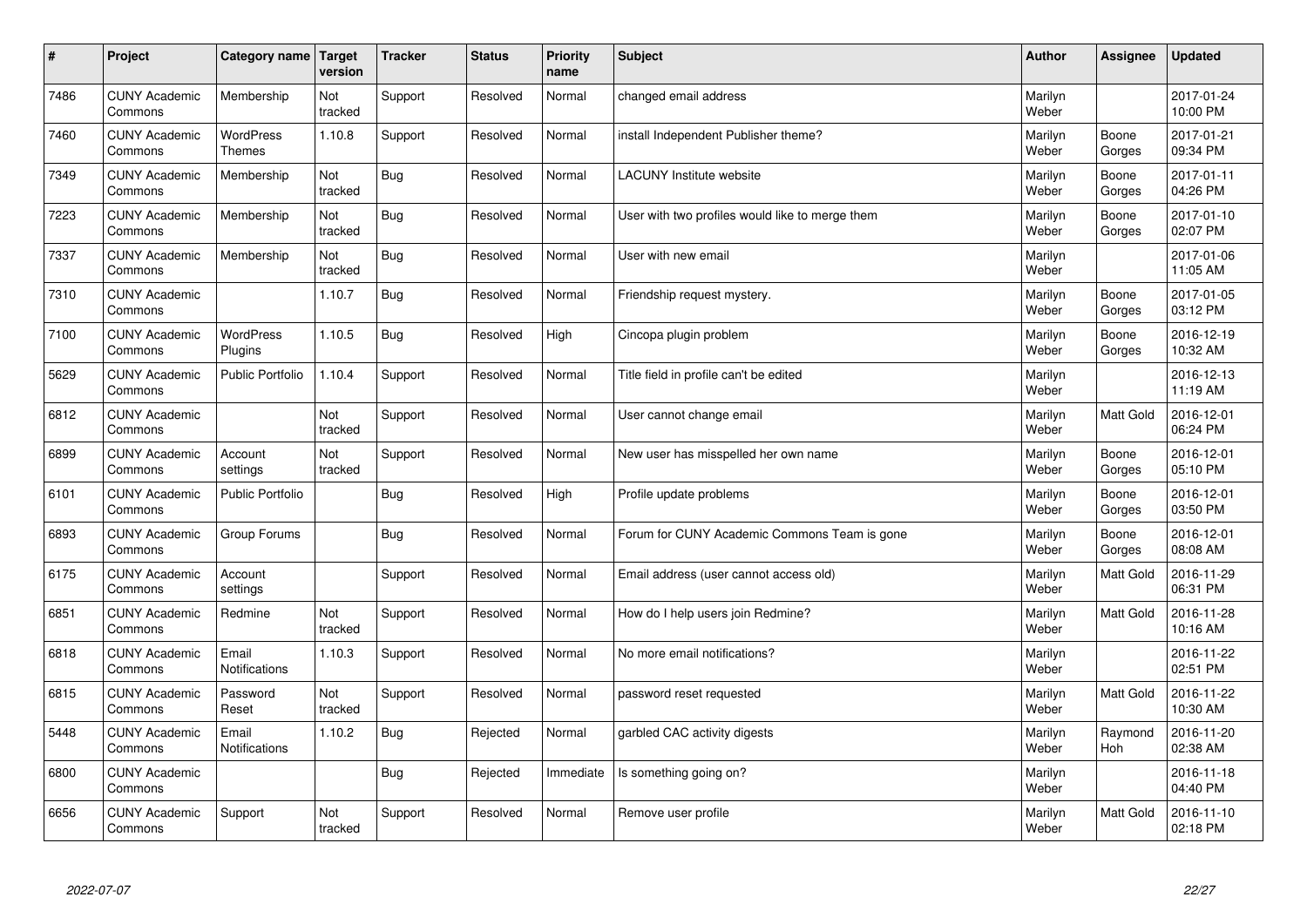| $\sharp$ | Project                         | Category name   Target     | version           | <b>Tracker</b> | <b>Status</b> | <b>Priority</b><br>name | <b>Subject</b>                                      | <b>Author</b>    | Assignee              | <b>Updated</b>         |
|----------|---------------------------------|----------------------------|-------------------|----------------|---------------|-------------------------|-----------------------------------------------------|------------------|-----------------------|------------------------|
| 6626     | <b>CUNY Academic</b><br>Commons | Group Files                | 1.10.1            | Bug            | Resolved      | Normal                  | Files from non-member showing up in private group   | Marilyn<br>Weber | Boone<br>Gorges       | 2016-11-07<br>03:54 PM |
| 6599     | <b>CUNY Academic</b><br>Commons | ZenDesk                    | 1.10              | Bug            | Duplicate     | Urgent                  | Accept Friend button not working                    | Marilyn<br>Weber | Raymond<br><b>Hoh</b> | 2016-11-04<br>06:35 PM |
| 6602     | <b>CUNY Academic</b><br>Commons | ZenDesk                    | 1.10              | Bug            | Resolved      | High                    | Add Friend button not working                       | Marilyn<br>Weber | Raymond<br><b>Hoh</b> | 2016-11-04<br>12:14 PM |
| 6575     | <b>CUNY Academic</b><br>Commons | Groups (misc)              |                   | Bug            | Rejected      | Normal                  | No papers link for the group "social paper"         | Marilyn<br>Weber |                       | 2016-11-02<br>10:39 PM |
| 5199     | <b>CUNY Academic</b><br>Commons | Social Paper               | Future<br>release | Feature        | <b>New</b>    | Normal                  | add tables to the SP editor                         | Marilyn<br>Weber |                       | 2016-10-24<br>11:27 AM |
| 6410     | <b>CUNY Academic</b><br>Commons |                            |                   | Bug            | Duplicate     | Immediate               | Cannot log in - gives privacy error                 | Marilyn<br>Weber | Boone<br>Gorges       | 2016-10-24<br>10:01 AM |
| 6338     | <b>CUNY Academic</b><br>Commons |                            |                   | <b>Bug</b>     | Rejected      | Normal                  | Multiple email notifications for each blog post     | Marilyn<br>Weber | Boone<br>Gorges       | 2016-10-18<br>08:45 PM |
| 6313     | <b>CUNY Academic</b><br>Commons | Groups (misc)              |                   | Bug            | Duplicate     | Normal                  | group member no longer in group, can't rejoin.      | Marilyn<br>Weber |                       | 2016-10-14<br>09:27 PM |
| 6025     | <b>CUNY Academic</b><br>Commons | Search                     | Not<br>tracked    | Bug            | Resolved      | Normal                  | Search function not working                         | Marilyn<br>Weber | Boone<br>Gorges       | 2016-10-12<br>09:41 AM |
| 6118     | <b>CUNY Academic</b><br>Commons | cuny.is                    |                   | Feature        | Resolved      | Normal                  | Cuny. Is request from Javier Otero Peña             | Marilyn<br>Weber | Sarah<br>Morgano      | 2016-10-04<br>07:02 PM |
| 6107     | <b>CUNY Academic</b><br>Commons |                            |                   | <b>Bug</b>     | Resolved      | High                    | site redirect?                                      | Marilyn<br>Weber | Boone<br>Gorges       | 2016-09-29<br>03:45 PM |
| 6091     | <b>CUNY Academic</b><br>Commons | Group<br>Invitations       | Not<br>tracked    | <b>Bug</b>     | Resolved      | Normal                  | User cannot re-join a group                         | Marilyn<br>Weber | Boone<br>Gorges       | 2016-09-28<br>01:47 PM |
| 6039     | <b>CUNY Academic</b><br>Commons | Membership                 | 1.9.28            | Bug            | Resolved      | High                    | User cannot change her email                        | Marilyn<br>Weber |                       | 2016-09-19<br>03:03 PM |
| 5988     | <b>CUNY Academic</b><br>Commons | Support                    |                   | Support        | Rejected      | Normal                  | Forbidden error when trying to join                 | Marilyn<br>Weber | Boone<br>Gorges       | 2016-09-08<br>01:42 PM |
| 5985     | <b>CUNY Academic</b><br>Commons | Support                    | Not<br>tracked    | Support        | Resolved      | Normal                  | change user's email address (she cannot access old) | Marilyn<br>Weber | Boone<br>Gorges       | 2016-09-07<br>01:43 PM |
| 5969     | <b>CUNY Academic</b><br>Commons | Registration               | 1.9.27            | <b>Bug</b>     | Resolved      | Normal                  | Queens students unable to join                      | Marilyn<br>Weber | Boone<br>Gorges       | 2016-09-04<br>09:41 PM |
| 5753     | <b>CUNY Academic</b><br>Commons | <b>WordPress</b><br>(misc) | Not<br>tracked    | Support        | Resolved      | Normal                  | merging blogs and groups                            | Marilyn<br>Weber | Boone<br>Gorges       | 2016-08-29<br>03:09 PM |
| 5872     | <b>CUNY Academic</b><br>Commons | Server                     | Not<br>tracked    | Bug            | Resolved      | Immediate               | Whole Commons is down                               | Marilyn<br>Weber | Boone<br>Gorges       | 2016-08-12<br>12:04 AM |
| 5844     | <b>CUNY Academic</b><br>Commons |                            | Not<br>tracked    | Support        | Resolved      | Normal                  | edit Host Files on Windows 10 problems              | Marilyn<br>Weber |                       | 2016-07-27<br>09:08 AM |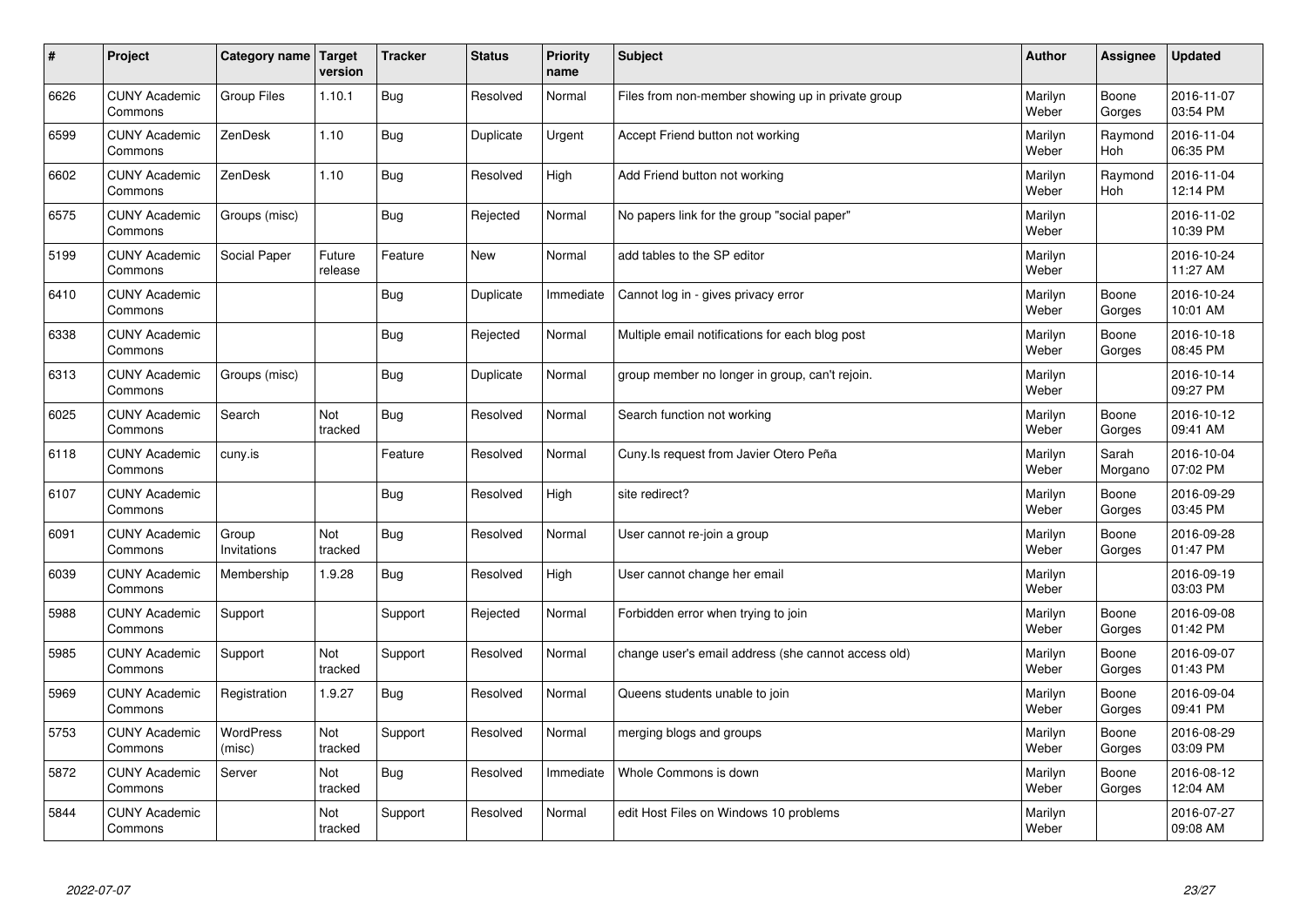| $\sharp$ | Project                         | Category name   Target            | version           | <b>Tracker</b> | <b>Status</b> | <b>Priority</b><br>name | <b>Subject</b>                                                  | <b>Author</b>    | Assignee              | <b>Updated</b>         |
|----------|---------------------------------|-----------------------------------|-------------------|----------------|---------------|-------------------------|-----------------------------------------------------------------|------------------|-----------------------|------------------------|
| 5799     | <b>CUNY Academic</b><br>Commons | <b>Blogs</b><br>(BuddyPress)      | Not<br>tracked    | Feature        | Resolved      | Normal                  | removing one's own access to sites?                             | Marilyn<br>Weber | Boone<br>Gorges       | 2016-07-26<br>01:55 PM |
| 5834     | <b>CUNY Academic</b><br>Commons |                                   |                   | Bug            | Resolved      | Normal                  | My access to cdev                                               | Marilyn<br>Weber | Boone<br>Gorges       | 2016-07-25<br>03:12 PM |
| 5667     | <b>CUNY Academic</b><br>Commons | <b>Public Portfolio</b>           | 1.9.18            | <b>Bug</b>     | Resolved      | Normal                  | publication section on my public portfolio won't update         | Marilyn<br>Weber | Boone<br>Gorges       | 2016-06-12<br>10:19 AM |
| 5657     | <b>CUNY Academic</b><br>Commons | <b>WordPress</b><br>Plugins       | 1.9.18            | Feature        | Resolved      | Normal                  | Plugin Request - Instagram Feed WD                              | Marilyn<br>Weber | Boone<br>Gorges       | 2016-06-08<br>12:36 PM |
| 5630     | <b>CUNY Academic</b><br>Commons | <b>WordPress</b><br><b>Themes</b> | 1.9.17            | Feature        | Resolved      | Normal                  | Bavota magazine Pro theme                                       | Marilyn<br>Weber | Boone<br>Gorges       | 2016-06-02<br>12:09 AM |
| 5621     | <b>CUNY Academic</b><br>Commons | WordPress<br>Plugins              | 1.9.17            | Feature        | Resolved      | Normal                  | Taxonomy plugin request                                         | Marilyn<br>Weber | Boone<br>Gorges       | 2016-06-01<br>11:28 PM |
| 5345     | <b>CUNY Academic</b><br>Commons | Social Paper                      | 1.9.17            | Feature        | Rejected      | Normal                  | Plus symbol problem in SP                                       | Marilyn<br>Weber | Christian<br>Wach     | 2016-05-27<br>04:26 AM |
| 5522     | <b>CUNY Academic</b><br>Commons | WordPress<br>Plugins              | 1.9.15            | Feature        | Resolved      | Normal                  | plugin request                                                  | Marilyn<br>Weber | Boone<br>Gorges       | 2016-05-09<br>10:36 AM |
| 5436     | <b>CUNY Academic</b><br>Commons |                                   | Not<br>tracked    | Bug            | Resolved      | Normal                  | Trying to change email settings for                             | Marilyn<br>Weber | Boone<br>Gorges       | 2016-04-21<br>10:12 PM |
| 5053     | <b>CUNY Academic</b><br>Commons | Social Paper                      | Future<br>release | Feature        | <b>New</b>    | Low                     | Scrollable menu to add readers (SP suggestion #4)               | Marilyn<br>Weber | Samantha<br>Raddatz   | 2016-04-21<br>05:21 PM |
| 5397     | <b>CUNY Academic</b><br>Commons | Social Paper                      | Future<br>release | Feature        | New           | Normal                  | frustrating to have to enable/disable in SP                     | Marilyn<br>Weber | Samantha<br>Raddatz   | 2016-04-20<br>03:39 PM |
| 5435     | <b>CUNY Academic</b><br>Commons |                                   | Not<br>tracked    | <b>Bug</b>     | Resolved      | Urgent                  | Can't see the dashboard                                         | Marilyn<br>Weber |                       | 2016-04-12<br>11:33 AM |
| 5396     | <b>CUNY Academic</b><br>Commons |                                   |                   | Outreach       | Resolved      | Urgent                  | Add CUNY Central to the survey choices?                         | Marilyn<br>Weber | Samantha<br>Raddatz   | 2016-03-31<br>01:38 PM |
| 5346     | <b>CUNY Academic</b><br>Commons | Toolbar                           | 1.9.11            | Bug            | Resolved      | Normal                  | possible dynamic HTML code bug?                                 | Marilyn<br>Weber | Boone<br>Gorges       | 2016-03-22<br>10:53 AM |
| 5302     | <b>CUNY Academic</b><br>Commons | <b>WordPress</b><br>Plugins       | 1.9.10            | Feature        | Resolved      | Normal                  | request for WP Gallery Custom Links plug-in                     | Marilyn<br>Weber | Boone<br>Gorges       | 2016-03-11<br>09:20 PM |
| 3138     | <b>CUNY Academic</b><br>Commons | Documentation                     | Not<br>tracked    | Bug            | Resolved      | Normal                  | Codex documentation                                             | Marilyn<br>Weber | scott voth            | 2016-03-04<br>08:49 AM |
| 5282     | <b>CUNY Academic</b><br>Commons | Social Paper                      | Future<br>release | Bug            | New           | Normal                  | Replying via email directs to paper but not individual comment. | Marilyn<br>Weber | Raymond<br><b>Hoh</b> | 2016-03-02<br>01:48 PM |
| 4965     | <b>CUNY Academic</b><br>Commons | WordPress<br><b>Themes</b>        | Not<br>tracked    | Feature        | Resolved      | Normal                  | Theme requested                                                 | Marilyn<br>Weber | Boone<br>Gorges       | 2016-02-24<br>09:46 PM |
| 5184     | <b>CUNY Academic</b><br>Commons | Social Paper                      |                   | Bug            | Rejected      | Normal                  | Problem linking SP to a group                                   | Marilyn<br>Weber | Boone<br>Gorges       | 2016-02-21<br>12:27 PM |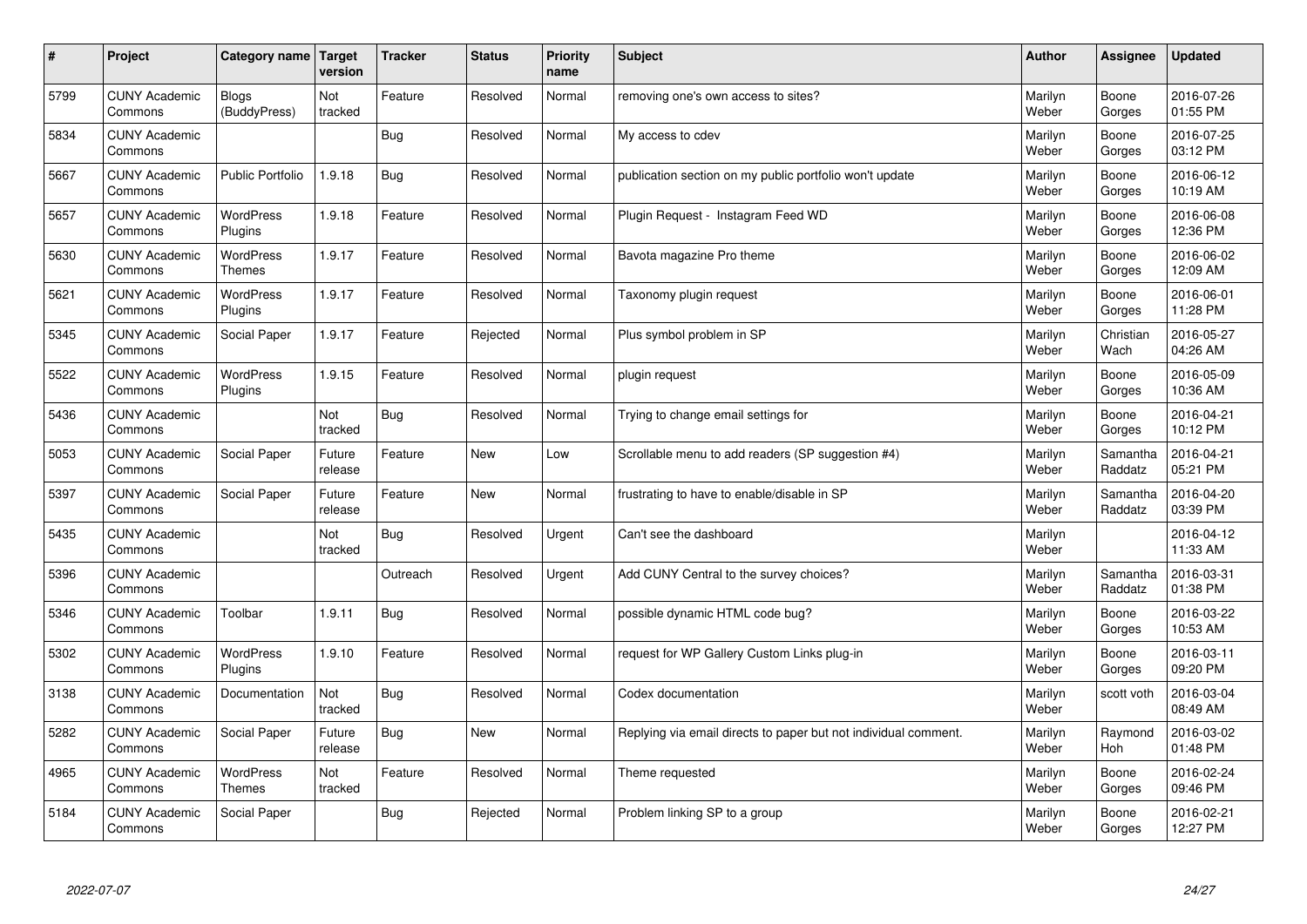| $\vert$ # | <b>Project</b>                  | Category name               | Target<br>version | <b>Tracker</b> | <b>Status</b> | <b>Priority</b><br>name | <b>Subject</b>                                                                                                                                  | <b>Author</b>    | <b>Assignee</b>     | <b>Updated</b>         |
|-----------|---------------------------------|-----------------------------|-------------------|----------------|---------------|-------------------------|-------------------------------------------------------------------------------------------------------------------------------------------------|------------------|---------------------|------------------------|
| 5205      | <b>CUNY Academic</b><br>Commons | Social Paper                | Future<br>release | Feature        | <b>New</b>    | Normal                  | Social Paper folders                                                                                                                            | Marilyn<br>Weber |                     | 2016-02-11<br>10:24 PM |
| 5058      | <b>CUNY Academic</b><br>Commons | Social Paper                | Future<br>release | Feature        | <b>New</b>    | Low                     | Can there be a clearer signal that even when comments have already<br>been made you add comments by clicking on the side? (SP suggestion<br>#5) | Marilyn<br>Weber | Samantha<br>Raddatz | 2016-02-11<br>10:24 PM |
| 5052      | <b>CUNY Academic</b><br>Commons | Social Paper                | Future<br>release | Feature        | <b>New</b>    | Low                     | Sentence by sentence or line by line comments (SP suggestion #3)                                                                                | Marilyn<br>Weber | Boone<br>Gorges     | 2016-02-11<br>10:24 PM |
| 5051      | <b>CUNY Academic</b><br>Commons | Social Paper                |                   | Feature        | Rejected      | Low                     | Visual cues for comments (SP suggestion #2)                                                                                                     | Marilyn<br>Weber | Samantha<br>Raddatz | 2016-02-10<br>10:01 AM |
| 5176      | <b>CUNY Academic</b><br>Commons | <b>Public Portfolio</b>     | 1.9.6             | <b>Bug</b>     | Resolved      | Normal                  | Widgets in Profile not saving                                                                                                                   | Marilyn<br>Weber | Boone<br>Gorges     | 2016-02-01<br>11:07 AM |
| 5177      | <b>CUNY Academic</b><br>Commons | Toolbar                     | 1.9.6             | Bug            | Resolved      | Normal                  | No "My Papers" tab                                                                                                                              | Marilyn<br>Weber | Raymond<br>Hoh      | 2016-01-29<br>08:37 AM |
| 3037      | <b>CUNY Academic</b><br>Commons | <b>Ground Control</b>       | Not<br>tracked    | Publicity      | Resolved      | Normal                  | <b>Ground Control</b>                                                                                                                           | Marilyn<br>Weber | scott voth          | 2016-01-26<br>05:23 PM |
| 3039      | <b>CUNY Academic</b><br>Commons | <b>Ground Control</b>       | Not<br>tracked    | Publicity      | Resolved      | Normal                  | <b>Ground Control</b>                                                                                                                           | Marilyn<br>Weber | Sarah<br>Morgano    | 2016-01-26<br>05:19 PM |
| 3040      | <b>CUNY Academic</b><br>Commons | <b>Ground Control</b>       | Not<br>tracked    | Publicity      | Resolved      | Normal                  | <b>Ground Control</b>                                                                                                                           | Marilyn<br>Weber | Micki<br>Kaufman    | 2016-01-26<br>05:16 PM |
| 3038      | <b>CUNY Academic</b><br>Commons | <b>Ground Control</b>       | Not<br>tracked    | Publicity      | Resolved      | Normal                  | <b>Ground Control</b>                                                                                                                           | Marilyn<br>Weber | Matt Gold           | 2016-01-26<br>05:10 PM |
| 3041      | <b>CUNY Academic</b><br>Commons | <b>Ground Control</b>       | Not<br>tracked    | Publicity      | Resolved      | Normal                  | <b>Ground Control</b>                                                                                                                           | Marilyn<br>Weber | Chris Stein         | 2016-01-26<br>04:52 PM |
| 4577      | <b>CUNY Academic</b><br>Commons | Registration                | Not<br>tracked    | <b>Bug</b>     | Resolved      | Normal                  | New users are not getting their email verification                                                                                              | Marilyn<br>Weber | Boone<br>Gorges     | 2016-01-26<br>03:30 PM |
| 5059      | <b>CUNY Academic</b><br>Commons |                             | Not<br>tracked    | Bug            | Resolved      | Normal                  | Instagram embed?                                                                                                                                | Marilyn<br>Weber |                     | 2016-01-26<br>12:05 AM |
| 5083      | <b>CUNY Academic</b><br>Commons | <b>WordPress</b><br>Plugins | 1.9.5             | Support        | Rejected      | Normal                  | creating a shortcode for the iframe code of the google form                                                                                     | Marilyn<br>Weber | Marilyn<br>Weber    | 2016-01-12<br>04:25 PM |
| 4831      | <b>CUNY Academic</b><br>Commons | <b>Public Portfolio</b>     | 1.9.4             | Bug            | Resolved      | Normal                  | User cannot update profile                                                                                                                      | Marilyn<br>Weber | Boone<br>Gorges     | 2016-01-11<br>10:46 PM |
| 4997      | <b>CUNY Academic</b><br>Commons | <b>WordPress</b><br>Plugins | 1.9.4             | Feature        | Resolved      | Normal                  | ability to embed maps from StoryMapJS?                                                                                                          | Marilyn<br>Weber | Boone<br>Gorges     | 2016-01-07<br>12:34 PM |
| 5072      | <b>CUNY Academic</b><br>Commons |                             |                   | Feature        | Duplicate     | Normal                  | redirect shortcode handler                                                                                                                      | Marilyn<br>Weber | Boone<br>Gorges     | 2016-01-07<br>12:34 PM |
| 5037      | <b>CUNY Academic</b><br>Commons | Registration                | Not<br>tracked    | Support        | Resolved      | Normal                  | Another Forgotten password for user with new email address                                                                                      | Marilyn<br>Weber | Boone<br>Gorges     | 2015-12-22<br>05:24 PM |
| 5036      | <b>CUNY Academic</b><br>Commons | <b>WordPress</b><br>Plugins | 1.9.1.1           | Feature        | Resolved      | Normal                  | Embeds request                                                                                                                                  | Marilyn<br>Weber | Boone<br>Gorges     | 2015-12-18<br>10:12 PM |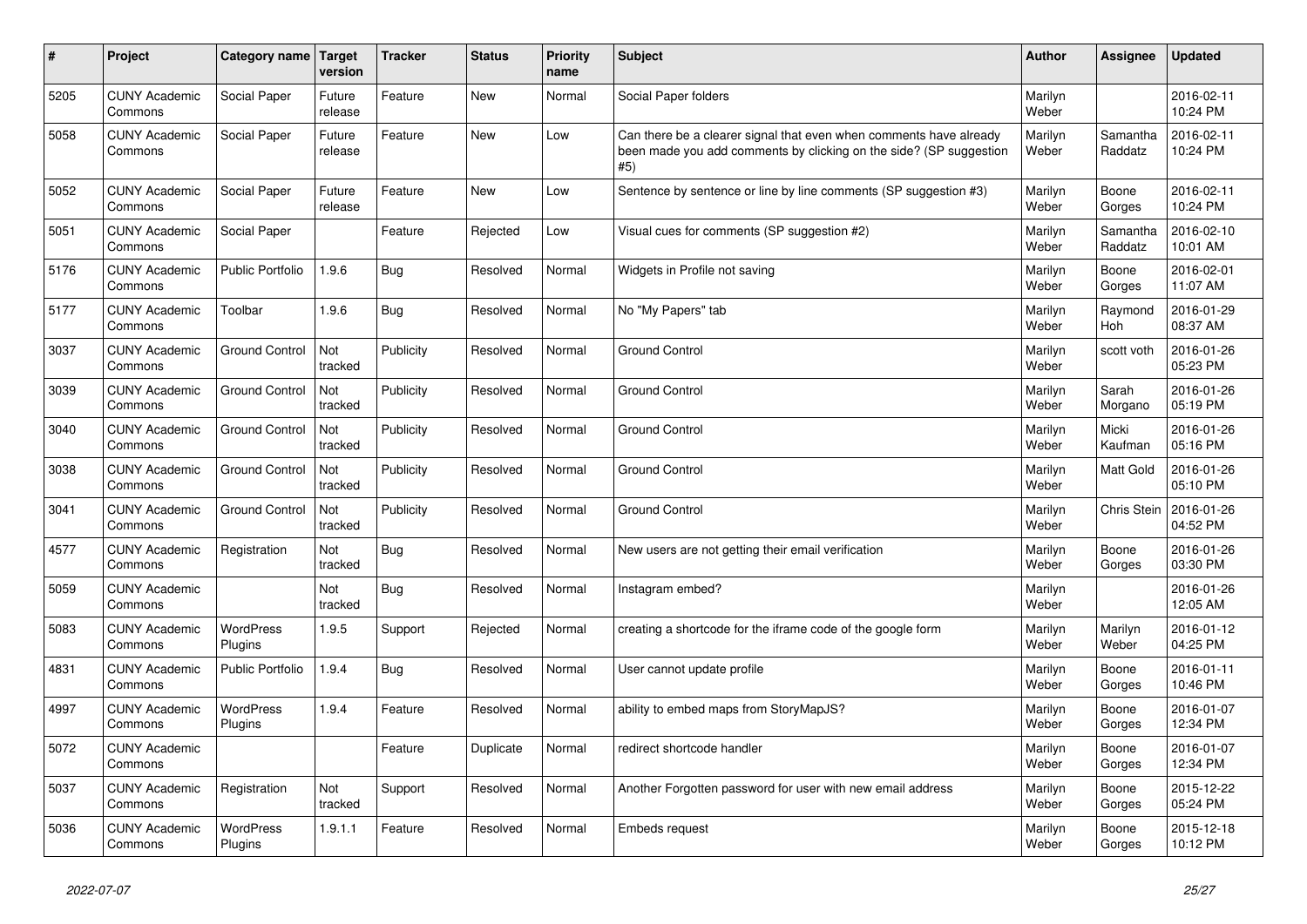| $\vert$ # | Project                         | Category name                    | <b>Target</b><br>version | <b>Tracker</b> | <b>Status</b> | <b>Priority</b><br>name | <b>Subject</b>                                        | <b>Author</b>    | <b>Assignee</b>       | <b>Updated</b>         |
|-----------|---------------------------------|----------------------------------|--------------------------|----------------|---------------|-------------------------|-------------------------------------------------------|------------------|-----------------------|------------------------|
| 5019      | <b>CUNY Academic</b><br>Commons | Registration                     | Not<br>tracked           | Support        | Resolved      | Normal                  | Forgotten password for user with new email address    | Marilyn<br>Weber | Marilyn<br>Weber      | 2015-12-11<br>04:18 PM |
| 4881      | <b>CUNY Academic</b><br>Commons | ZenDesk                          | Not<br>tracked           | <b>Bug</b>     | Resolved      | Normal                  | ZenDesk emails not being sent                         | Marilyn<br>Weber |                       | 2015-12-07<br>01:34 AM |
| 4657      | <b>CUNY Academic</b><br>Commons | Group Forums                     | 1.8.18                   | <b>Bug</b>     | Resolved      | High                    | Submit button disappears in new post mode in forum    | Marilyn<br>Weber | Raymond<br><b>Hoh</b> | 2015-12-01<br>11:15 PM |
| 4962      | <b>CUNY Academic</b><br>Commons | Events                           | 1.8.18                   | Bug            | Resolved      | High                    | Problems with text entry field in the Events Calendar | Marilyn<br>Weber | Raymond<br><b>Hoh</b> | 2015-12-01<br>06:57 PM |
| 4918      | <b>CUNY Academic</b><br>Commons | ZenDesk                          | Not<br>tracked           | Bug            | Resolved      | High                    | Re-directing Help Requests                            | Marilyn<br>Weber | Raymond<br>Hoh        | 2015-11-23<br>11:15 AM |
| 4834      | <b>CUNY Academic</b><br>Commons | <b>Blogs</b><br>(BuddyPress)     |                          | Bug            | Resolved      | Normal                  | Admin invite problem                                  | Marilyn<br>Weber | Boone<br>Gorges       | 2015-11-13<br>12:25 PM |
| 4880      | <b>CUNY Academic</b><br>Commons | Password<br>Reset                | Not<br>tracked           | Support        | Resolved      | High                    | CUNY Central person having password trouble           | Marilyn<br>Weber |                       | 2015-11-10<br>12:40 PM |
| 4340      | <b>CUNY Academic</b><br>Commons | WordPress -<br>Media             | 1.8.14                   | Feature        | Resolved      | Normal                  | embedding a video                                     | Marilyn<br>Weber | Daniel<br>Jones       | 2015-10-20<br>12:01 AM |
| 4734      | <b>CUNY Academic</b><br>Commons | <b>BuddyPress</b><br><b>Docs</b> | 1.8.13                   | Bug            | Resolved      | High                    | Problems with "Create New Doc"                        | Marilyn<br>Weber | Boone<br>Gorges       | 2015-10-09<br>07:53 AM |
| 4649      | <b>CUNY Academic</b><br>Commons | Registration                     | Not<br>tracked           | Bug            | Resolved      | Urgent                  | Submit button has disappeared                         | Marilyn<br>Weber | Boone<br>Gorges       | 2015-09-22<br>11:47 AM |
| 4542      | <b>CUNY Academic</b><br>Commons | WordPress<br>Plugins             | 1.8.10                   | Bug            | Resolved      | Normal                  | Emailing group users problem                          | Marilyn<br>Weber | Boone<br>Gorges       | 2015-09-11<br>11:16 AM |
| 4496      | <b>CUNY Academic</b><br>Commons | cuny.is                          | 1.8.9                    | <b>Bug</b>     | Resolved      | Normal                  | Quick links broken?                                   | Marilyn<br>Weber | Boone<br>Gorges       | 2015-08-28<br>10:39 AM |
| 4102      | <b>CUNY Academic</b><br>Commons | User<br>Experience               | 1.8.1                    | Design/UX      | Resolved      | Normal                  | Username rules                                        | Marilyn<br>Weber | Samantha<br>Raddatz   | 2015-06-01<br>01:23 PM |
| 4012      | <b>CUNY Academic</b><br>Commons |                                  | 1.7.20                   | Bug            | Resolved      | Normal                  | Two users reporting same Forbidden 403 error message. | Marilyn<br>Weber |                       | 2015-05-01<br>08:13 PM |
| 4013      | <b>CUNY Academic</b><br>Commons |                                  |                          | Bug            | Duplicate     | Normal                  | Math question?                                        | Marilyn<br>Weber |                       | 2015-04-22<br>04:05 PM |
| 3533      | <b>CUNY Academic</b><br>Commons | Group<br>Invitations             | 1.7.8                    | Bug            | Resolved      | Low                     | Trying to invite member to a new group                | Marilyn<br>Weber | Boone<br>Gorges       | 2015-04-01<br>09:13 PM |
| 3036      | <b>CUNY Academic</b><br>Commons | <b>Ground Control</b>            | Not<br>tracked           | Publicity      | Deferred      | Normal                  | <b>Ground Control</b>                                 | Marilyn<br>Weber | Dominic<br>Giglio     | 2015-03-21<br>09:10 PM |
| 3035      | <b>CUNY Academic</b><br>Commons | <b>Ground Control</b>            | Not<br>tracked           | Publicity      | Deferred      | Normal                  | Ground Control article                                | Marilyn<br>Weber | Marilyn<br>Weber      | 2015-03-21<br>08:54 PM |
| 3674      | <b>CUNY Academic</b><br>Commons |                                  |                          | Bug            | Rejected      | Normal                  | CBox pagination issue with the Wiki                   | Marilyn<br>Weber |                       | 2014-11-20<br>05:03 PM |